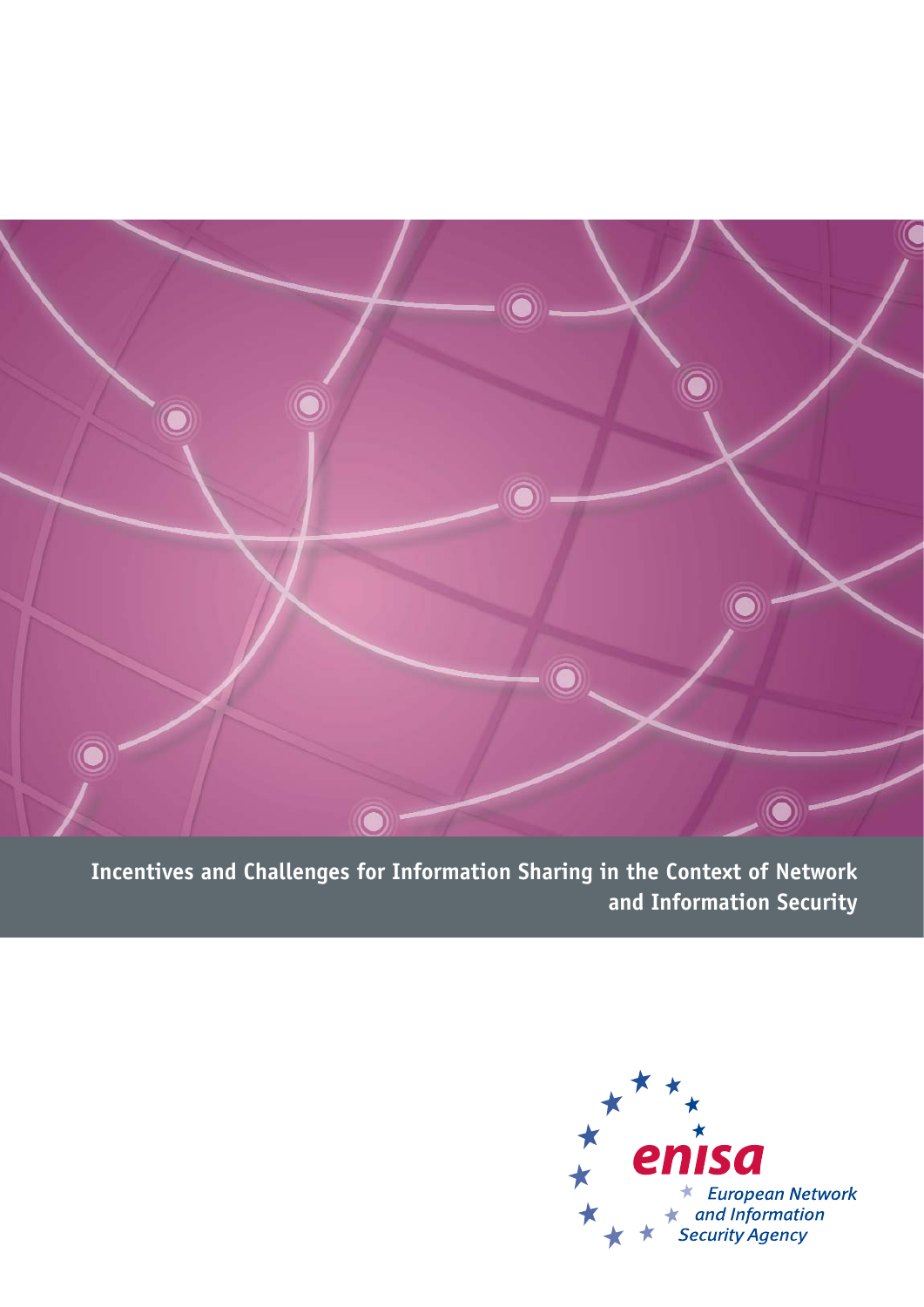## About ENISA

The European Network and Information Security Agency (ENISA) is an EU agency created to advance the functioning of the internal market. ENISA is a centre of expertise for the European Member States and European institutions in network and information security, giving advice and recommendations and acting as a switchboard of information for good practices. Moreover, the agency facilitates contacts between the European institutions, the Member States and private business and industry actors.

## Acknowledgments:

This report was prepared by Neil Robinson and Emma Disley from RAND Europe on behalf of ENISA. This study is part of ENISA's Resilience and CIIP Programme. The report sets out findings from a research project into the incentives and barriers to information sharing in the field of Critical Information Infrastructure Protection (CIIP). The aim of this research is to identify those barriers to and incentives for sharing information which are, in day-to-day practice, the most significant facilitators and inhibitors. Through starting to prioritise barriers and incentives this project aims to indicate where policy-makers and other stakeholders might act to facilitate greater information sharing in peer-to-peer groups, such as Information Exchanges (IE) and Information Sharing Analysis Centres (ISACs). ENISA would also like to thank the staff at RAND Europe for their professionalism and dedication that resulted in this report.

## Contact details

For contacting ENISA or for general enquiries on ENISA's Resilience and CIIP Programme, please use the following details:

Dr. Evangelos Ouzounis, Programme Manager, Resilience and CIIP Programme, Technical Competence Department, ENISA. Email: resilience@enisa.europa.eu http://www.enisa.europa.eu/resilience

# Legal notice

Notice must be taken that this publication represents the views and interpretations of the authors and editors, unless stated otherwise. This publication should not be construed to be an action of ENISA or the ENISA bodies unless adopted pursuant to the ENISA Regulation (EC) No 460/2004. This publication does not necessarily represent state-of the-art and it might be updated from time to time.

Third-party sources are quoted as appropriate. ENISA is not responsible for the content of the external sources including external websites referenced in this publication.

This publication is intended for educational and information purposes only. Neither ENISA nor any person acting on its behalf is responsible for the use that might be made of the information contained in this publication.

Reproduction is authorised provided the source is acknowledged.

© European Network and Information Security Agency (ENISA), 2010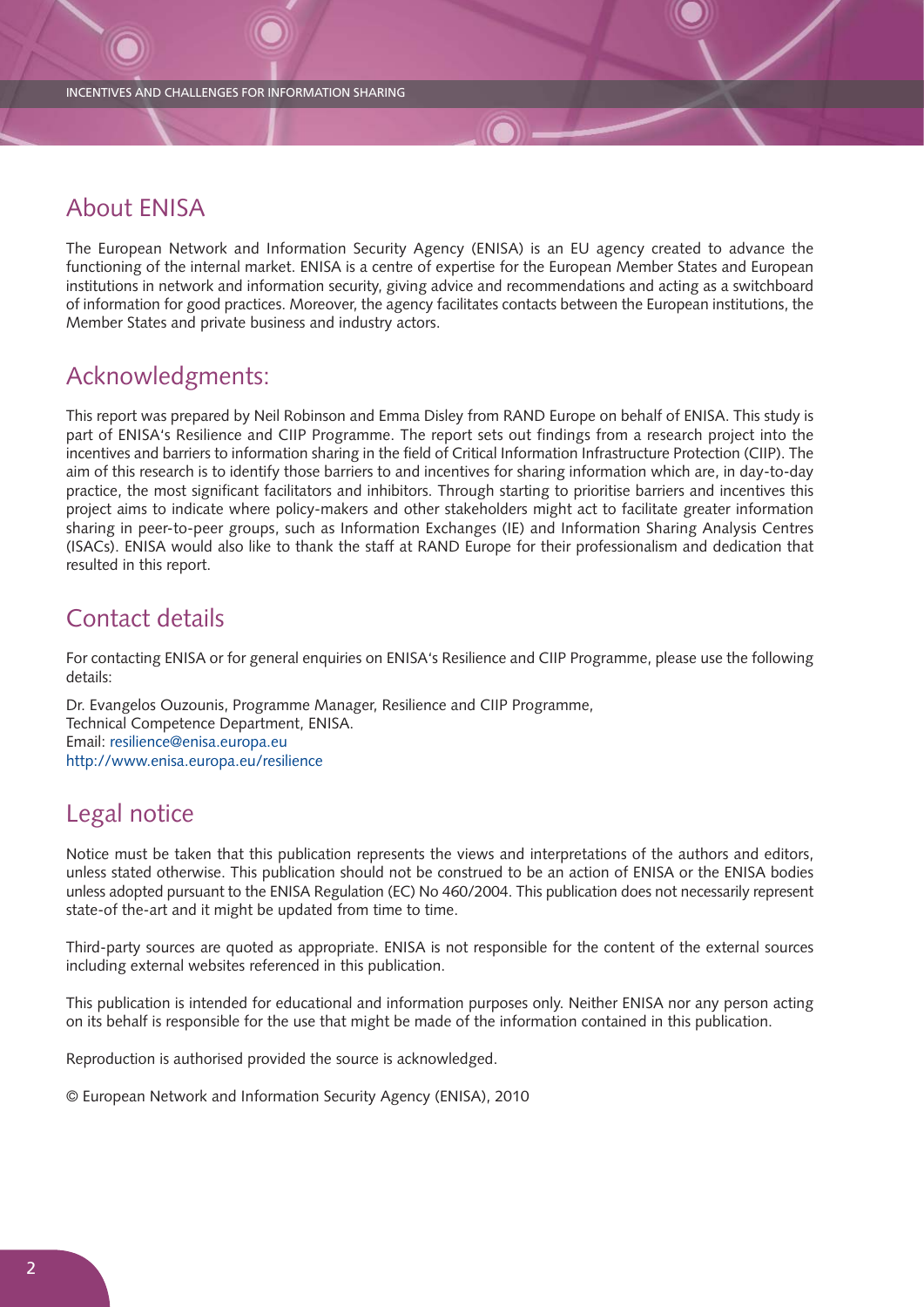INCENTIVES AND CHALLENGES FOR INFORMATION SHARING ● TABLE OF CONTENTS

# Table of contents

| <b>EXECUTIVE SUMMARY</b>                                                                                                                                                                                                                                       | 5                                           |
|----------------------------------------------------------------------------------------------------------------------------------------------------------------------------------------------------------------------------------------------------------------|---------------------------------------------|
| <b>INTRODUCTION</b>                                                                                                                                                                                                                                            | 8                                           |
| Policy context<br>The European context<br>National Initiatives<br>European and International projects and initiatives<br>ENISA's activities in the field of Information Sharing<br>Scope and Audience<br>Research aims and approach<br>Structure of the report | 8<br>10<br>11<br>11<br>12<br>12<br>13<br>14 |
| <b>INCENTIVES TO INFORMATION SHARING</b>                                                                                                                                                                                                                       | 16                                          |
| Incentives which were ranked of high importance<br>Incentives stemming from the quality, value and usefulness of information shared<br>Incentives which were ranked of medium importance<br>Incentives ranked of low importance                                | 16<br>17<br>19<br>23                        |
| <b>CHALLENGES AND BARRIERS TO INFORMATION SHARING</b>                                                                                                                                                                                                          | 28                                          |
| Barriers ranked of high importance<br>Barriers ranked of medium importance<br>Barriers ranked of low importance                                                                                                                                                | 28<br>30<br>35                              |
| <b>RECOMMENDATIONS</b>                                                                                                                                                                                                                                         | 39                                          |
| Incentives<br><b>Barriers</b><br>Recommendations for action by stakeholders                                                                                                                                                                                    | 39<br>39<br>39                              |
| <b>APPENDICES</b>                                                                                                                                                                                                                                              | 44                                          |
| Appendix 1 - Methodology and Reviewed Literature<br>Appendix 2 - List of References<br>Appendix 3 - Interviewees<br>Appendix 4 - Results of the Delphi                                                                                                         | 44<br>49<br>51<br>52                        |

K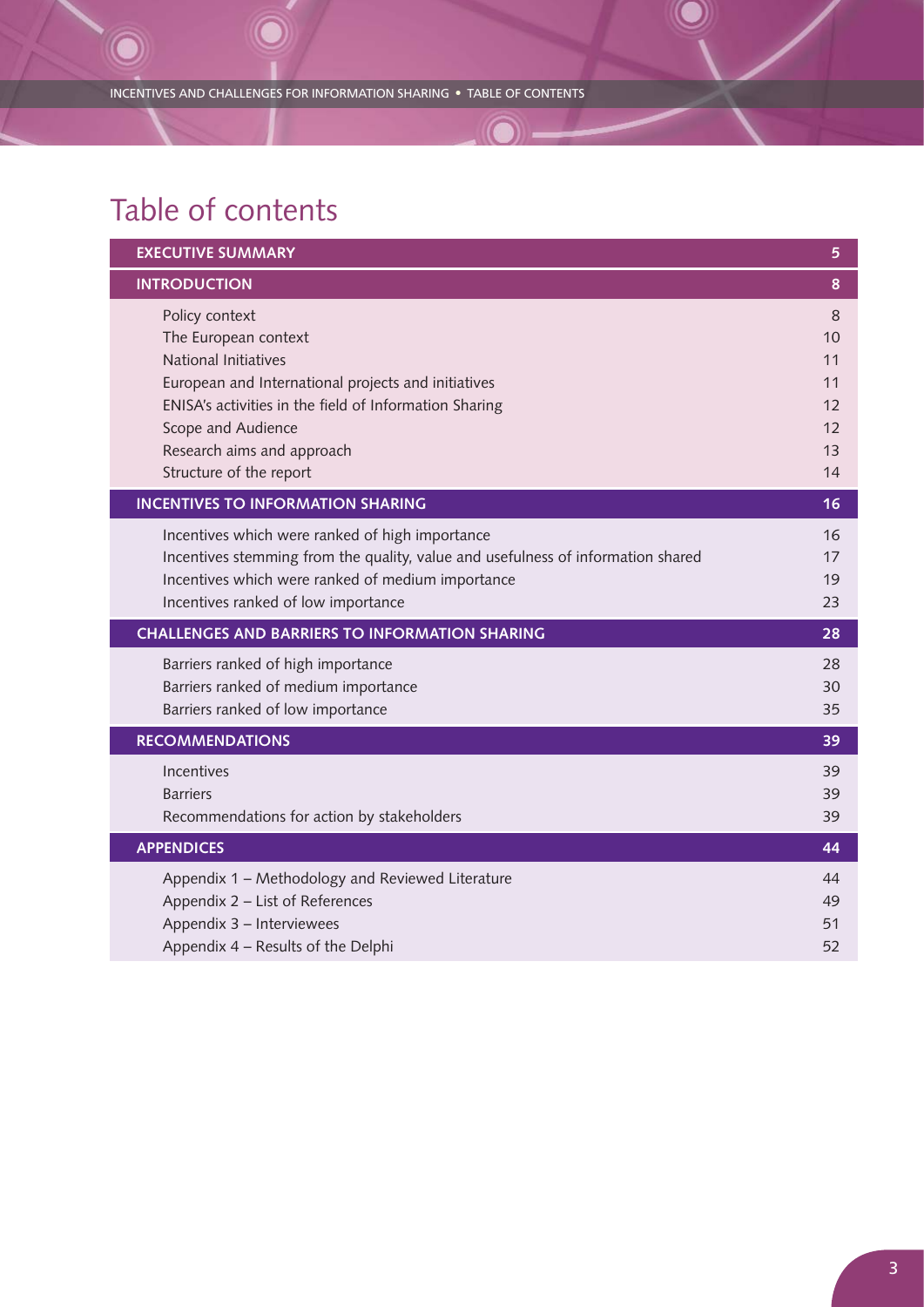Incentives and Challenges for Information Sharing in the Context of Network and Information Security

# Executive summary

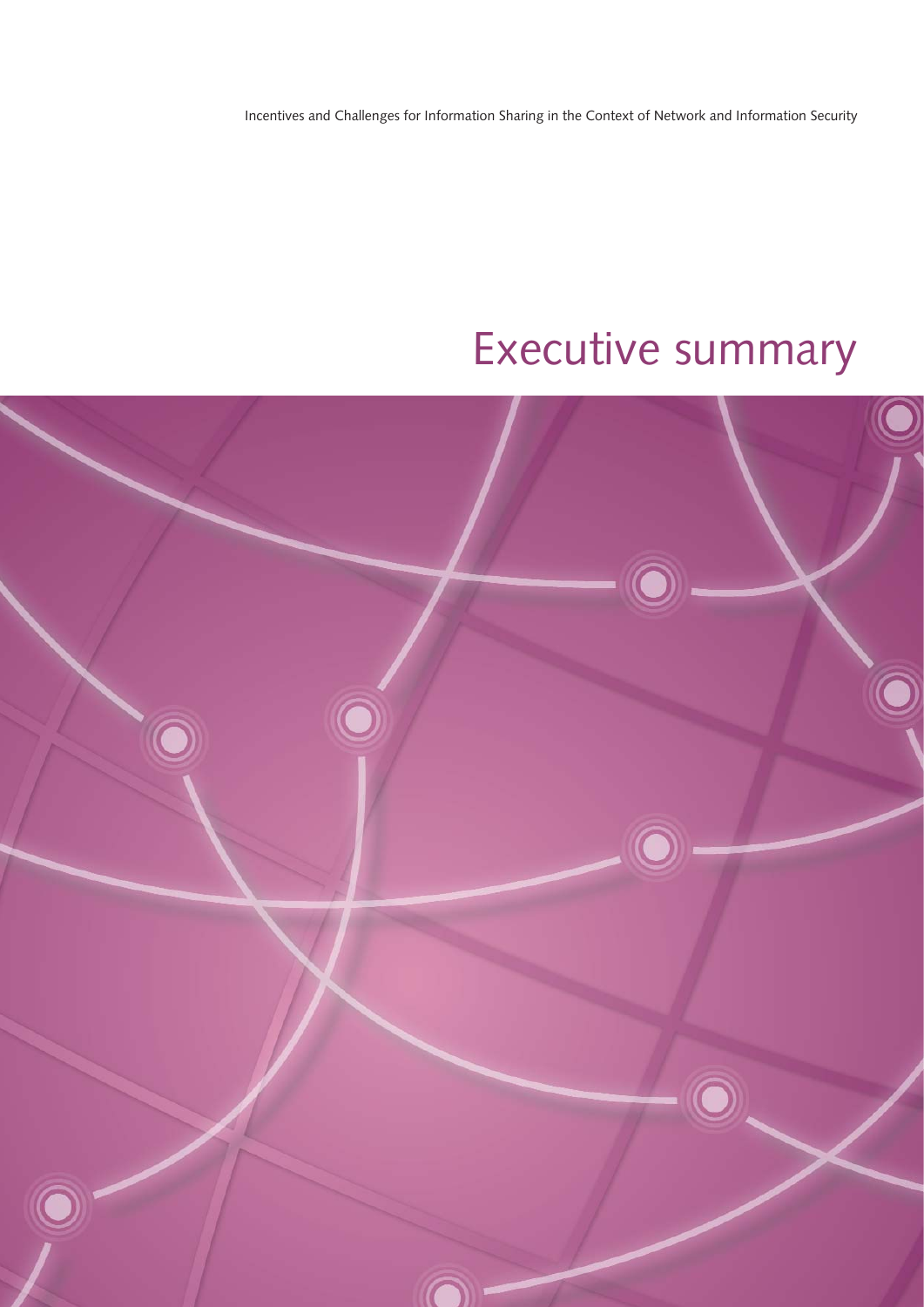INCENTIVES AND CHALLENGES FOR INFORMATION SHARING ● EXECUTIVE SUMMARY

# Executive Summary

The importance of information sharing to ensuring network and information security is widely acknowledged by both policy-makers and by the technical and practitioner community – for example, in the European Programme on Critical Infrastructure Protection (EPCIP) and in the 2004 Availability and Robustness of Electronic Communications Infrastructures (ARECI) study, which noted that formal means for sharing information should be set up in order to ―improve the protection and rapid restoration of infrastructure critical to the reliability of communications within and throughout Europe||. A 2009 gap analysis conducted by ENISA of good practice in respect of telecommunication network operators identified information sharing as a set of useful best practice.

Given the acknowledged importance of information sharing, this report sets out findings from a research project into the barriers to and incentives for information sharing in the field of network and information security, in the context of peer-to-peer groups such as Information Exchanges (IE) and Information Sharing Analysis Centres (ISACs).

## Methods and approach

The information in this report is drawn from three sources:

- A review of available literature both academic and non-academic publications,
- Interviews with key informants working in the field of network and information security and in IEs,
- A two-round Delphi exercise with network and information security professionals.

The aim of this project is to identify those barriers and incentives which are most important in day-to-day practice in IEs and ISACs. This research differs from other work in this field in being firmly grounded in the experiences of practitioners and those involved in IE and Information Sharing activities. Nonetheless we only managed to speak to a limited number of experts from a handful of countries. Therefore, the findings of this research are a first step to developing an evidence base in this field, but we do not claim they are generalisable to all kinds of IEs.

## Incentives and challenges for information sharing

Our findings indicate that many of the barriers and incentives commonly identified in the available literature are of relatively low importance to practitioners and security officials currently working in IEs. As part of this research we asked practitioners to rank a list of barriers and incentives in terms of their relative importance. Our findings indicate that the incentives which are most important are:

- Economic incentives stemming from cost savings;
- Incentives stemming from the quality, value, and use of information shared.

While the barriers which are the most important are:

- Poor quality information;
- Misaligned economic incentives stemming from reputational risks;
- Poor management.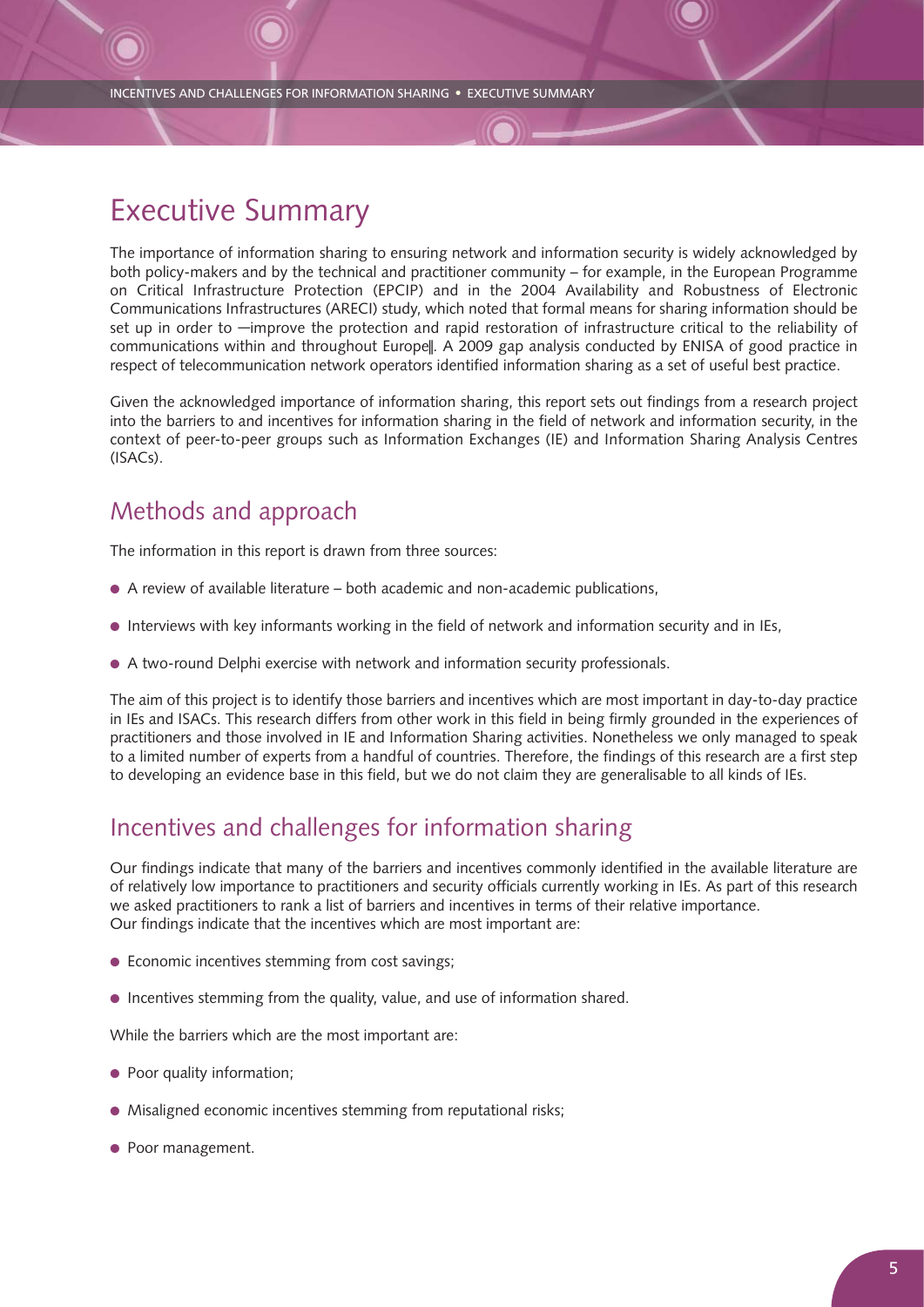INCENTIVES AND CHALLENGES FOR INFORMATION SHARING ● EXECUTIVE SUMMARY

## Recommendations for stakeholders

Following the prioritisation exercise, we sought to identify a number of recommendations for different stakeholders. These recommendations derive from the views of expert participants at an interactive workshop held in July 2010. The key recommendations, by stakeholder, are summarised below.

### European Institutions /ENISA

- Play an active role in developing a European-level platform;
- Encourage participation by Member States and relevant stakeholders;
- Play a role in linking different, existing national IEs;
- Address issues regarding the legal framework for information sharing better understanding of legal regimes, legal barriers, encourage consistency;
- Create, develop, and maintain skills and expertise needed to establish and operate IEs;
- Encourage information sharing beyond the confines of the ICT sector;
- ENISA: Undertake a facilitating function acting as the secretariat to IEs, managing and running meetings;
- ENISA: Broaden focus from security to business resilience and continuity;
- ENISA: Commission or conduct research and investigation into the barriers and incentives for information sharing;
- ENISA: Map the legal environment for information sharing across the EU.

### National Governments

- Establish IEs where none exist:
- Host IEs provide administrative resources, funding, and chairing meetings;
- Take some responsibility to ensure the legal framework was conducive to information sharing;
- Co-operate with other Member States;
- Ensure that their participation in IEs is well-resourced, meaningful, and effective;
- Sensitively publicise the benefits of IEs:
- Identify sectors in which platforms exist which could be used as forums for information sharing.

### The Private Sector

- Be transparent and share information responsibly IEs provide an excellent opportunity for openness;
- Use IEs to improve security voluntarily IEs can help avoid regulatory interest and strong regulatory action which might be counter-productive;
- Set up one or more private sector only IEs as a pilot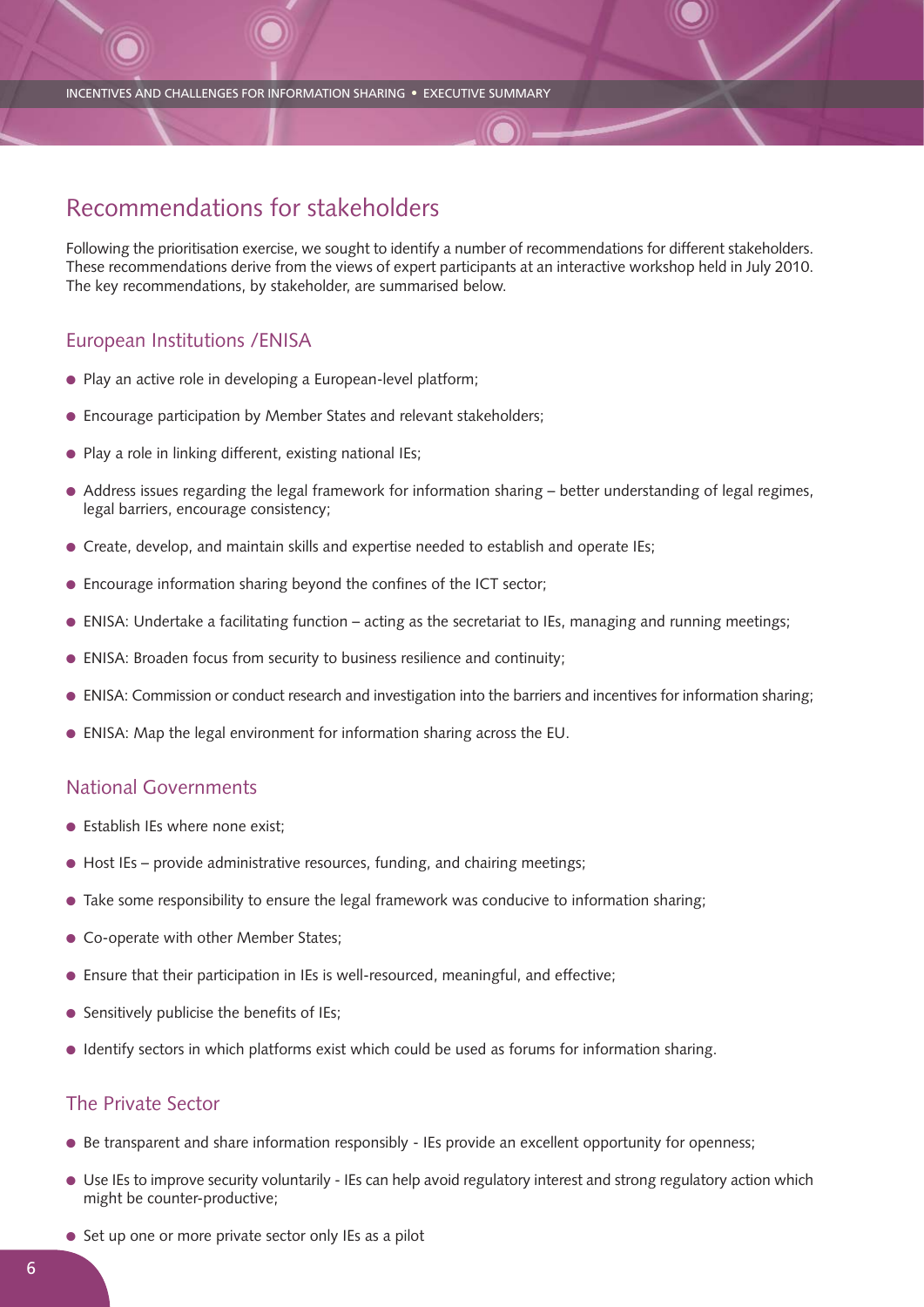Incentives and Challenges for Information Sharing in the Context of Network and Information Security

# Introduction

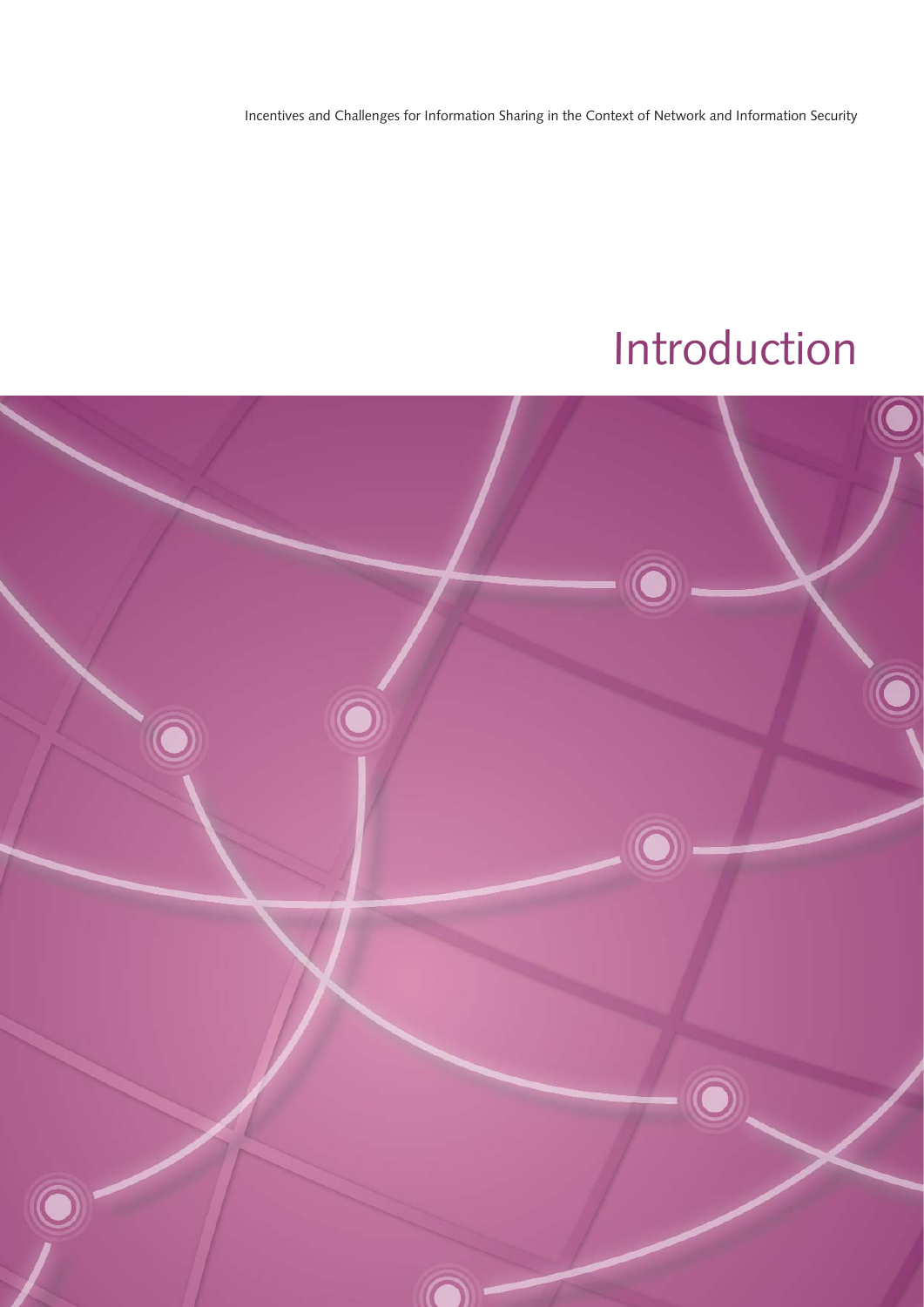# 1. Introduction Policy Context

Increasing reliance on national and international infrastructures for essential services such as telecoms, transport, and energy means that threats to or cyber attacks on these systems can have highly disruptive effects on modern society, and the safety and welfare of the population. Public e-Communication networks form an underpinning infrastructure which enables other forms of critical infrastructure such as energy transmission or distribution networks, financial services and transportation. Given that much of Europe's (and the world's) critical infrastructure is owned and controlled by the private sector, it is widely accepted that the threat posed to these infrastructures can be minimised, and the response to an attack can be more effective, if all relevant organisations - from public and private sectors - share information about vulnerabilities, threats and attacks.

The sharing of network and information security information between operators of critical infrastructure such as providers of public e-communication networks is recognised by many security experts as an important step in improving the overall state of Network and Information Security (NIS).

In 2004, the European Commission published a Communication to the Council and the European Parliament on Critical Infrastructure Protection in the fight against terrorism (COM(2004) 702 final) known as the European Programme for Critical Infrastructure Protection (EPCIP). This programme was clear in identifying the importance of information sharing, and its role as a key strategic area for Europe and noted that the constraints of competition, liability and information sensitivity need to be balanced against a need for a more secure critical infrastructure."

Resolution 2007/C68/01 of the European Council of 2007 invited Member States to "*encourage where appropriate in co-operation with ENISA, effective exchanges of information and co-operation between the relevant organisations and agencies at the national level and called upon Network Operators, service providers and the private sector to share and implement good security practices*."

The European Commission identified that the public authorities in the Member States and at EU level have a key role to play in properly informing citizens, to enable them to contribute to their own safety and security, in its communication on a strategy for a Secure Information Society (COM(2006)251).

In its Critical Information Infrastructure Protection (CIIP) Action Plan (COM (2009) 149) the European Commission launched an initiative to protect critical information infrastructures from large scale cyber-attacks and disruption. The actions set out in this plan complement existing measures in the area of police and judicial cooperation to prevent, fight and prosecute criminal and terrorist activities targeting CIIs. Measures in the Action Plan aim to improve preparedness (for example, by defining a baseline of capabilities and services of national/governmental Computer Emergency Response Teams), improving detection (by providing adequate early warning systems), and to improve readiness for mitigation and recovery (for example, by encouraging Member States to develop contingency plans), among other things.

The agenda of cooperation in CIIP was further advanced by a Ministerial Conference in Tallinn in April 2009, which reviewed the CIIP policy being proposed by the European Commission, with the aim of advancing coordination and cooperation between Member States in this field. The Conference Conclusions subsequently confirmed that a European-wide effort was needed in the approach to CIIP.

Most recently, in December 2009 the European Council Issued its Resolution on a collaborative European approach to Network and Information Security' (2009/C 321/01) – which highlights the importance of multi-stakeholder models such as Public Private Partnerships (PPPs)' as one tool to be used in a more co-ordinated European approach to Network and Information Security.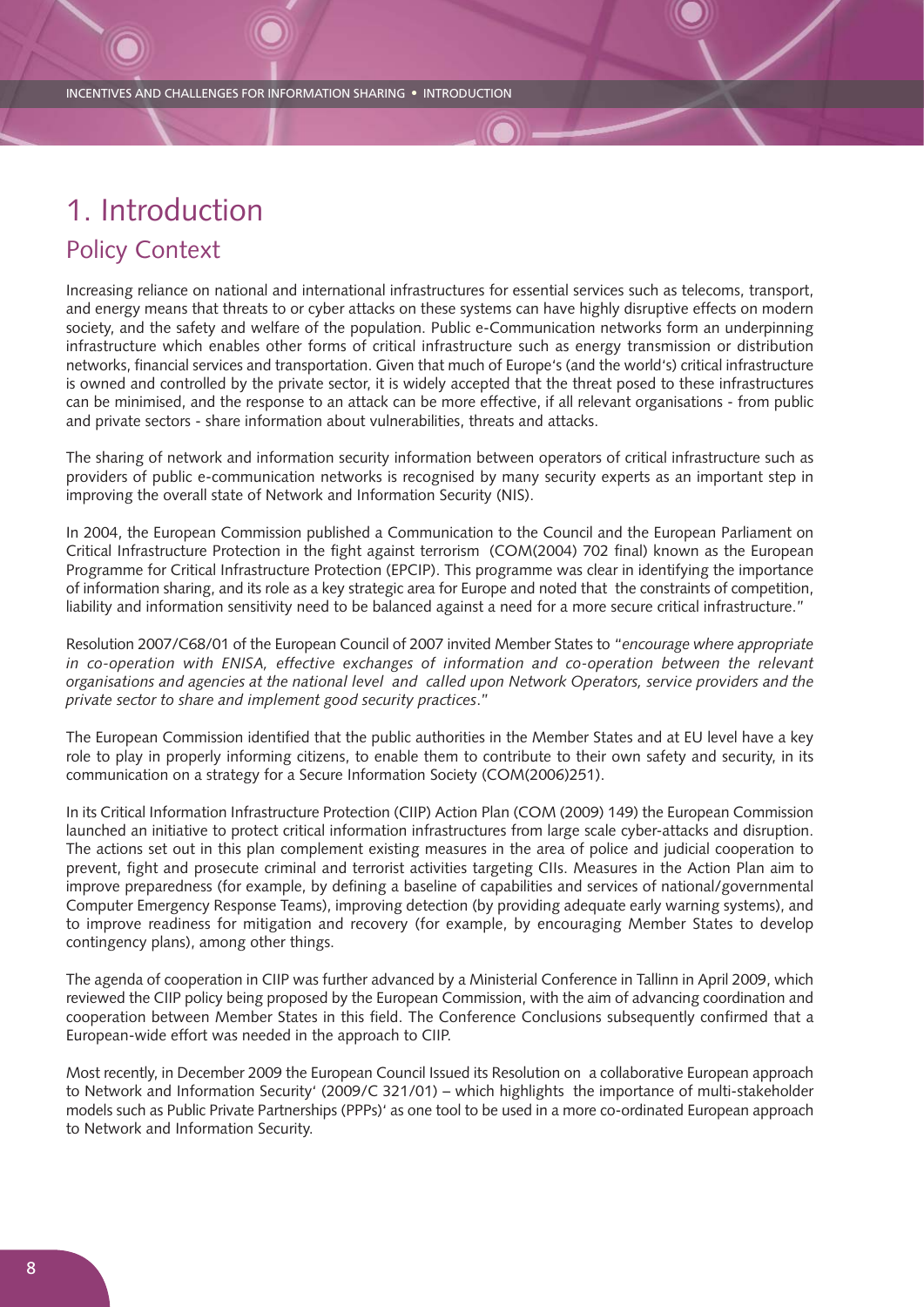### What is information sharing?

By information sharing' we mean the exchange of a variety of network and information security related information such as risks, vulnerabilities, threats and internal security issues as well as good practice. The most popular structure to facilitate this sharing is a trusted' forum or platform where private sector infrastructure owners or operators can meet face-to-face at regular intervals and hold informal, un-attributable discussions. Frequently (but not exclusively), such groups are moderated or facilitated by a public sector agent. These may be within Public-Private-Partnerships (PPPs) or other more formal or informal mechanisms (e.g. established by communications regulatory authorities or collectively by industry).

### The European Public Private Partnership for Resilience (EP3R)

The natural evolution following Resolution 2007/C68/01 was an impetus for the development of a public private platform to facilitate this exchange of information. This is known as the European Public Private Partnership for Resilience (EP3R).

The aim of establishing a European Forum for Member States to share information and good policy practices on security and resilience of CIIs was stated in the European Commission CIIP action Plan ((COM (2009) 149), and the proposal to establish EP3R received a broad support at the Ministerial Conference on CIIP which was held in Tallinn on 27-28 April 2009; the document outlining the conclusions of this conference stated that flexible arrangements – for example, in the form of Public-Private Partnerships or a Forum of Member States – are essential to ensure that […] understanding and information exchange is followed by concrete action at the strategic and tactical levels . Support for EP3R was further reiterated by the Council Resolution on a collaborative European approach to network and information security that was adopted on 18 December (2009 2009/C 321/01).

The general objectives of the EP3R were identified as:

- Provide a flexible European-wide governance framework to involve relevant public and private stakeholders in public policy discussion and strategic decision-making;
- Focus on prevention and preparedness matters with a European and international dimension;
- Function as a forum to discuss the public policy priorities, economic and market dimensions of challenges and measures for resilience of CIIs (including appropriate positive and negative incentives for stakeholders) as well as to clarify responsibilities;
- Serve as a platform for global outreach on public policy, economic and market matters relevant to resilience of CIIs.

Whilst the high-level objectives are to:

- Provide a platform for information sharing and stock taking of good policy and industrial practices in order to foster a common understanding on the economic and market dimensions of security and resilience in the context of CIIP as well as on the roles and responsibilities of public and private stakeholders;
- Discuss public policy priorities, objectives and measures with a view to define framework conditions and socioeconomic incentives to improve the coherence and coordination of policies for security and resilience in Europe;
- Identify and promote the adoption of good baseline practices for security and resilience, with a view to pursue minimum security and resilience standards and coordinated risk assessment approaches.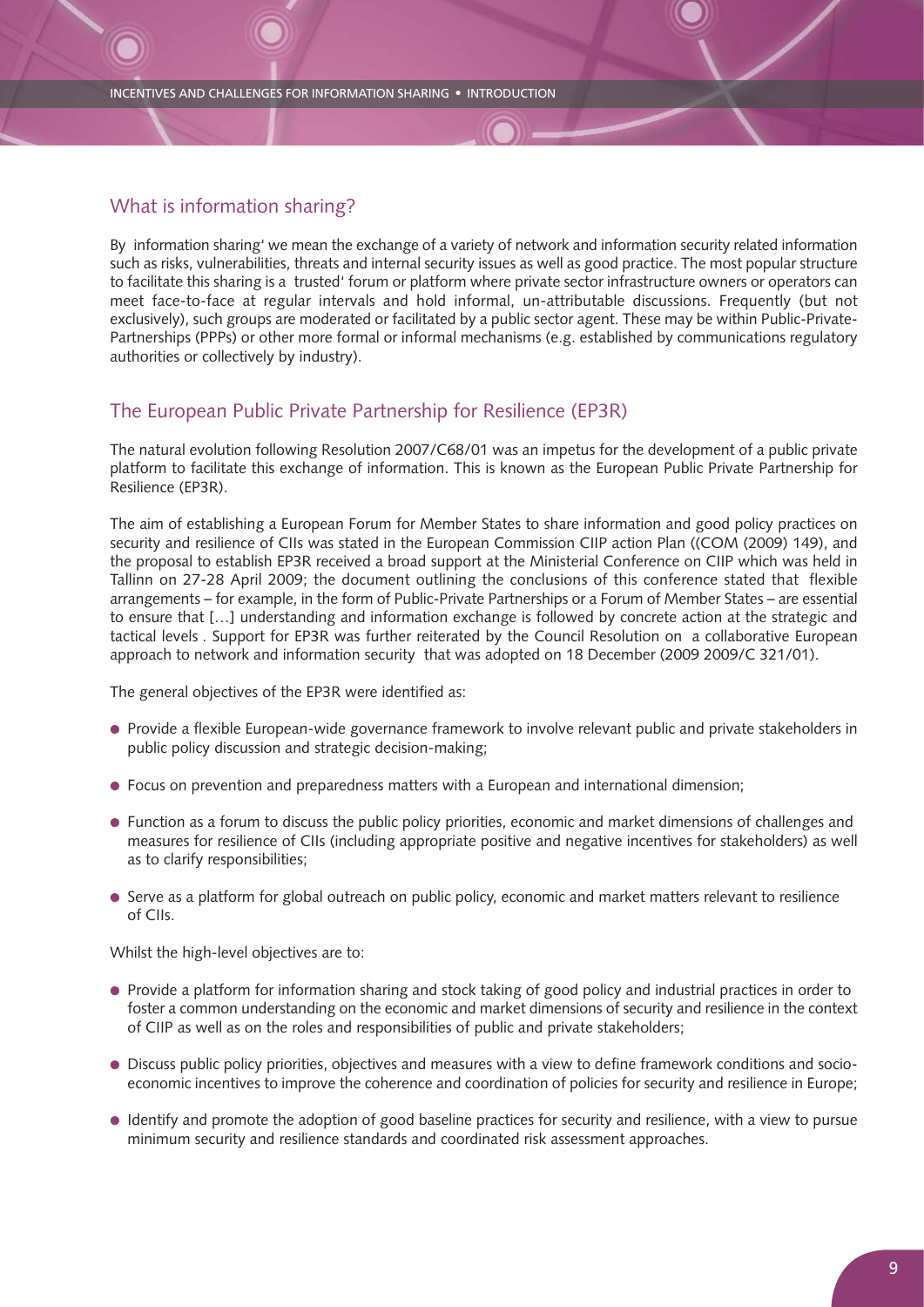Finally, the key principles of the EP3R were identified as:

- Complementarity: EP3R should build upon, complement and leverage the existing national public-private initiatives whilst respecting national responsibility;
- Trust: EP3R should provide the structure, processed and environment for trusted collaboration, including the protection of sensitive information from disclosure;
- Value: emphasis on bi-directional exchanges between public and private sector participants and providing value for both governments and industry. EP3R should aim to deliver concrete results;
- Openness: open to all stakeholders contributing to the security and resilience of CIIs, balancing the need for a high degree of representation with the potential for a higher number of participants to lower the level of trust.

## The European context

Although the EP3R and various other initiatives are aimed at solving the challenges of information sharing from a European perspective, there are a number of particular characteristics to any pan-European policy-making which render EU action complex. These may be clearly seen in the different legal structures across EU Member States, for example the implications of the difference between the Common Law versus Continental legal code may be relevant in determining what constitutes an acceptable boundary between information provided in a trusted forum such as an IE and what might be required to be provided under a more procedurally orientated application of legal norms.

There are also different approaches to sharing across the EU, with some countries preferring a sectoral stratification of their membership and others being made up of representatives from a number of different critical infrastructure sectors (e.g. oil and gas as well as e-communications).

Finally, the differing approaches to regulation and co-operation may also have an impact. This can be seen in the way in which the regulator and regulated entities interact. For example, in some countries there may be more of an outcome based regulatory approach, whereby both regulators and regulated jointly agree on outcomes to be achieved that are socially important, and work co-operatively to achieve them. While in other countries, for various cultural or historic reasons, there may be a somewhat clearer distinction between the regulated and regulator, where the regulator acts reflecting socio-economic expectations of their role to act as an aggressive and tough' watchdog on those it regulates. This is not to say that both approaches are mutually exclusive: indeed they are both driven by complex socio-cultural, economic, and legal factors. Nonetheless, they both have an impact on information sharing, for example determining whether information sharing is a bottom-up, voluntary, and organic process initiated by the regulated or whether it is a mandated one in the context of a rules based system surrounding the issuance of operator licenses for public e-communications networks.

It remains to be seen whether there is enough evidence to support a causal link between these different models, and extent and quality of information shared. Any EU effort must take these differences into account and be wary of the implications of Member State differences when trying to establish any such platform.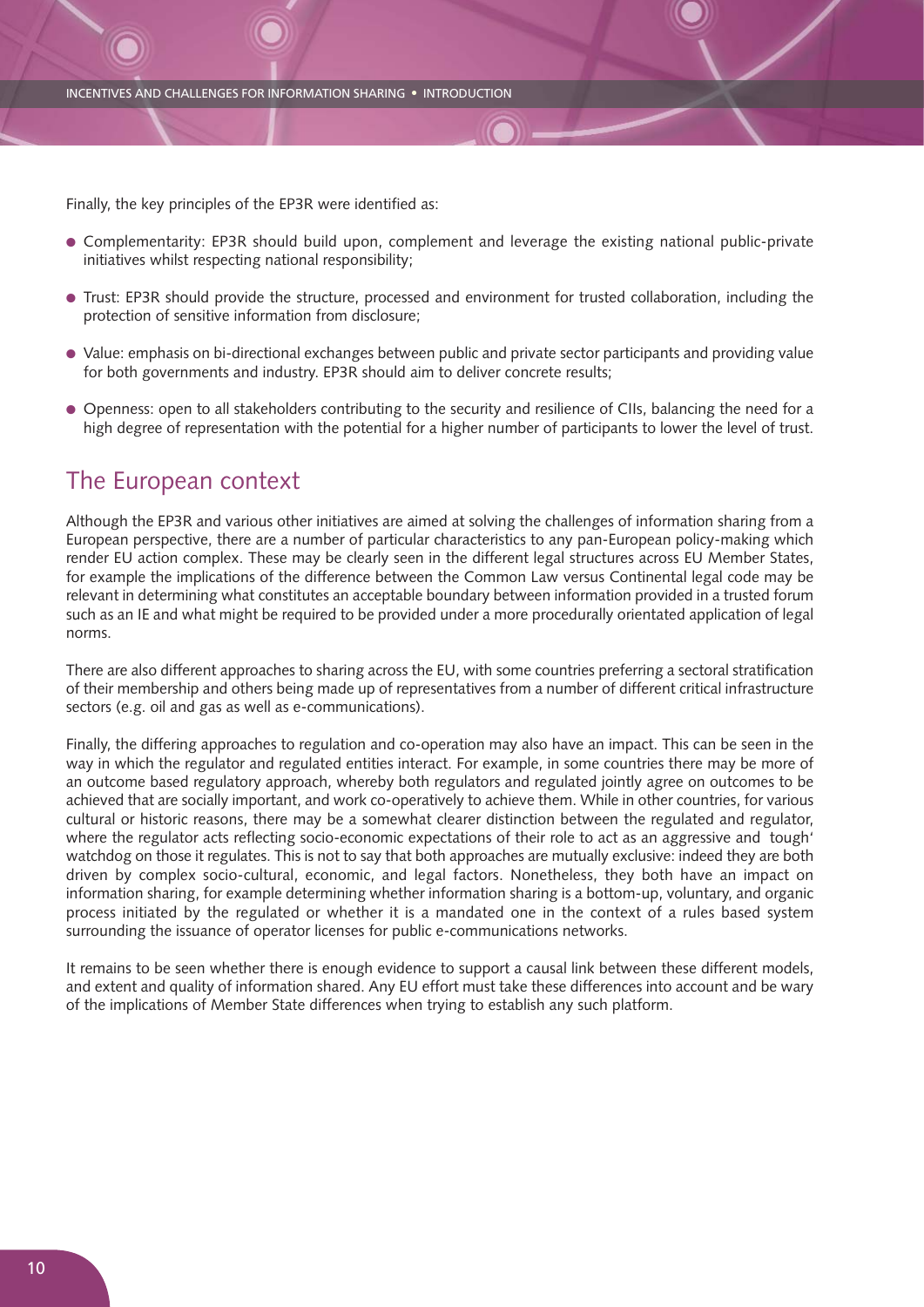# National Initiatives

Many countries have also established sector-specific information sharing partnerships between the government and the private sector, for example:

- the UK Centre for the Protection of National Infrastructure (CPNI) has been pro-active in the development of a number of different information sharing models, including sectoral based Information Exchanges, (IE), of which there are now 16 and which are loosely based on the US NSIE model;
- The Swiss Reporting and Analysis Centre for Information Assurance (MELANI) is an organisation which comprises a number of different sectoral groups and which organises workshops once or twice a year;
- The Dutch Cybercrime Information Exchange is a cross-sectoral group which meets bi-monthly in a face-to-face setting;
- The Spanish Grupo Trabalho Securidad (GTS) is a highly informal invitation only' self-regulatory platform set up to share information across different infrastructure owner/operators;
- The German Information Exchange is run by the Bundesamt fur Sicherheit in der Informationstechnik (BSI Federal Office for Information Security) and is a broad group utilising Single Points of Contact (SPoC) per sector

## European and International projects and initiatives

Whilst there are differences between aforementioned partnerships and those operating in other countries, in this report we use the term Information Exchange' (IE) to refer generally to all such public-private information sharing partnerships. ENISA's 2009 Good Practice Guide for Information Sharing defines IE as:

*"An Information Exchange is a form of strategic partnership among key public and private stakeholders. In the NIS field, these can sometimes be referred to as "Network Security Information Exchanges (NSIEs) although it is recognised that alternative names can also be used."*

IEs fulfil a different role from Information Sharing Analysis Centres (ISACs) in supporting information sharing. This is chiefly in respect of the focus of the latter on analysis, and the input and output of data provided by the group. In general, IEs operate on a basis where the free flow of information in the meeting is prized as the output. ISACs, by comparison, include more explicit provisions for the capture of data for reports, analysis and product' as an output. Although this is not to say that IEs do not produce such products – the group may commission reports or may voluntarily sub-divide into smaller working groups' to produce specific reports if it is in the overall interest. There are a number of international and European activities, projects and initiatives underway aimed at supporting information sharing. These include:

- Efforts to develop a new addition to the suite of Information Security Standards (ISS) of a cyber-security information exchange framework in the form of the Draft Recommendation ITU-X.Cybex, Cybersecurity information exchange framework;
- EU initiatives such as a project commissioned by the European Commission's Directorate-General Justice, Freedom and Security as part of the policy effort to improve Critical Infrastructure Protection (CIP). The aim of the Messaging Standard for Sharing Security Information (MS3i) project is to support the development of a management messaging standard in the area of security information sharing, particularly in relation to Critical Infrastructure Protection. The requirements identified during the project were incorporated into data and proposals to back up technical submissions to ISO/IEC SC27 WG1 to support a standard on information sharing;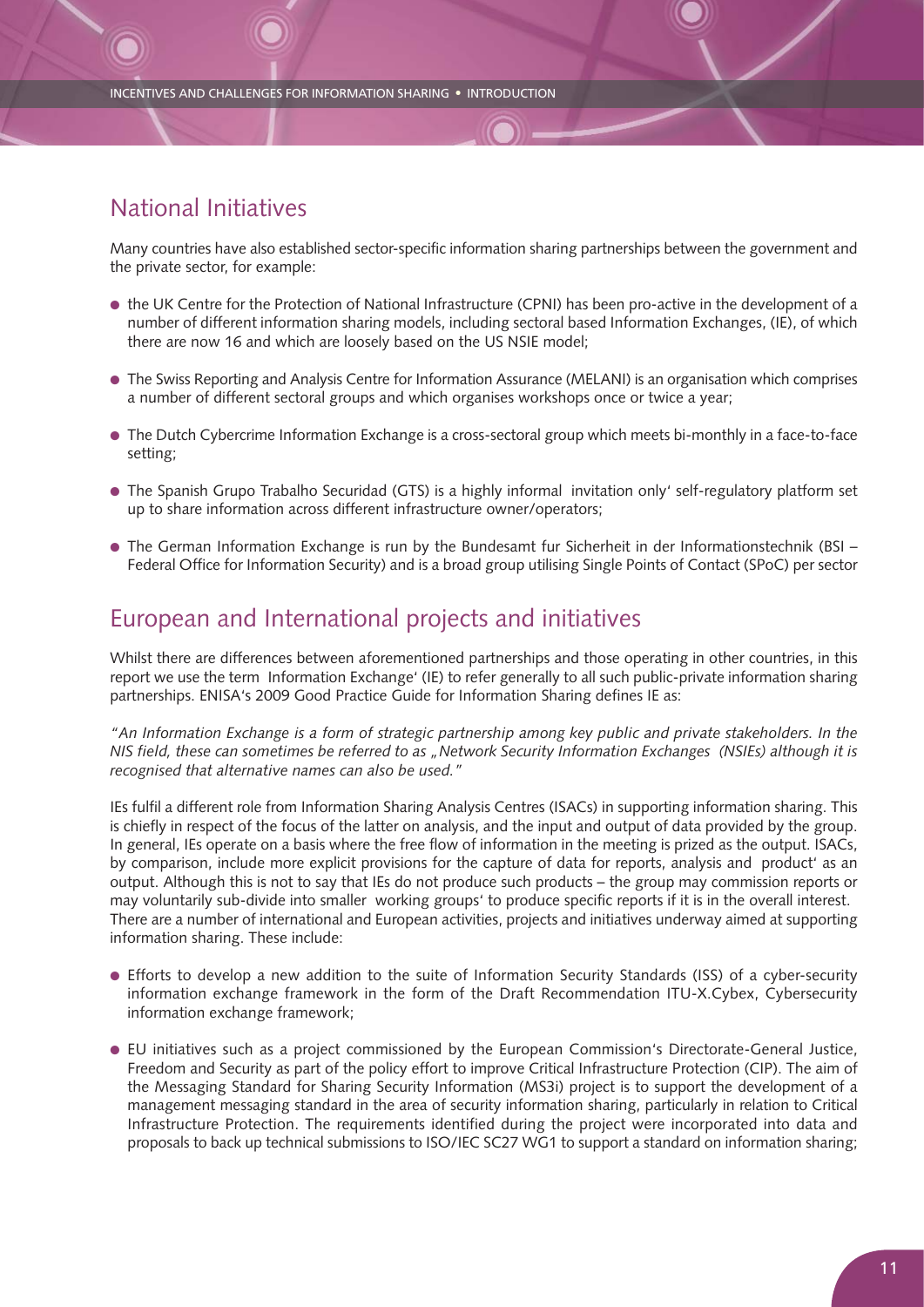● The 2004 study into the Availability and Robustness of Electronic Communications Infrastructures (ARECI) reviewed and developed a set of good practices amongst e-communications providers. This study noted the importance of information sharing and recommended that:

*"Member States and the Private Sector should establish formal means for sharing information that can improve the protection and rapid restoration of infrastructure critical to the reliability of communications within and throughout Europe".*

More specifically, the ARECI report indicated that:

*"Private Sector enterprises that own critical communications infrastructure must jointly establish a trusted environment for sharing information to improve the protection and rapid restoration of that infrastructure."*

- The National and European Information Sharing and Alerting System (NEISAS) project is another relevant initiative, as part of the EU Seventh Framework Programme for Research and Technological Development (FP7). The aim of this project to investigate the trusted sharing of security information between and within EU Member States. NEISAS will create a framework and prototype national platform which will also provide the capability for bilateral exchange of trusted security information at the EU level between national platforms;
- The US based Information Sharing and Analysis Centre (ISAC) Council is a relatively new development aimed at establishing a framework for valuable interaction between ISACs and government. It has produced a number of white papers and documentation describing for example, the importance of information sharing and processes for vetting and establishing trust between participants.

## ENISA's activities in the field of Information Sharing

ENISA's activities are aimed at helping enable the implementation of EU policies by the private sector. It does this by assuming the role of a mediator, supporting the operationalisation of EU policies by promoting good practices amongst both EU Member States and within the private sector.

In 2009 ENISA issued its Good Practice Guide (GPG) on Information Sharing, which assists Member States and other relevant stakeholders in setting up and running Network Security Information Exchanges in their own countries. ENISA also works to promote information sharing at the national level, and in 2007 published the findings of a feasibility study for a European Information Sharing and Alerting System (EISAS). In this study ENISA was asked to analyse the current state of affairs as regards systems and initiatives across Europe that have the goal of disseminating appropriate and timely information on Network and Information Security (NIS) vulnerabilities, threats, risks and alerts.

## Scope and Audience

This report deals with Information Sharing in the context of EU public policy efforts to address Critical Infrastructure Protection, specifically with regard to the providers of public e-Communication networks (the main customer of ENISA's resilience programme). The specific focus of this report is thus the sharing of different types of network and information security information between peers in mechanisms or models such as Information Exchanges (IE) or Information Sharing Analysis Centres (ISACs). This study does not cover other aspects of information sharing such as the public disclosure of security vulnerabilities or the notification of breaches of personal data but notes that some of the theoretical or empirical evidence from these domains may have a bearing on the sharing of information for CIP. Typical stakeholders for whom this report would be of interest include: public sector representatives (those involved in either setting national level NIS policy or the establishment or ongoing management of IEs or ISACs) and private sector IE/ISAC participants, specifically those owner- operators of public e-Communication networks and other relevant elements of the Information Infrastructure. The report will be of broader interest to those in the NIS community more generally given its focus on participation in IE as a way to address NIS risks.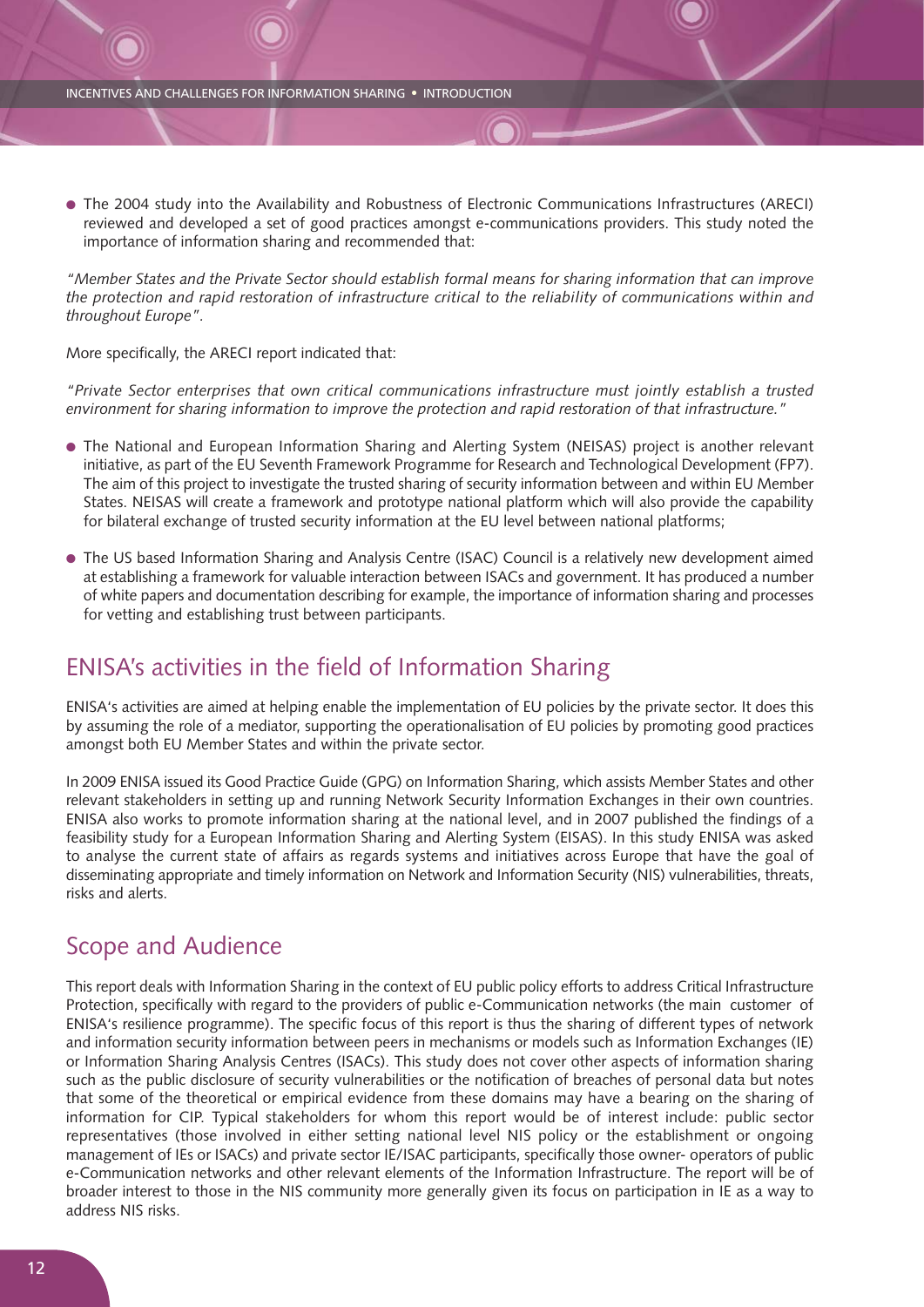## Research aims and approach

This study aims to identify the most important incentives for and challenges to information sharing, in order to inform decision making about how information sharing can be facilitated by European Institutions or bodies, Member States, and the private sector. Given the national initiatives, and European and other international efforts and platforms, this study comes at an important time. As can be seen from the Council Resolution and the EP3R, there is increasing appetite to bring into focus IE as another tool to enhance the resilience of critical infrastructures. The approach taken in this study had five stages – these are summarised in Figure 1 (cf. Annex 1 Page 45).



**Figure 1: Research approach**

## Strengths and limitations of the research approach

In our Delphi exercise and key informant interviews the aim was to learn about the experiences and opinions of individuals who are experts in information sharing and who are actively involved in such arrangements. We realise that the participants in this research represent a very small proportion of the community of network and information security professionals. The findings from the Delphi and interviews are not necessarily intended to be representative or generalisable to all IEs in different countries and sectors.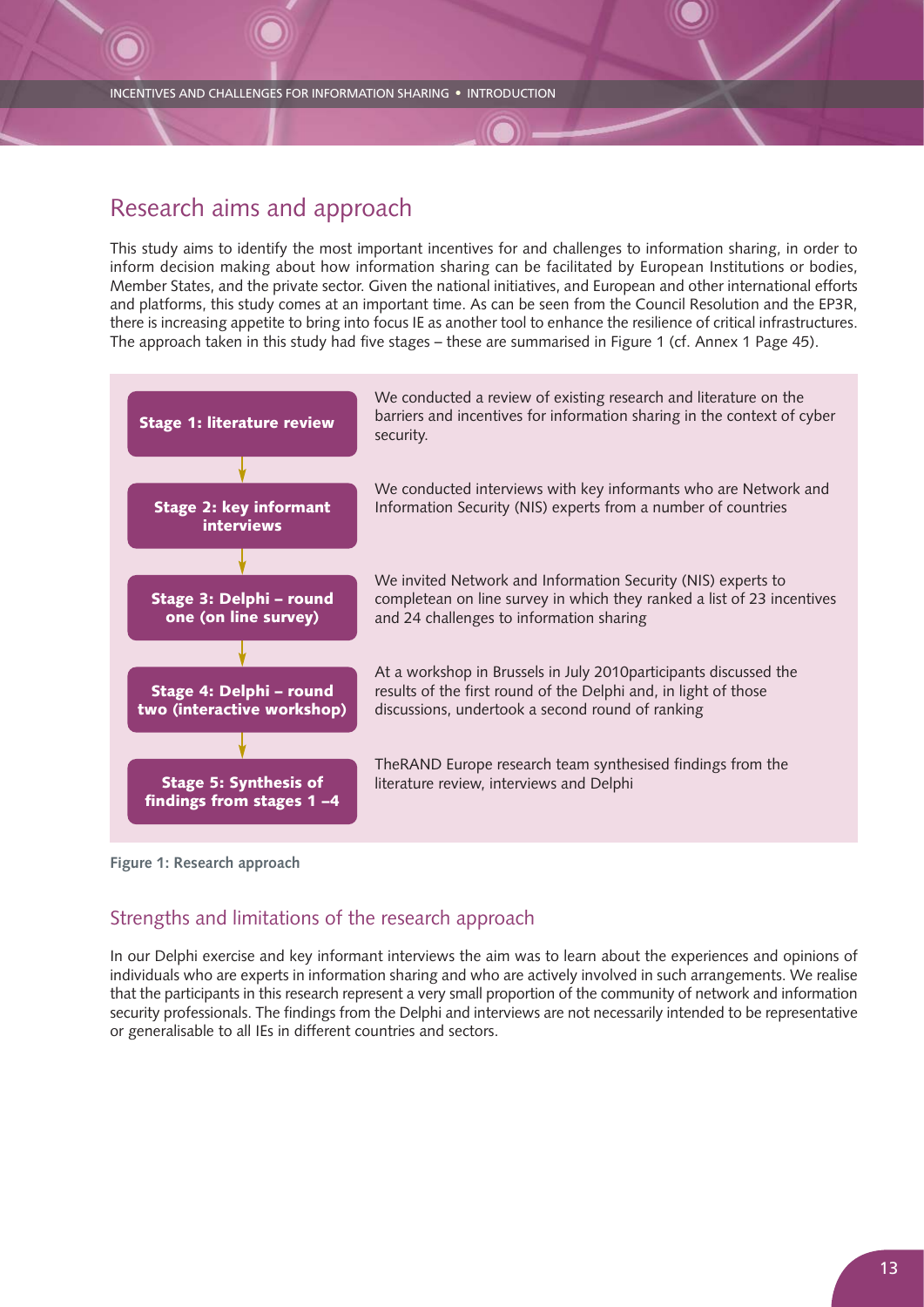### The framework for classification of incentives and challenges

Given the multi-stakeholder complexity of this policy area, which involves public and private sector organisations, we classified each incentive or challenge according to whether it specifically operates or is important at the level of:

- $\bullet$  the individual (psychological);
- organisational (participant) or
- governmental or agency hosting or chairing the group or forum.

For example, the incentive of clear processes and structures for sharing' may be relevant when viewed from an organisational, individual and governmental perspective:

- organisational since a set of common ground rules aids organisations in understanding the rules of the game';
- at the individual level as someone would feel empowered and incentivised to share after having been made aware of what is considered as acceptable conduct; and
- from the perspective of the government since there will need to be a degree of involvement on the governmental side in order to bring about this incentive.

Moreover, the incentives or challenges are also classified according to whether they occur in respect of joining a group or IE (ex-ante – i.e. as precursor factors influencing a stakeholder decision to participate in the group) or sharing information once in the group or IE. This distinction is important and reflects the obvious barrier between the phase of an organisation or individual considering membership and then actually sharing information. The latter may be seen through analysing the behaviour of lurkers' who have been attracted to joining supposedly by the incentive of access to useful information but then do not actively participate in the sharing of information despite the existence of Non-Disclosure Agreements (NDAs) or Codes of Conduct to the contrary

## Structure of the report

This report is divided into three further chapters.

- Chapter 2 draws together findings from the literature review, interviews and Delphi, and outlines incentives to information sharing. Chapter 3 does the same for the challenges and barriers to information sharing.
- Chapter 4 sets out recommendations for action on the part of various stakeholders, suggested by expert participants at an interactive workshop.
- Chapter 5 provides a brief summary and conclusions.
- Appendix 1 presents the methodology and summarises the literature drawn upon in this report. Appendix 2 lists key informant interviewees. Appendix 3 sets out the findings from the first and second round of the Delphi.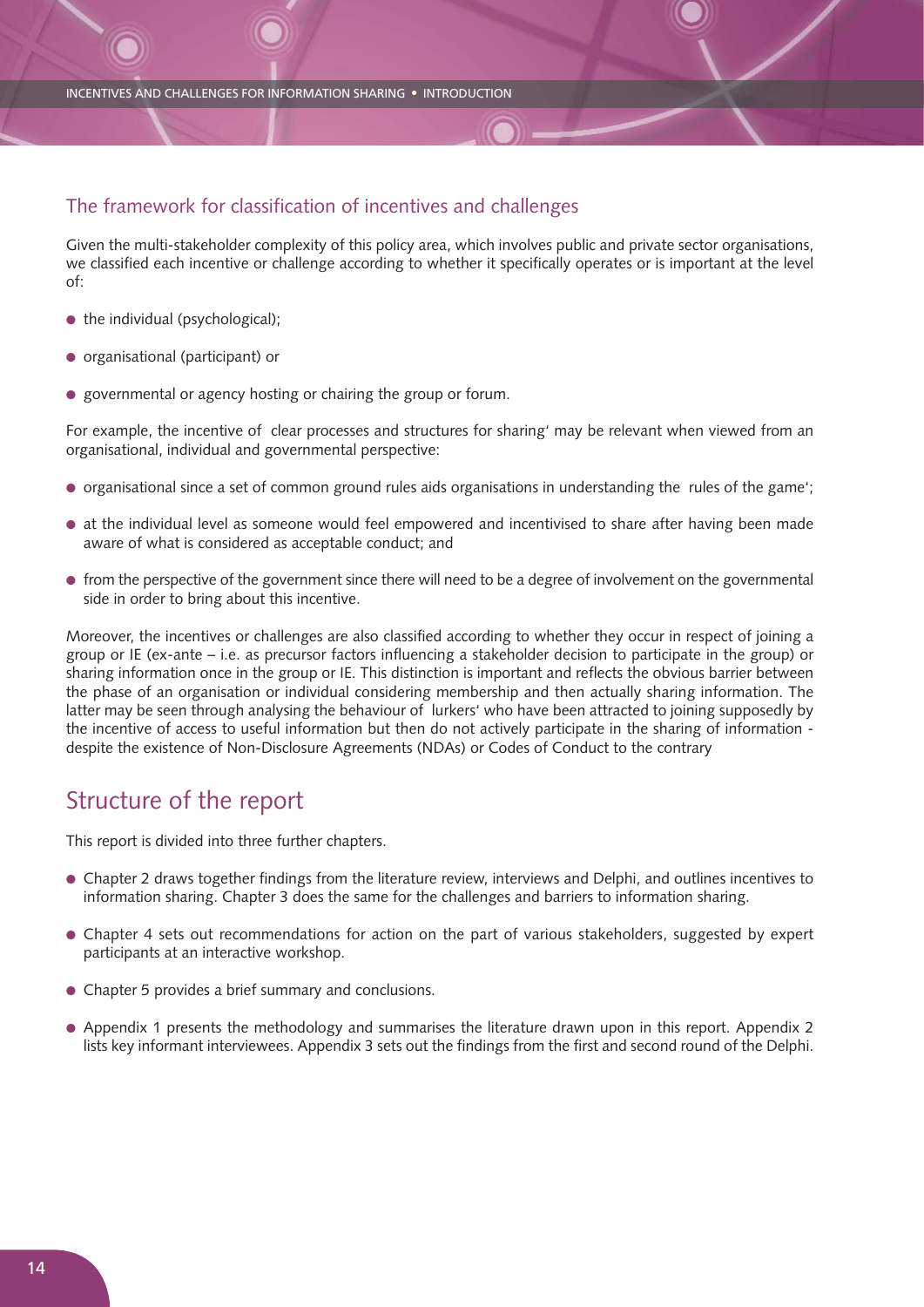Incentives and Challenges for Information Sharing in the Context of Network and Information Security

# Incentives to Information Sharing

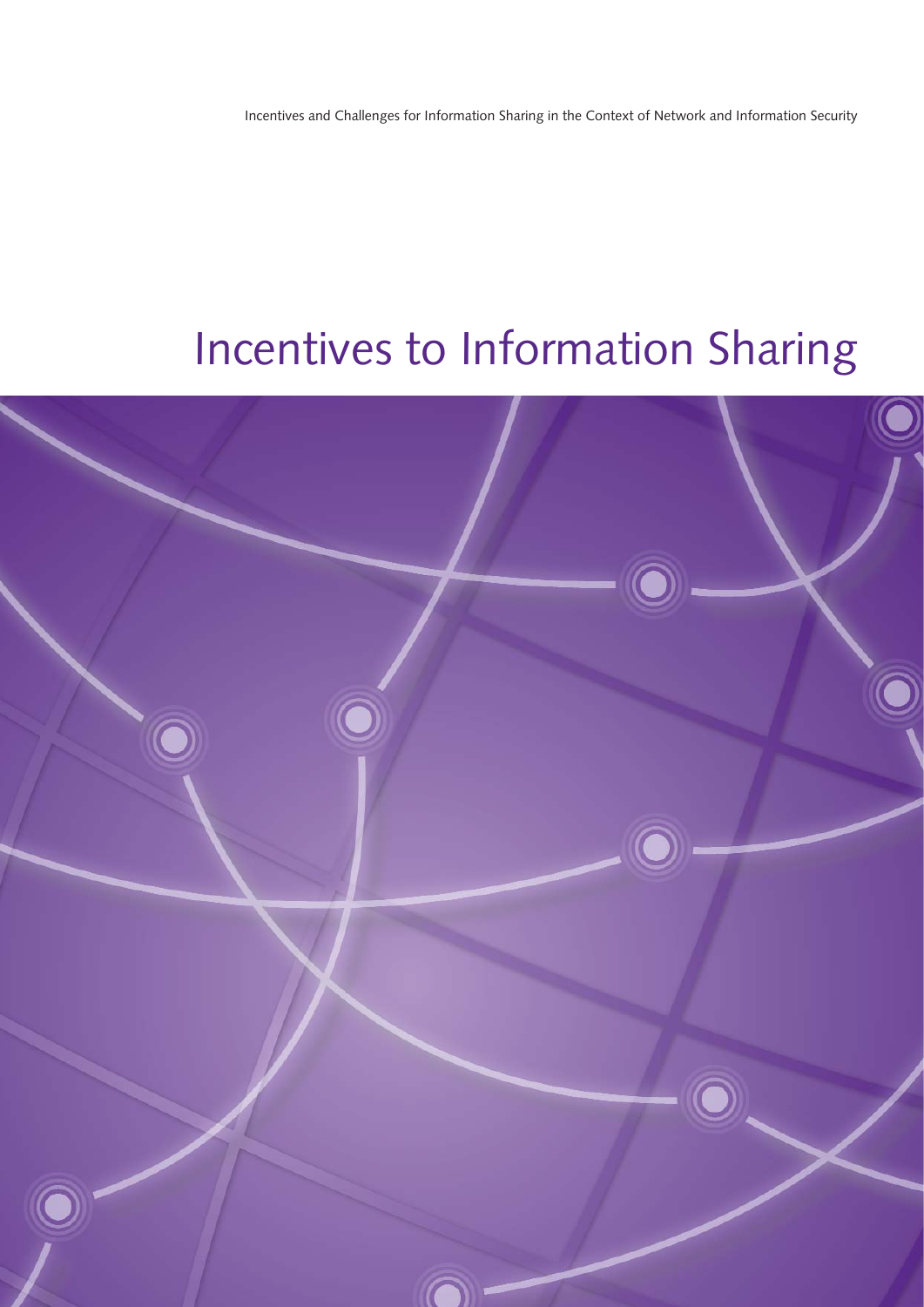# 2. Incentives to Information Sharing

In this chapter we set out the incentives to information sharing identified in this research project. We have arrived at this list of incentives as a result of the literature review, key informant interviews and the two-round Delphi exercise. Based on findings from the Delphi we have grouped these incentives according to whether they were considered to be of high, medium or low importance. These groupings are loose categorisations, intended to broadly indicate relative importance. This chapter discusses those of high importance first and those of low importance last.

| <b>High</b>                                                                                                                                           | <b>Medium</b>                                                                                                                                                                                                                                                                                                       | Low                                                                                                                                                                                                                                                                                                                                                                                                                                                                                      |
|-------------------------------------------------------------------------------------------------------------------------------------------------------|---------------------------------------------------------------------------------------------------------------------------------------------------------------------------------------------------------------------------------------------------------------------------------------------------------------------|------------------------------------------------------------------------------------------------------------------------------------------------------------------------------------------------------------------------------------------------------------------------------------------------------------------------------------------------------------------------------------------------------------------------------------------------------------------------------------------|
| 1. Economic incentives<br>stemming from cost<br>savings;<br>2. Incentives<br>stemming from the<br>quality, value and<br>use of information<br>shared; | 3. The presence of trust among<br>IE participants;<br>4. Incentives from receiving<br>privileged information from<br>government or security<br>services;<br>5. Incentives deriving from the<br>processes and structures for<br>sharing;<br>6. Allowing IE participants'<br>autonomy but ensuring<br>company buy-in; | 7. Economic incentives from the provision<br>of subsidies;<br>8. Economic incentives stemming from<br>gaining voice and influence;<br>9. Economic incentives stemming from the<br>use of cyber insurance;<br>10. Incentives stemming from the<br>reputational benefits of participation;<br>11. Incentives from receiving the benefits<br>of expert analysis, advice, and<br>knowledge;<br>12. Incentives stemming from participants'<br>personal preferences, values, and<br>attitudes. |
|                                                                                                                                                       |                                                                                                                                                                                                                                                                                                                     |                                                                                                                                                                                                                                                                                                                                                                                                                                                                                          |

## Incentives which were ranked of high importance

## Economic incentives stemming from cost savings – How can these be evidenced and disseminated?

Participants at the workshop rated the efficient allocation of information security resources and cost savings as the most important incentive for information sharing. Further, participants felt it might be more accurate to describe many of the other incentives discussed in this chapter as \_enablers' of the efficient allocation of information security resources, rather than incentives.

We cannot fully appreciate the operation of this incentive, however, without considering the corresponding barrier: the lack of robust information about the economic returns on participation in an IE. In the literature there is some, albeit limited, evidence as to the operational benefit of information sharing. It is suggested that cost-savings may stem from quicker reactions to threats, vulnerabilities and attacks, or from anticipating network failures (ENISA, 2009: p. 15). The financial services ISAC in the US \_has been credited with helping its members avoid the widespread denial of service attacks launched in February 2000' (Anderson, 2001: p. 2).

Along the same lines our key informant interviewees (cf. Appendix 2 ―List of Intervieweesǁ: 2 and 3) were of the opinion that there were many good news stories where IEs had played a tangible and beneficial role in responding to a cyber-security threat or attack. They suggested that if these were more widely known about then other organisations might be encouraged to both attend IEs and share information (cf. Appendix 2: interviewee 6).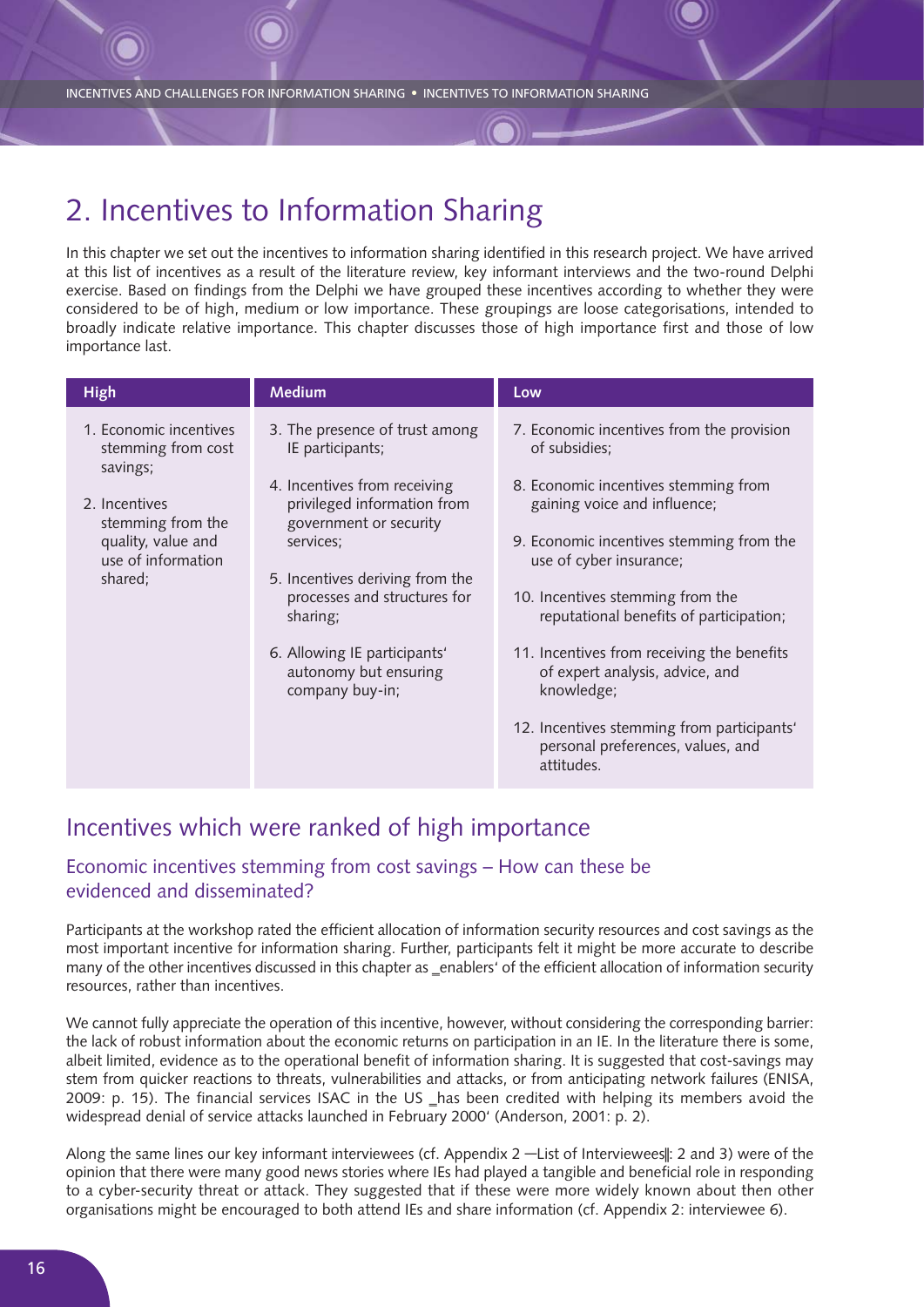In the interactive workshop (round two of the Delphi exercise) participants thought that the response to a particular incident might raise awareness within an organisation (possibly at a high level) of the existence of an information sharing partnership, resulting in a mandate for participation by that organisation. An instance was reported to us (cf. Appendix 2: interviewee 6) where phishing attacks prompted organisations in one sector to form an IE.

## Risks of publicising IEs

The idea of using successes to 'advertise' the benefits of information sharing, however, runs into unresolved issues about the degree to which it is appropriate to publicise the membership and activities of an IE. Interviewee 1 told us that it was important in his IE that there was no publicity and no media. Others (interviewees 2 and 3) told us that they seek permission before disseminating examples of success. Whilst publicising instances of success could demonstrate the value of sharing, it also carries risk; for example, it could create the perception of a cartel.

### **Categorisation: Economic incentives stemming from cost savings**

Clearly incentives relating to cost savings operate at the organisational level (since understanding the rationale and possible cost savings will be a business based decision). It might also be applicable at the governmental level to support more targeted investment of public resources to better protect critical infrastructures (since by definition the sharing of information by the private sector allows the public sector to understand where resources may be targeted). It works a- priori (i.e. when an organisation is assessing the viability or business case of joining) as well as the act of sharing of information once a member.

| At what level does this incentive operate? | How does it operate? |
|--------------------------------------------|----------------------|
| • Organisational                           | $\bullet$ Joining    |
| • Governmental                             | $\bullet$ Sharing    |

# Incentives stemming from the quality, value and usefulness of information shared

In both the first and second rounds of the Delphi (and during the discussion in the workshop) incentives relating to the nature and quality of information shared were consistently highly rated – second only to the cost savings achieved through information sharing. Sharing good quality information is the best way to prove the value of an IE and to build trust. The theme of quality information featured heavily in our interviews and is At what level does this incentive operate?How does it operate?•Organisational•Governmental•Joining•Sharing

also picked up within the available literature. The quality of information can be broken down into the following categories.

## Data must be timely and specific

A survey of ISACs in the US found that participants had concerns over the timeliness and specificity of information shared by government – it was often not specific enough to be actionable, or participants heard information at the same time or after news coverage (United States General Accounting Office (US GAO), 2004: p. 32).

## Participants must share information which is of equal value

IE participants interviewed by Messenger reported that part of their motivation to share information stemmed from the expectation that they would receive information of equal value at some point in the future (Messenger, 2006: p. 5). A similar point is made by Aviram and Tor, who argue that a risk to information sharing could be posed if all parties to the exchange do not have information which is of similar utility (Aviram and Tor, 2004: p. 242).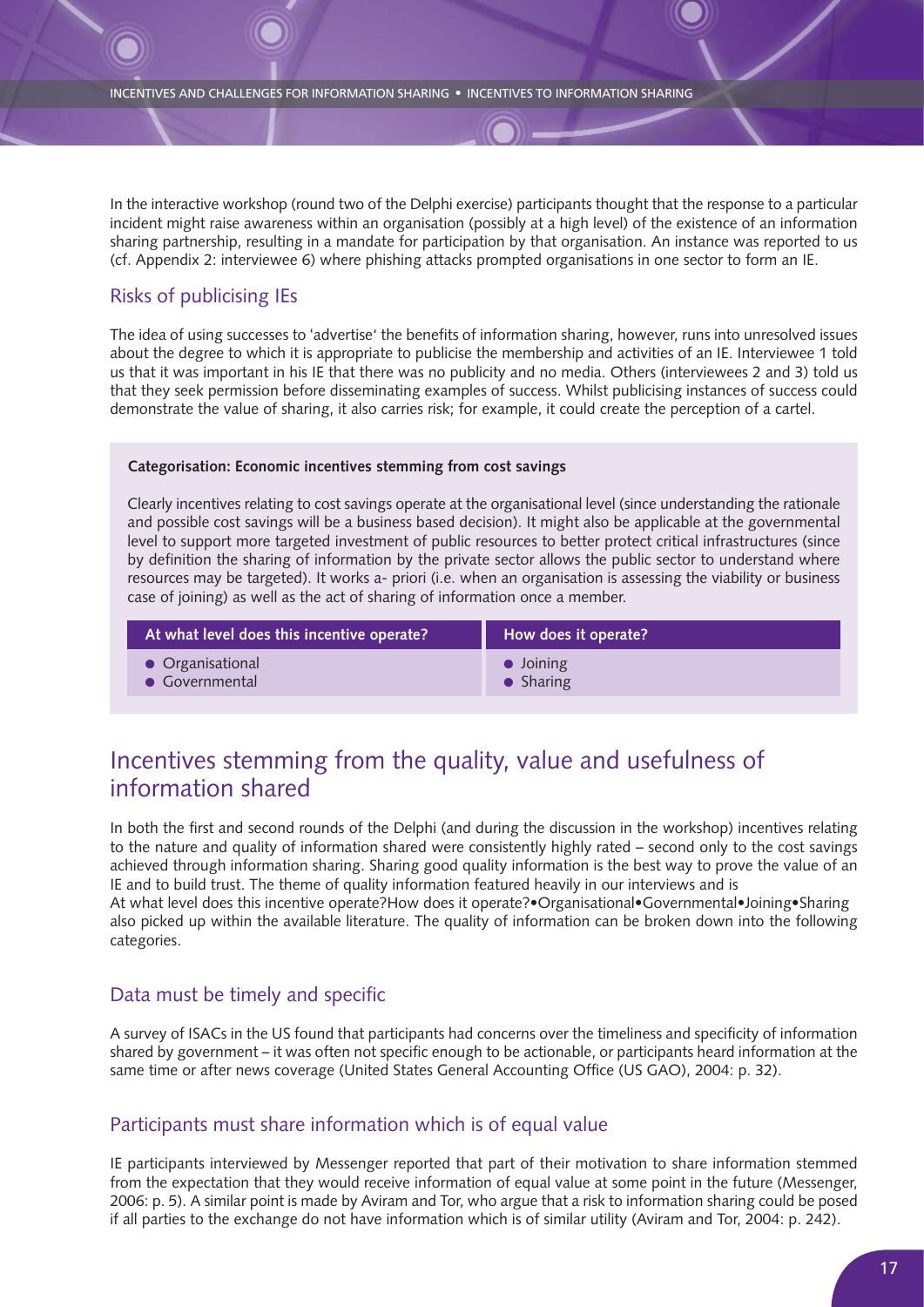### Information shared must be relevant to participants' concerns

The US GAO notes that one potential problem to overcome in IEs is ensuring that the group maintains a focus on emerging issues which are of interest to members (United States General Accounting Office, 2001: p. 2). This means that participants continue to benefit from (and are incentivised to maintain) participation. Anecdotal evidence suggests that in certain isolated cases, participants discuss and share information not exclusively related to CIP issues but which they jointly deem of interest and relevant to their concerns.

In the first round of the Delphi, respondents rated \_discovery of solutions to specific NIS problems' as fifth (out of 17). However, it was considered less important in the workshop. It could be that participants did not separate gaining useful information from the broader incentive of getting returns on investment in information sharing.

As well as a need to share information within the IE, there is an onus on members to use that information in their home companies as well as possible. It is not clear the extent to which this is currently being done (cf. Appendix 2: interviewees 2 and 3). The more that information is fed into internal processes, the more likely it is that any benefits of participation might be realised. There is a related need to report back to the IE which subjects are of interest to those within the home company.

### Sharing information at a suitable level

During the interactive workshop (Delphi Round Two) there was discussion as to the level of information which should be shared. It is for each IE to decide whether they are interested in between high-level strategic information that helps to understand the direction of threats and more 'operational level' information. In turn, this related to the positioning of the IE: at the preparatory level or at a tactical level? In our interviews it was reported that it was possible to share information at a level which was detailed enough to be useful, but which did not give away highly sensitive data (cf. Appendix 2: interviewee 4).

### **Categorisation: Incentives stemming from the quality, value and usefulness of information shared**

The complex multi-stakeholder aspect of what is deemed 'relevant' by all parties in such public private enterprises suggests that this incentive operates at both the participant level and also the governmental facilitator. For example, (depending on the nature of the role of the governmental entity in any IE) there may be asymmetrical information as to what constitutes concerns between the private sector participants and the government who will, for example, have access to different (potentially classified) information. Similarly, this incentive might have an effect during the business decision-making about whether to participate in the first instance, but also whether once a member they feel they are getting good 'value for money' in terms of the information flows of the platform.

| At what level does this incentive operate?                        | How does it operate?                   |
|-------------------------------------------------------------------|----------------------------------------|
| $\bullet$ Individual<br>• Organisational<br>• Governmental / host | $\bullet$ Joining<br>$\bullet$ Sharing |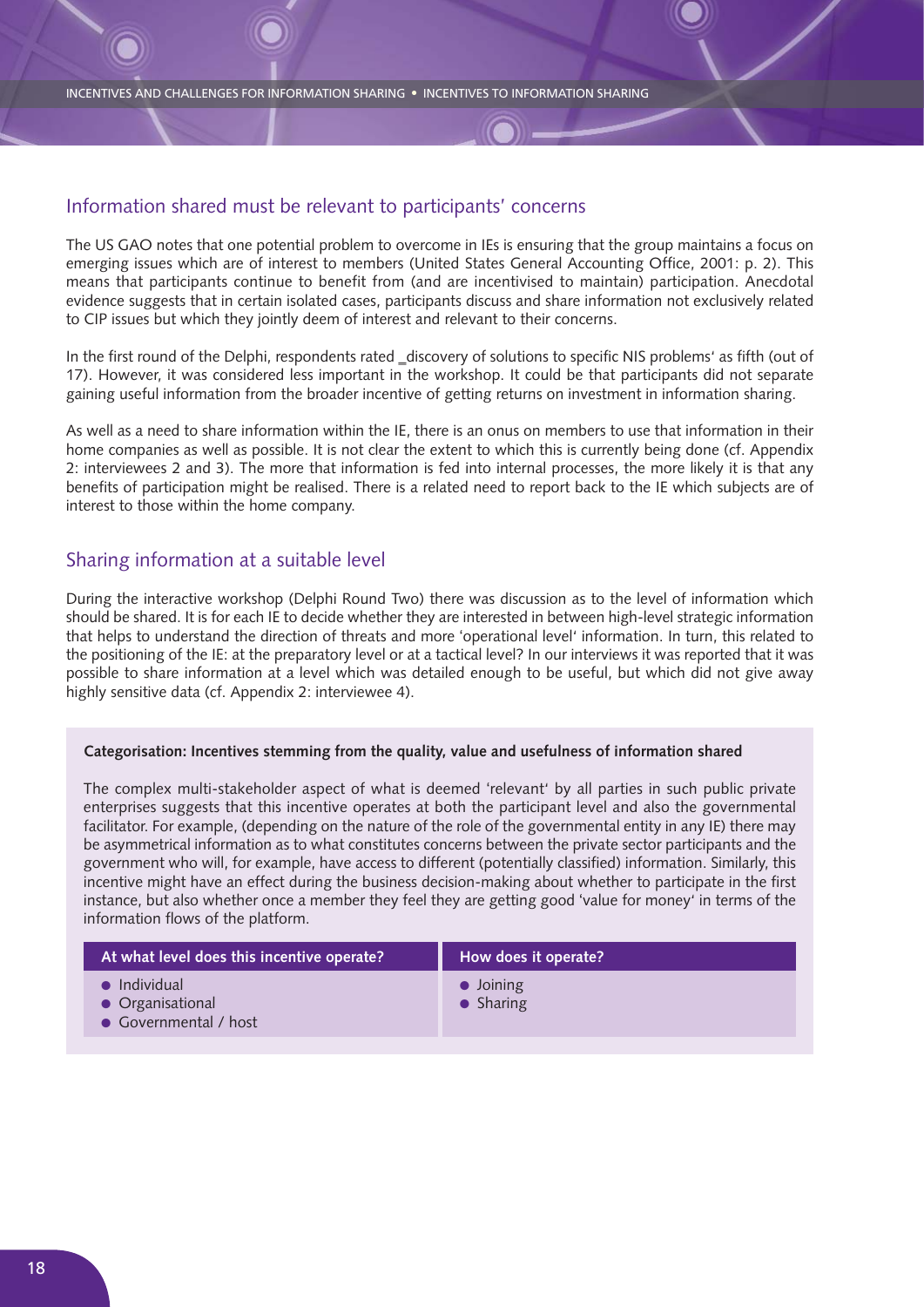## Incentives which were ranked of medium importance

### The presence of trust amongst IE participants

*All of the organisations identified trust as the essential underlying element to successful relationships and said that trust could be built only over time and primarily through personal relationship .(United States General Accounting Office (GAO), 2001: p. 2)*

The need for trust among participants at IEs is noted extensively in the relevant literature, was mentioned by key informant interviewees, and was identified in the Delphi as an important incentive for information sharing. Within the literature there appears to be considerable agreement as to how trust can be built and maintained:

- Trust must be built over time and through personal relationships (Suter, 2007: p. 12);
- Membership should be as constant as possible (Office of the Manager National Communication Systems, 2001: p. 17; United States General Accounting Office, 2001: p. 7);
- Regular, face-to-face meetings (United States General Accounting Office, 2001: p. 2);
- Creating separate IEs for network providers and vendors/ suppliers might mean members are more willing to share with a limited audience (ENISA, 2009: p. 16).

Findings from recent empirical research cast some light on the detail of how trust develops and is maintained. Based on interviews with IE participants in Europe and America, Messenger (2006) distinguishes five different forms of trust:

- Deterrence-based: trust is backed up by negative consequences (e.g. a legal obligation to share);
- Calculus-based: trust is a way to receive a reward;
- Knowledge-based: trust is based on knowledge of the person enabling a predication of how they will act;
- Identification-based: trust is based on a perception that other participants have similar desires and intentions;
- Pre-emptive or referential-based: trust is based on a reference from already trusted or respected peer.

Anecdotal evidence also suggests that the number of members of an IE should be kept to a minimum in order to facilitate personal relationships. Messenger's interviewees believed that knowledge-based trust is the most ‗appropriate' for participants in an IE, and this has implications for the way IEs are constituted and run: this kind of trust develops through interaction over time between individuals. Thus, it is important that IEs have consistent membership. Messenger's research also indicated that this kind of trust could be generated by seeing participants dealing with high-pressured situations in which there were difficult decisions to be made about how to deal with sensitive information.

Findings from our interviews and the Delphi are in line with Messenger's research. An interviewee (1) reported that in his IE, lack of attendance at meetings results in expulsion from the group (thus ensuring consistent and regular face-to-face contact), and that new members were allowed by invitation only and needed to be proposed by an existing member (thus creating referential-based trust). Another interviewee (5) described an incident where the IE helped in the response to an incident which 'proved' the value and ability of the IE and the host (thus creaking knowledge-based trust).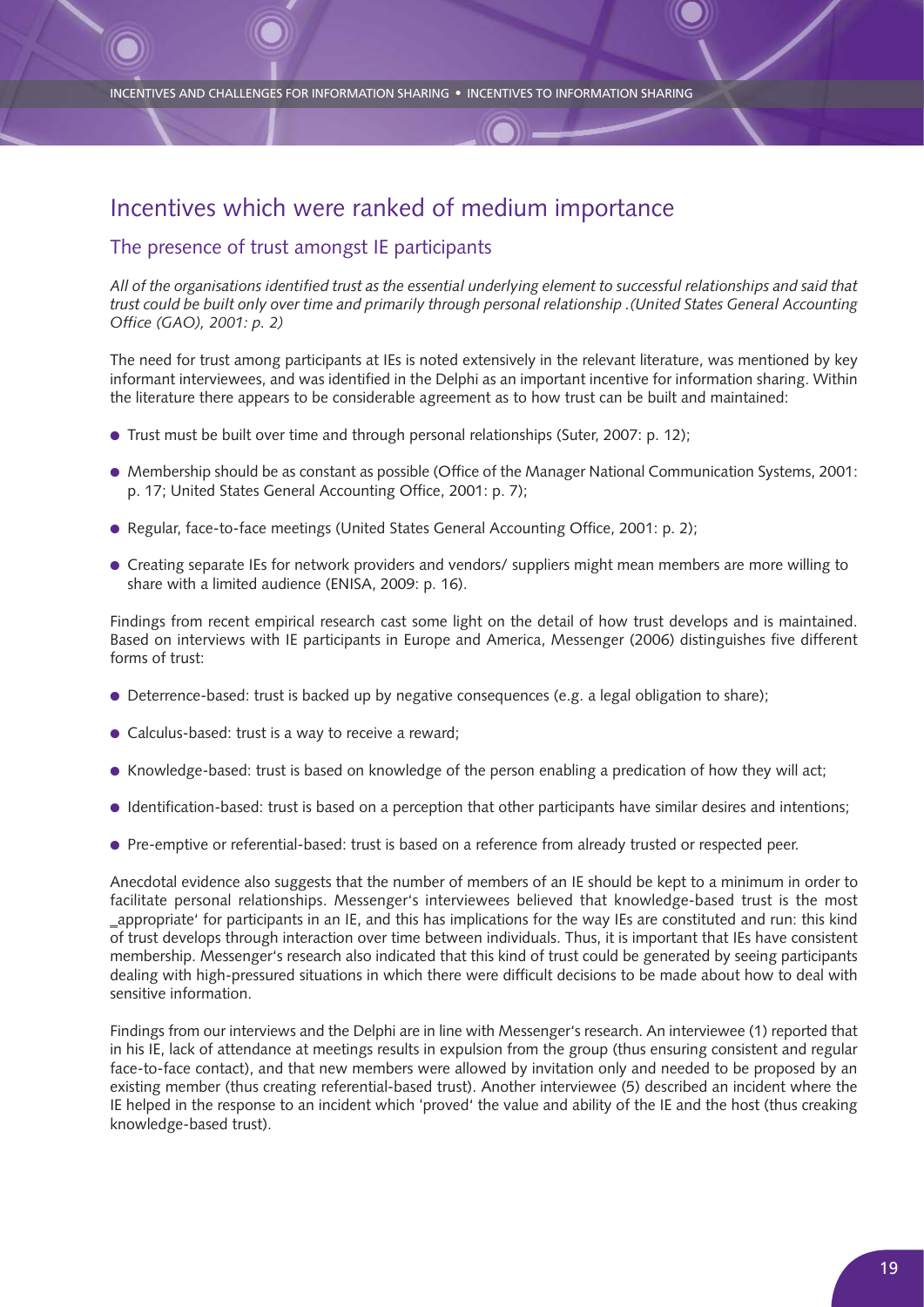#### **Categorisation: The presence of trust amongst IE participants**

The presence of trust operates as an incentive at all levels. Whilst the interaction of personalities is important for creating trust, it may also be established at the organisational level due to aspects of commonality amongst participants. Finally, trust plays a role at the governmental level since the participants have to place their individual trust, and that of their organisation in the government hosting the IE, that information provided during the interactions will not be passed on. The incentive operates both as a lever to organisations to join a group (e.g. seeing that it is a trustworthy forum may precipitate potential members to join) and as an incentive for the sharing of information once in the group.

| How does it operate?                   |
|----------------------------------------|
| $\bullet$ Joining<br>$\bullet$ Sharing |
|                                        |

### Incentives from receiving privileged information from government or security services

One possible driver for participation in IEs is gaining access to information from government, law enforcement or security services, which is not available from any other sources (ENISA, 2009: p. 10). This incentive refers specifically to information the government or law enforcement agencies have chosen to release to the IE participants given their membership of a trusted community.

Findings from the Delphi confirmed that this is an important incentive. Participants reported that access to restricted or classified information or non-public information from government was welcomed in an IE and represented highquality information. Interviewees (2 and 3) confirmed that the ability to find out what government was thinking about a particular issue was one attraction of membership, and other said that gathering information from intelligence services was a strong incentive (interviewee 5).

In the workshop there was a discussion about the precise role of law enforcement agencies in IEs. Some IEs involve participants from law enforcement agencies who attend meetings, whereas some prefer to include law enforcement in an \_outer ring' of trust. What is important is that this information can filter into an IE; it does not necessarily mandate attendance by law enforcement. Information collected from our key informant interviews indicates that in some IEs law enforcement might be involved sometimes, with the permission of members.

| At what level does this incentive operate? | How does it operate? |
|--------------------------------------------|----------------------|
| Individual                                 | $\bullet$ Joining    |
| • Organisational                           | $\bullet$ Sharing    |

#### **Categorisation: Incentives from receiving privileged information from government or security services**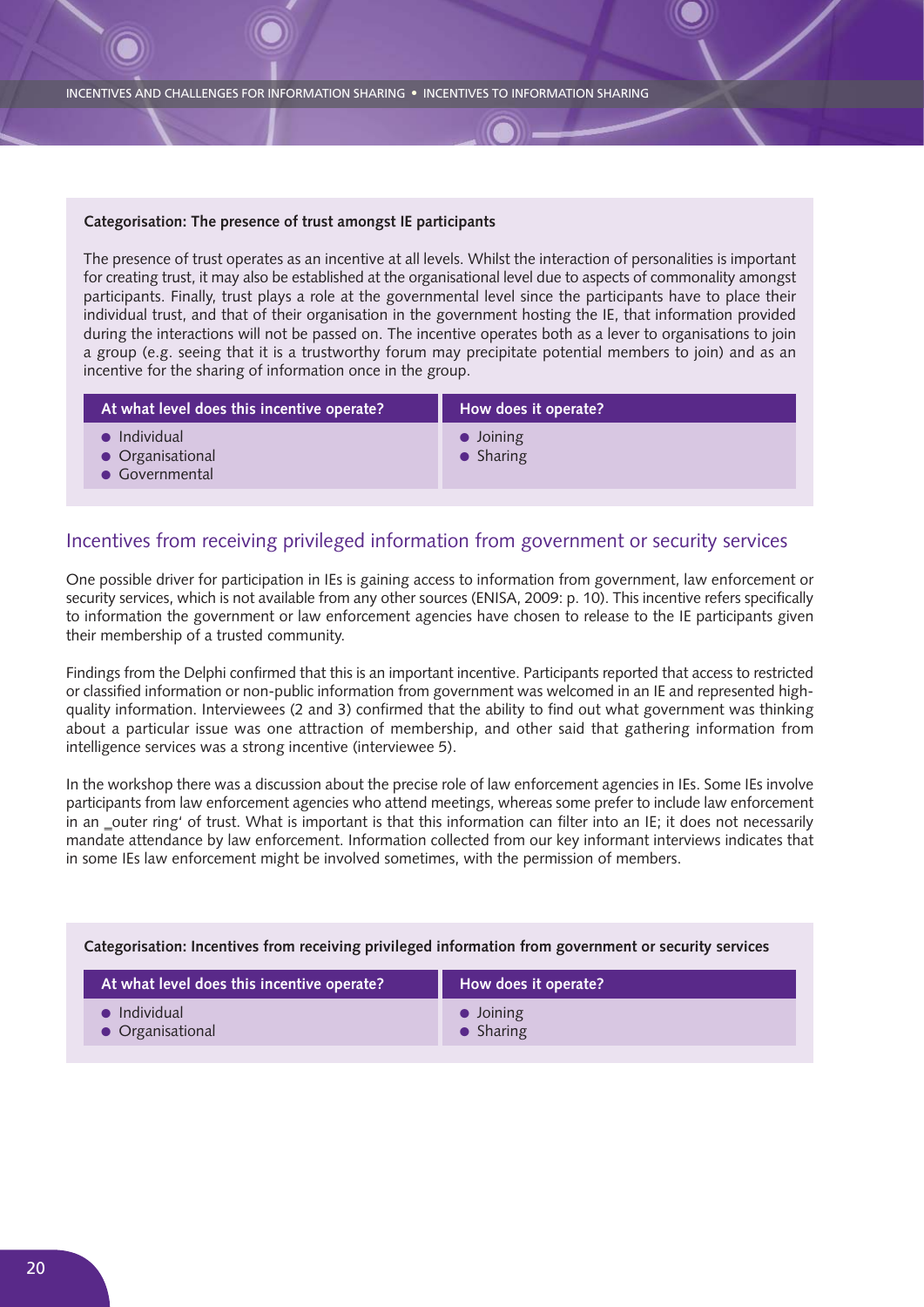### Incentives deriving from the processes and structures for sharing

There is considerable agreement in the literature that the structures set up within IEs for information sharing are important to building and maintaining trust between participants, and facilitating the timely sharing of information:

*To make information sharing real it is essential to lower the practical risks of sharing information through both technical means and policies, and to develop internal systems that are capable of supporting operational requirements without interfering with core business. Consequently, the technical means used must be simple, inexpensive, secure and easily built into business (United States General Accounting Office, 2004: p. 33)*

Responses to the Delphi confirmed that clear rules, processes and structures in an IE are an incentive to (or enable) information sharing. It could be that these processes work by building or ensuring trust, which in turn facilitates information sharing.

Findings from our interviewees (cf. Appendix 2: 1 and 5) suggest that it is not always important to have a highly complex structure. Some IEs prefer minimal rules for sharing information. What is perhaps important is that the 'rules', however minimal, are clear, understood and followed, and are appropriate to the IE. Groups which have high levels of pre-existing trust might need less rules and procedures than newly-formed groups in which participants do not know each other so well.

We consider separately the following elements of structure: leadership, processing and labelling information, storage and access.

### IE Leadership

Different IEs have different leadership arrangements. In many IEs a government department acts as a facilitator. The literature suggests the following may be important:

- The presence of a mutually-trusted third party to chair meetings and broker information exchange (Messenger, 2006);
- The ISACs in the US facilitated trust by scrutinising and authenticating members (United States General Accounting Office, 2004: p. 31).

Two interviewees (cf. Appendix 2: 2 and 3) working in a semi-independent organisation which hosts an IE reported that in their experience, leadership of an IE was very important. The host can shape the tone and environment of an IE, and ensure that is used (and perceived) as not a cartel, and not a forum for lobbying government. They can also remind participants who are not sharing information of the importance and consequences of continued reticence.

### Processing and labelling of shared information

Many IEs have a system for assessing, grading, storing, and permitting the sharing of information. Such arrangements may make participants feel more in control of information, and thus incentivise sharing. The literature mentions the following arrangements may encourage information sharing:

- Allowing control of information to rest with the organisation which originally shared it is very important (United States General Accounting Office, 2004: p. 31). This means that a participant can share knowing that he is still in control of the information.
- Participants sign up to formal non-disclosure agreements (Suter, 2007: p. 14) and reach agreement about how to use and protect shared information (United States General Accounting Office, 2001: p. 2).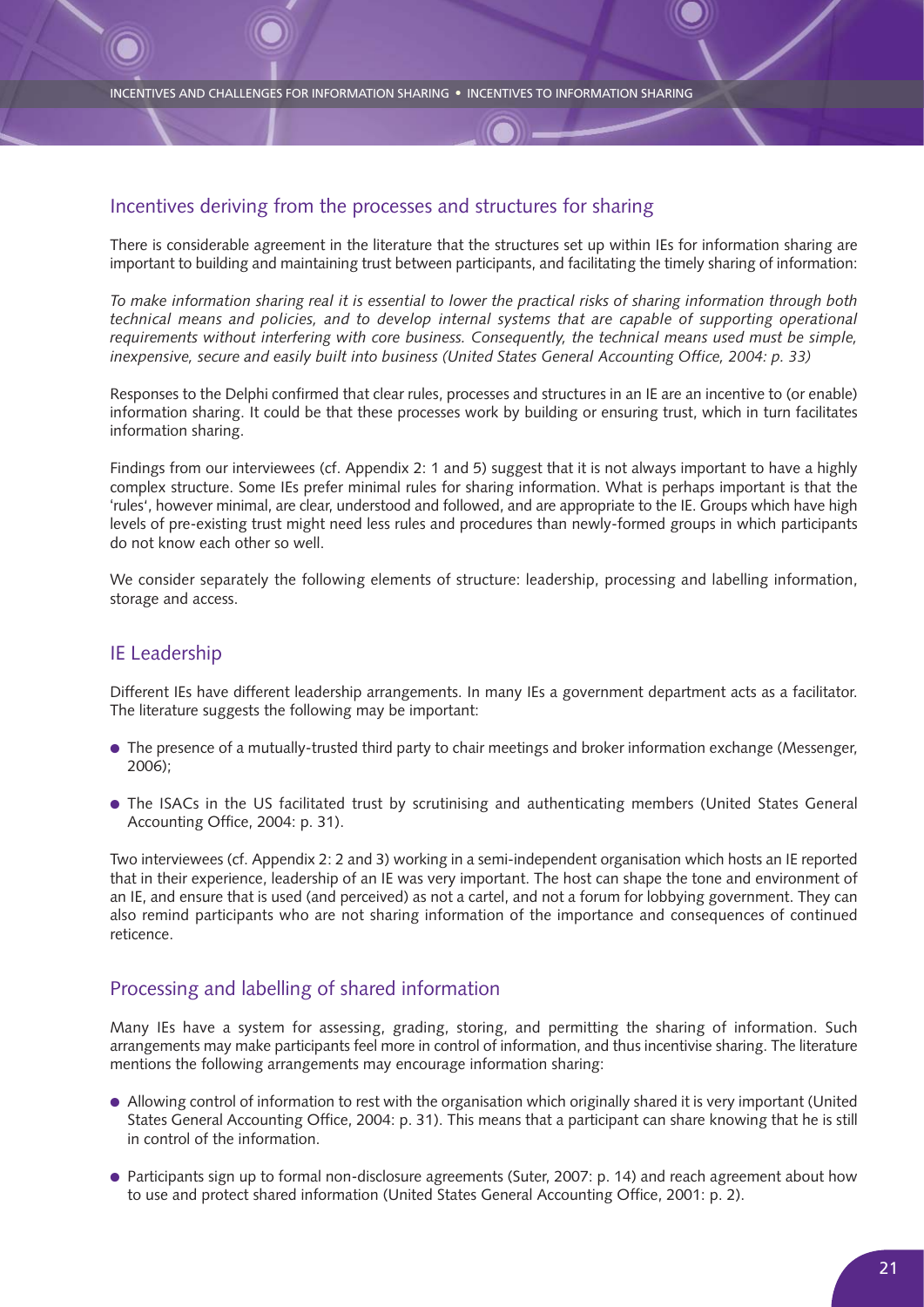- Confidentiality arrangements can ensure that confidential and commercially sensitive information is properly managed and reasonably protected from unauthorised use or disclosure - for example the 'deed of confidentiality' issued by the Australian Government.
- Developing standard terms for describing and communicating information (Cavusoglu, et al., 2005).
- Anonymising or particularly anonymising data can ameliorate some of the risk taken by the sharing organisation (Messenger, 2006: p. 5).
- Having mechanisms to handle violations within the IE (United States General Accounting Office, 2001: 7).

### Secure storage and access to shared data

**Categorisation: Incentives deriving from the processes and structures for sharing**

The way in which shared information is stored may provide assurance to participants. For example:

- There should be effective and secure communications including secure websites (United States General Accounting Office, 2001: p. 2);
- The provision of an encrypted email and secure web portal to participants (United States General Accounting Office, 2004: p. 31).

### Clear goal

● Governmental / host

When an IE has a clear mandate and goal this can incentivise or facilitate information sharing through to ensuring that the IE shares information of use to all participants. Delphi respondents ranked this as a relatively important incentive.

| Categorisation: incentives deriving from the processes and structures for sharing |                                        |
|-----------------------------------------------------------------------------------|----------------------------------------|
| At what level does this incentive operate?                                        | How does it operate?                   |
| $\bullet$ Individual<br>• Organisational                                          | $\bullet$ Joining<br>$\bullet$ Sharing |

Allowing IE participants' autonomy but ensuring organisational-level support

Messenger's research into sharing in IEs suggests that information sharing may be facilitated through permitting participants some autonomy to make decisions about what to share and how to use received information. A participant needs to feel \_empowered' by his or her organisation to share information and needs to have the ability to effect appropriate changes in response to information shared (Messenger, 2006: p. 5).

The US GAO similarly reports that it was important to the success of information sharing that the senior management of participating companies supported the idea of sharing and assigned resources to IE participation (United States General Accounting Office, 2001: p.2).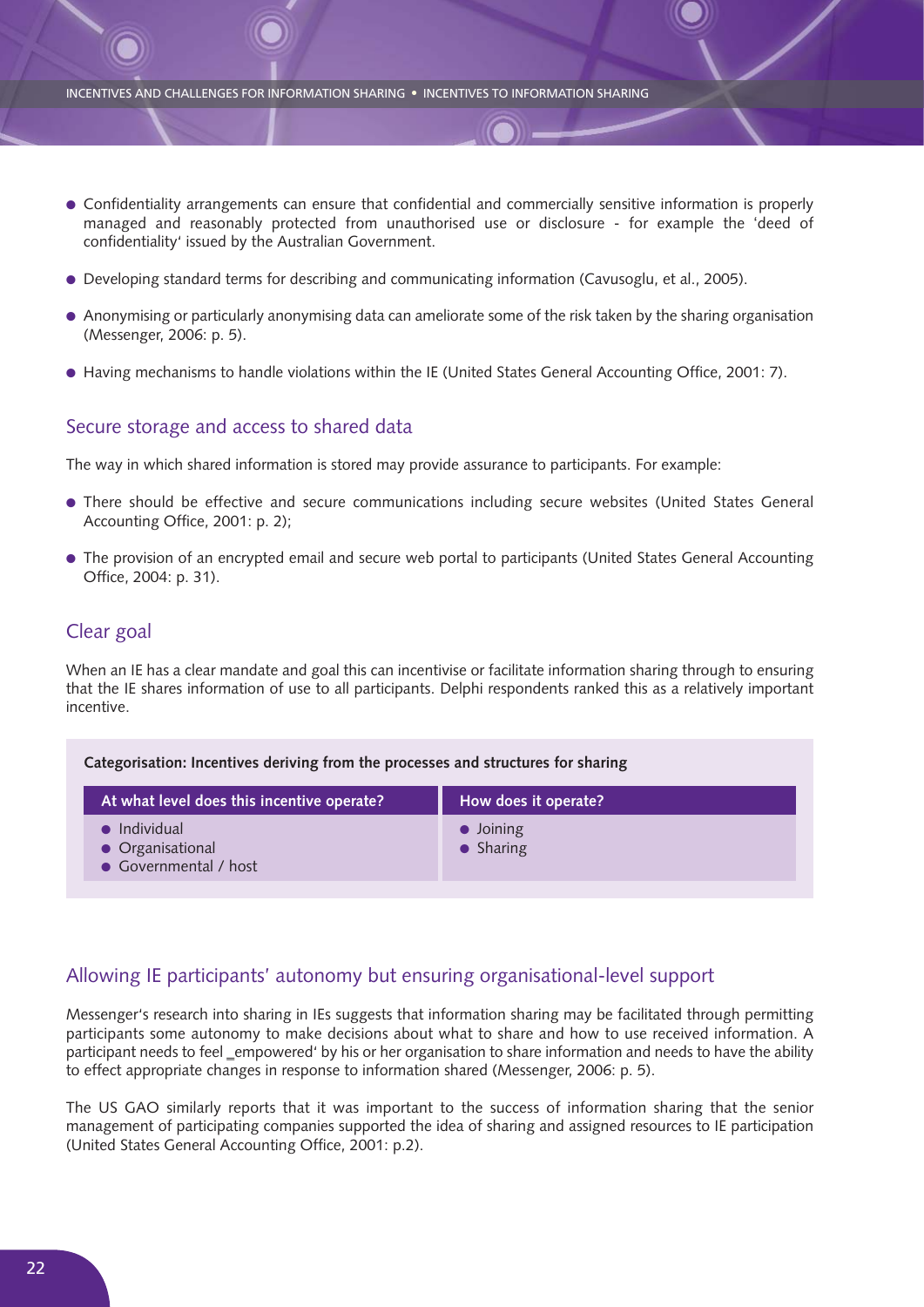Allowing IE participants' autonomy was ranked highly in the first round of the Delphi, but slightly less so in the second round – in which the overriding need to show the economic returns from information sharing dominated discussions. Participants also thought it was important that every organisation which sends a representative to an IE is engaged, supportive, and recognises the importance of information sharing. Interviewee 1 (cf. Appendix 2) explained that all participants in his IE must bring an official commitment from senior management.

### **Categorisation: Allowing IE participants' autonomy but ensuring organisational-level support**

This incentive operates at the individual participant level (since the act of sharing is very often delegated to the level of the individual in a specific meeting) and only comes into play ex-post once an organisation has joined such a group.

| At what level does this incentive operate? | How does it operate? |
|--------------------------------------------|----------------------|
| Individual                                 | $\bullet$ Joining    |

## Incentives ranked of low importance

### Economic incentives stemming from the provision of subsidies

The idea of using subsidies in order to incentivise information sharing is suggested as a potential incentive in the literature, but it was ranked very low (receiving no votes in the second round) by Delphi respondents. Neither was it mentioned by interviewees.

The idea is that companies could be incentivised to participate in IEs and to share information through the provision of subsidies, with the amount of the subsidy linked to the extent of sharing which takes place (e.g. socially optimal or simply enough for a firm to internalise its externalities). Government subsidised insurance could also be considered (Gordon, et al., 2003: p. 480). Aviram (2004) argues, however, that we have to be careful to only subsidise organisations which participate effectively.

### **Categorisation: Economic incentives stemming from the provision of subsidies**

Were this incentive to operate in practice, it might do so at the organisational level (a decision taken on the basis of a business case and the cost benefit analysis of any subsidy vs. the internal and external costs of participation) and might come into effect both before a participant decides to join but also during membership in respect of the sharing of information.

| At what level does this incentive operate? | How does it operate?                   |
|--------------------------------------------|----------------------------------------|
| • Organisational                           | $\bullet$ Joining<br>$\bullet$ Sharing |

### Economic incentives stemming from gaining voice and influence

Participating in an IE might provide private companies with a point of contact with government officials and regulators, and this might be attractive for some companies because of the potential to influence or have an inside view on government policy, and the possibility of avoiding the introduction of misplaced regulation (ENISA, 2009: p. 15).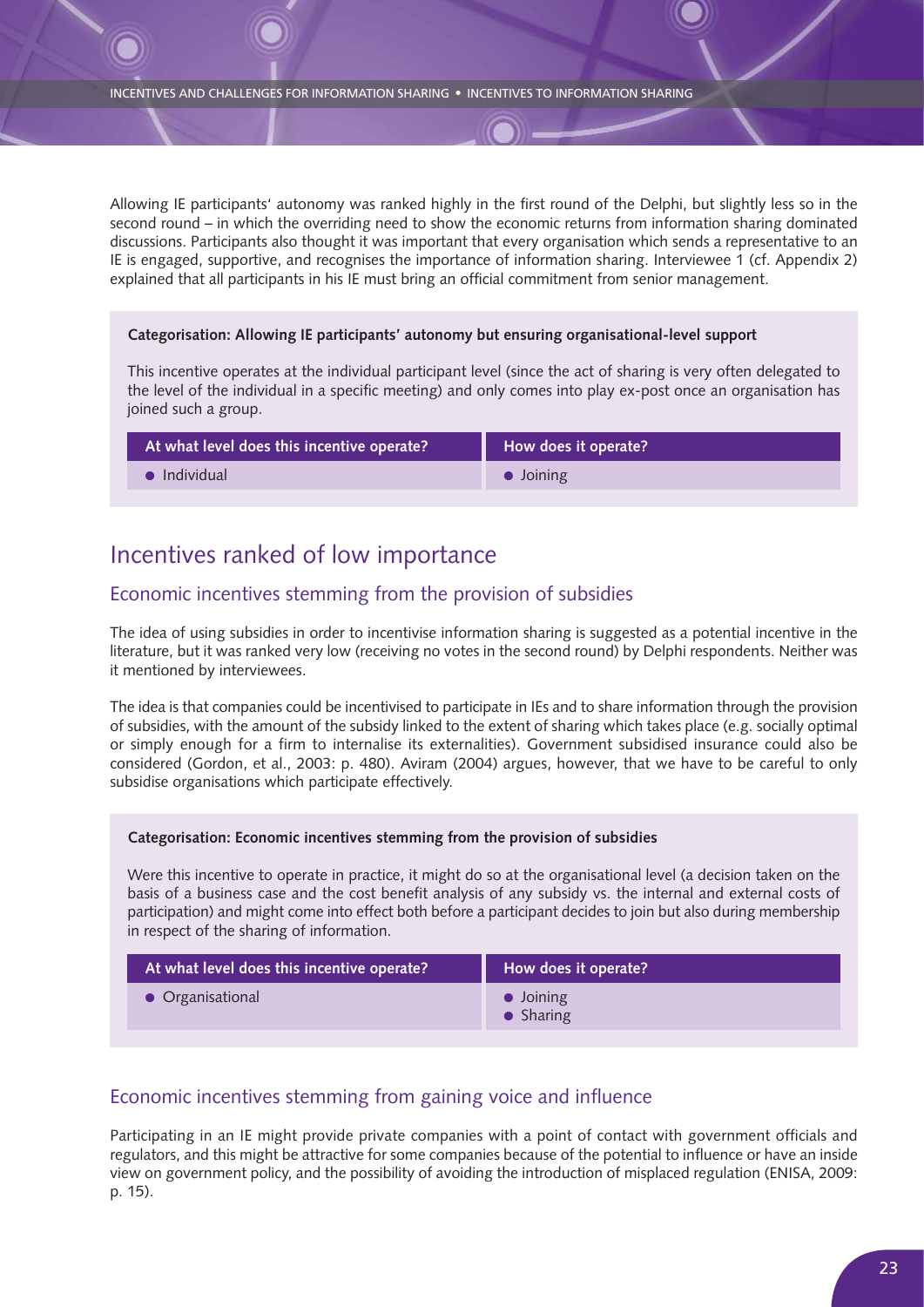It might also be that official government statements of support for IEs provide an incentive for private entities to participate; officials at two of the 15 ISACS surveyed by the US GAO said that it was important that the federal government voice its support for ISACs as the principle tool for communicating threats (United States General Accounting Office, 2004: p. 310).

No empirical evidence from the literature could be found as to whether participating in an IE actually provides opportunities to communicate with government. Findings from the Delphi were that this was not regarded as an important incentive by respondents (it was ranked 11th out of 17 in round one and sixth out of eight in second round). Although some interviewees reported that the ability to have an influence over government thinking featured, to some extent, in their IEs (cf. Appendix 2: interviewees 1 and 4).

As to why there was a disjuncture between the literature and the practical experience of NIS experts, during the workshop some participants said that in some IEs governments and regulators were not always welcomed since they exposed participants to greater scrutiny. One participant said it was important that IEs which do have government participation are not seen as a forum for big business to lobby or influence decision-making.

On the other hand, findings from the workshop indicate, given the current lack of mandated information sharing, participating in voluntary IEs was a way for different sectors to prove they could act responsibly and share information without further regulation or governmental input. In this sense, whether governments participate or not, participating in an IE is a way for organisations to communicate that they are serious and responsible about information sharing.

#### **Categorisation: Economic incentives stemming from gaining voice and influence**

This incentive could operate at the organisational level (since the organisation may want to internally promote its participation as a way to demonstrate a perception that it has influence or voice). It can operate both as an attraction to become involved but also, as anecdotal evidence suggests, upon the sharing of information once participants are engaged (e.g. if those supplying the information can see that it has been positively received).

| At what level does this incentive operate? | How does it operate?                   |
|--------------------------------------------|----------------------------------------|
| $\bullet$ Organisational                   | $\bullet$ Joining<br>$\bullet$ Sharing |

### Economic incentives stemming from use of cyber insurance

Some writing in this field have suggested that cyber insurance could play a role in incentivising the industry to attend to information security (Cukier et al., 2005: p. 32 and Boehme et al., 2010). Cyber insurance policies cover damage caused by a full array of security problems, including viruses, worms, denial of service attacks, and data theft or corruption. Statistics indicated that it is still quite rare for organisations to have cyber insurance, but most observers expect the number of policyholders to increase over time (Hahn and Layne-Farrar, 2006: p. 350).

The reason why insurance could be used to incentivise sharing is that companies who took out such insurance might be offered cheaper premiums if they participated in an IE. A similar effect may be achieved if sector regulators were to include in their audit checklists whether a firm is a member of an IE.

However, findings from the Delphi workshop suggest that in practice the cyber insurance market does not operate in this way at all. Merely participating in an IE is not sufficient to lower cyber insurance premiums, where they are taken, since insurance companies want to see more tangible action before lower premiums are offered. It could be that this changes as the cyber insurance market matures. Another factor preventing the use of cyber insurance as an incentive is the lack of actuarial data on the effects of participating in an IE. In turn, this is linked to the general absence of robust information on the cost-effectiveness of information sharing.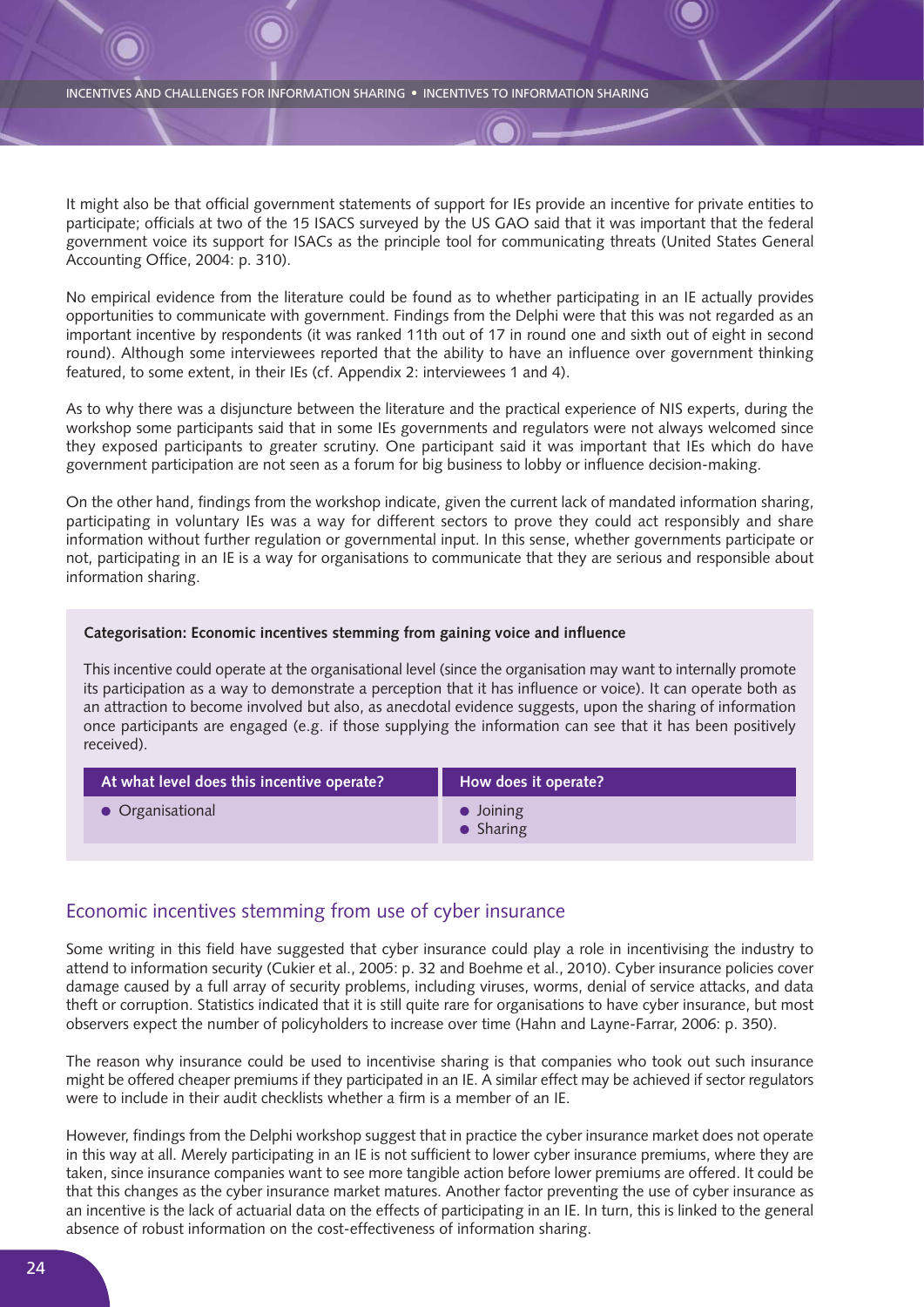### **Categorisation: Incentives stemming from the reputational benefits of participation At what level does this incentive operate?** ● Individual ● Organisational **How does it operate?** ● Joining ● Sharing

### Incentives from receiving the benefits of expert analysis, advice and knowledge

Many IEs are able to offer some analysis services, perhaps employing IT experts. When participants share information this can be analysed and results of the analysis returned to the participant so that they are better informed about the nature of the attack, threat or vulnerability. The provision of expert analysis is an identifiable benefit of membership, and might be an incentive to join. The provision of expert analysis, and in particular realtime analysis, was identified as important in research by the US GAO (2001: p. 2). Similarly, the ability to analyse 'raw' data on incidents, threats, and vulnerabilities from a number of sources, and then to share this analysis in an appropriate, timely, and useful way, was described as a priority for the US Federal Government in setting up critical information protection (Relyea and Seifert, 2005: 23). IEs might also be able to provide participants with information about new technologies and/or information about security management practices (United States General Accounting Office, 2001).

There were mixed results in the Delphi exercise as to relative importance of this incentive. It was ranked highly in the first round, but in the second round workshop participants did not assign it any importance at all. Findings from our key informant interviews, however, suggest that provision of high-quality 'products' is considered by some operating in the field to be an important feature of a good IE. Interviewees 2 and 3 reported that in their IE there were frequently presentations and other products that provide a 'rich environment to add value'.

Further, the Delphi also asked respondents to consider the importance of access to pooled information from many participants and sources, and this was ranked to be of high to medium importance. This kind of information allows participants a 'rich picture' of a threat or issue. Of course, one other service which an IE might offer which would provide a further incentive to join, is more robust information about the cost of security breaches (as discussed in section 2.1.1). A survey of cyber security decision-making in US companies found that businesses were particularly interested in such information (Rowe and Gallaher, 2006). IEs may have the capacity to undertake such research.

| At what level does this incentive operate? | How does it operate? |
|--------------------------------------------|----------------------|
| $\bullet$ Individual                       | $\bullet$ Joining    |
| • Organisational                           | $\bullet$ Sharing    |

### **Categorisation: Incentives from receiving the benefits of expert analysis, advice and knowledge**

### Incentives stemming from participants' personal preferences, values and attitudes

The personality of the representative sent to the IE may act as a facilitator to information sharing. For example, empirical research into individuals who \_log on' to internet chat rooms but do not contribute or post information (called ‗lurkers' by researchers, cf. aforementioned) suggests they trust other members of the community less than those who post more often (Ridings et al., 2006). Messenger's research suggests that the frame of mind of participants can have an effect upon their sharing behaviour (2006).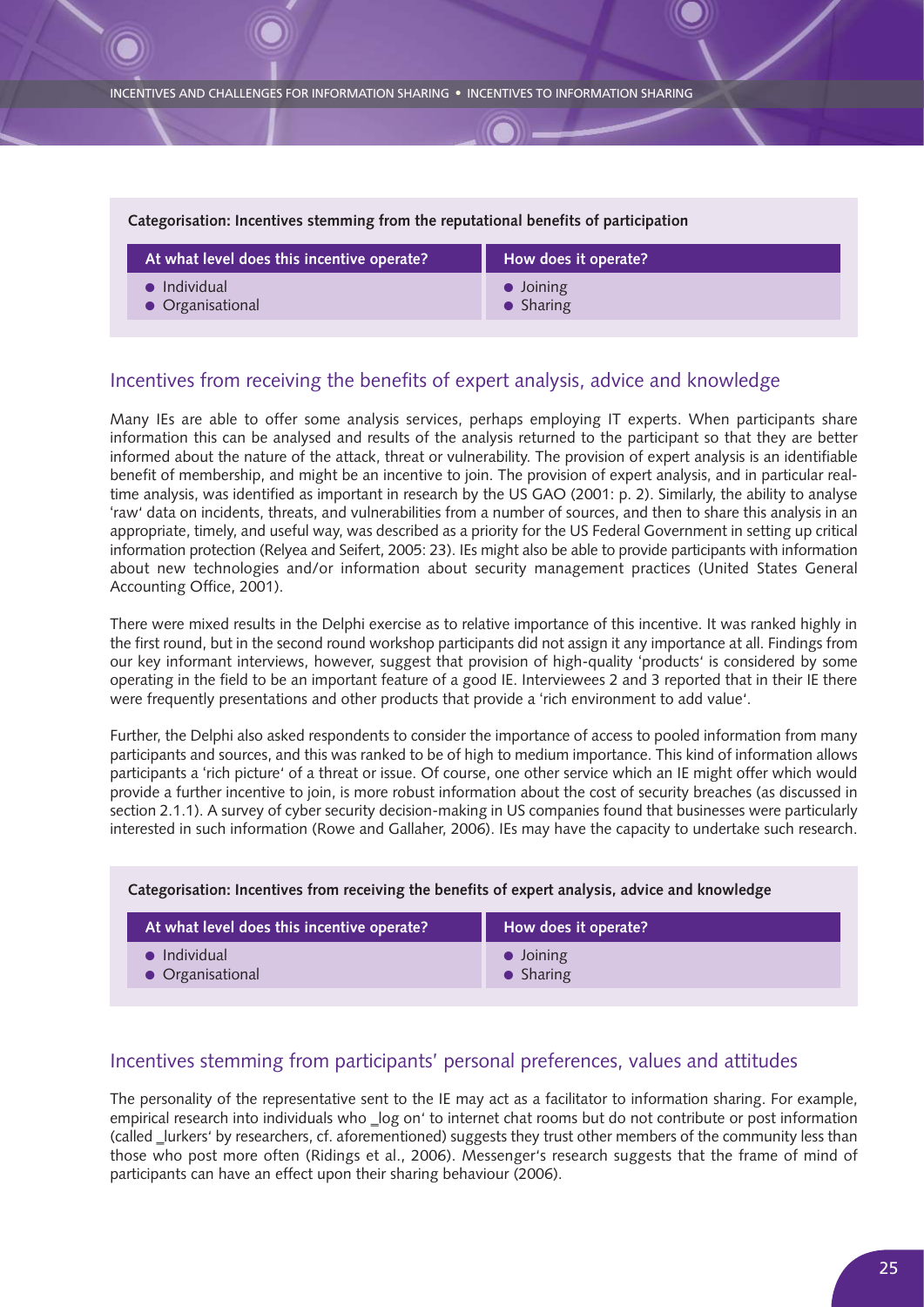This incentive operates at the individual level. We postulate it is linked to the type of individuals that work in the field of NIS. Although this could be the subject of further research, even a cursory understanding of the motivations and belief systems of those who hold technical or operational positions in NIS suggests that individuals possessing certain personality characteristics (e.g. perhaps as defined by the Myers-Briggs Type Indicator) work in this field: such as altruism, a desire to see the right thing done, and willingness to work collectively to solve problems.

### **Categorisation: Incentives stemming from participants' personal preferences, values and attitudes**

| At what level does this incentive operate? | How does it operate?                   |
|--------------------------------------------|----------------------------------------|
| $\bullet$ Individual                       | $\bullet$ Joining<br>$\bullet$ Sharing |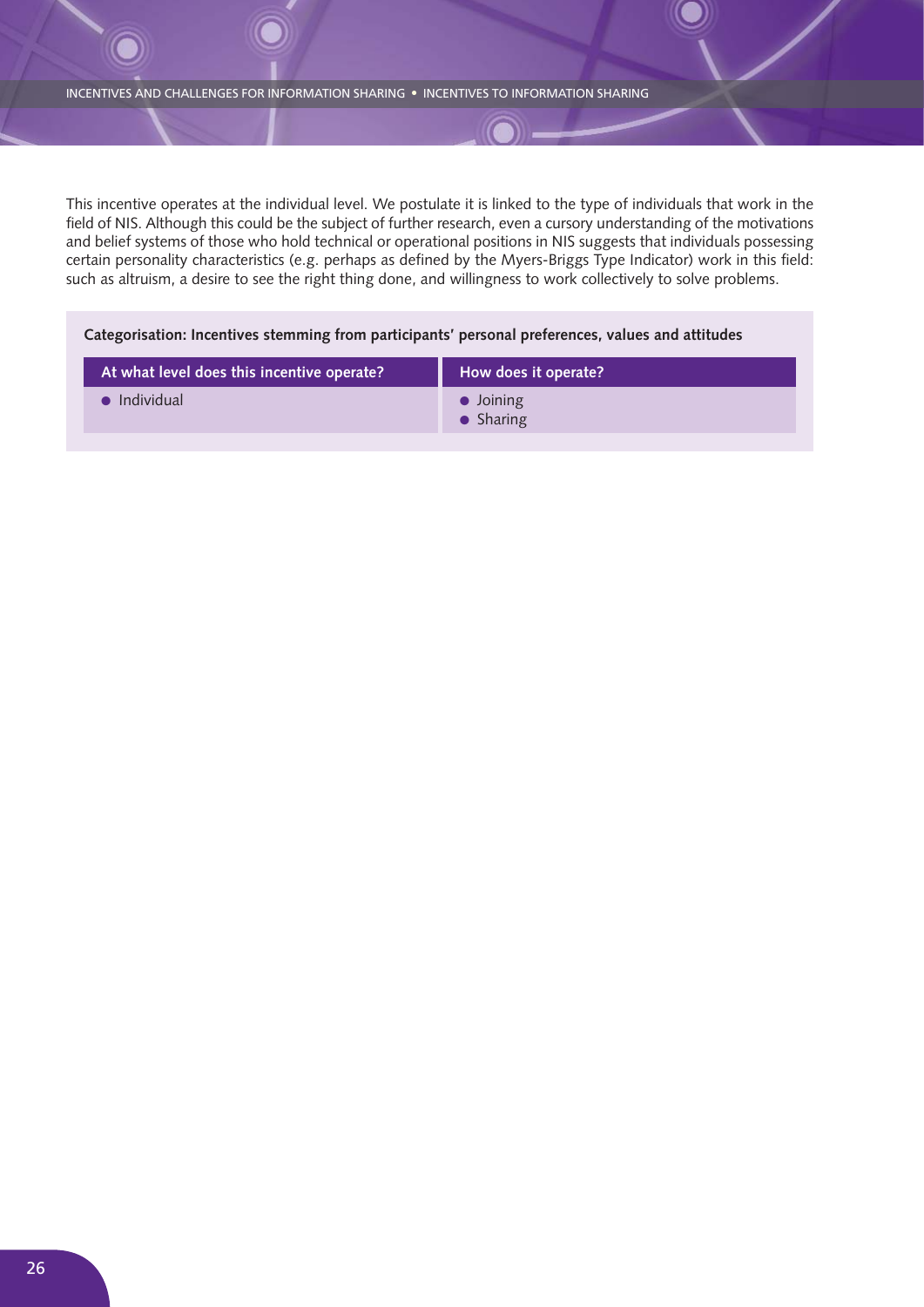Incentives and Challenges for Information Sharing in the Context of Network and Information Security

# Challenges and barriers to information sharing

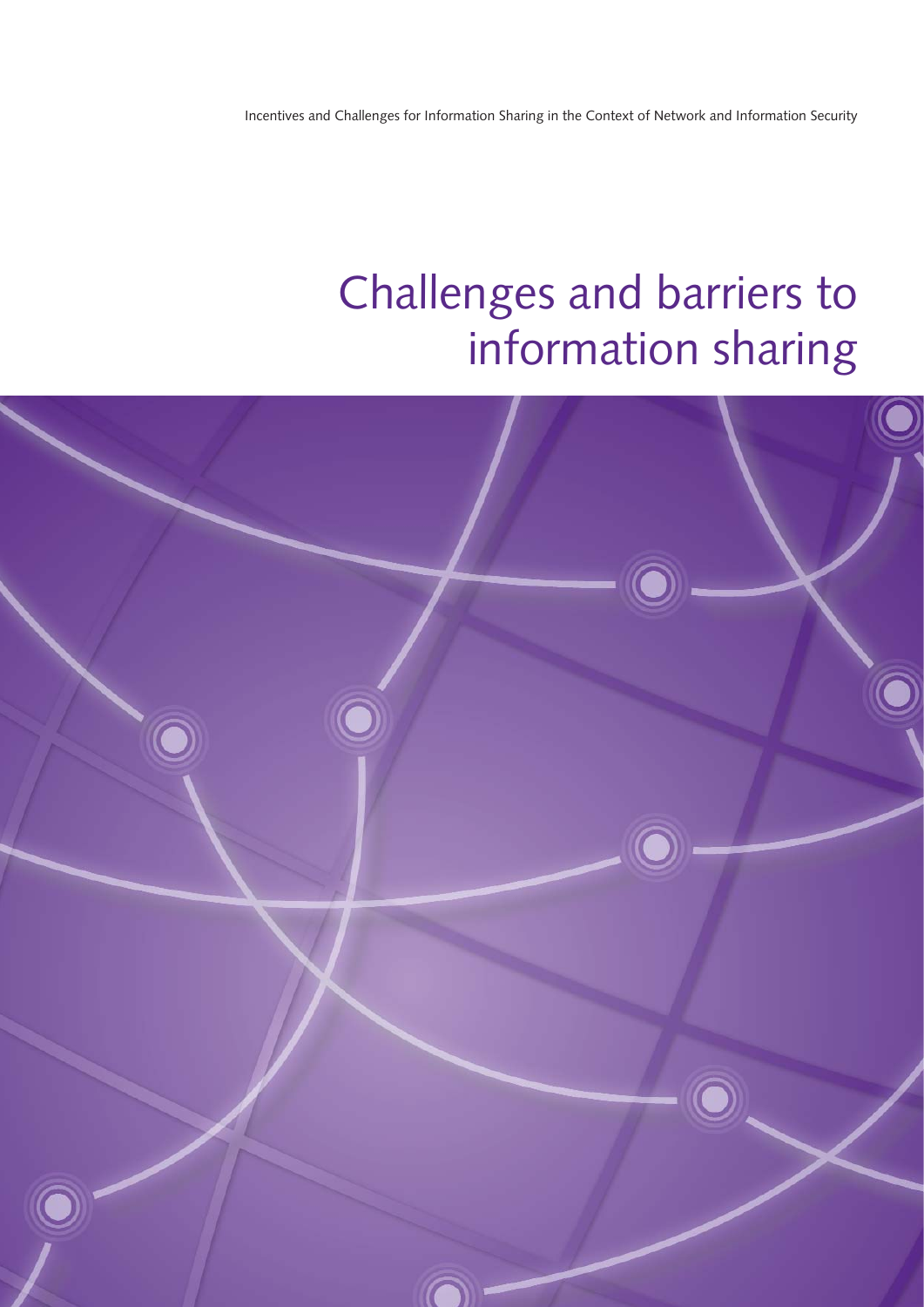# 3. Challenges and barriers to information sharing

As with the chapter on incentives, in this chapter we list the challenges and barriers to information sharing roughly in order of importance, as ranked by Delphi participants. There are some overlaps, and these categories should be taken as indicative.

| <b>High</b>                                                                                                                            | <b>Medium</b>                                                                                                                                                                                                                                                                                                                                                                                                          | Low                                                                                                                                                                                                                                                                                               |
|----------------------------------------------------------------------------------------------------------------------------------------|------------------------------------------------------------------------------------------------------------------------------------------------------------------------------------------------------------------------------------------------------------------------------------------------------------------------------------------------------------------------------------------------------------------------|---------------------------------------------------------------------------------------------------------------------------------------------------------------------------------------------------------------------------------------------------------------------------------------------------|
| 1. Poor quality<br>information;<br>2. Misaligned<br>economic incentives<br>stemming from<br>reputational risks;<br>3. Poor management; | 4. Type of participants;<br>5. Legal Barriers related to fear<br>of legal or regulatory action;<br>6. Fear or leaks;<br>7. Group size;<br>8. Misaligned economic<br>incentives stemming from<br>group behaviour -<br>externalities;<br>9. Social barriers from<br>government;<br>10. Misaligned economic<br>incentives stemming from<br>poor decision-making about<br>investment in security;<br>11. Norms of rivalry; | 12. Legal barriers related to Freedom of<br>Information;<br>13. Misaligned economic incentives<br>stemming from the costs of participating<br>in IEs;<br>14. Misaligned economic incentives<br>stemming from competitive markets;<br>15. Legal barriers related to competition<br>law violations. |

# Barriers ranked of high importance

## Barriers posed by the kind of information shared

The inverse of the incentive reported in section 2.1.2, above, Delphi participants reported that the most significant barrier was poor quality of information shared.

| Categorisation: Barriers posed by the kind of information shared |                      |
|------------------------------------------------------------------|----------------------|
| At what level does this incentive operate?                       | How does it operate? |
| $\bullet$ Individual                                             | $\bullet$ Joining    |

● Organisational

● Sharing

● Governmental / host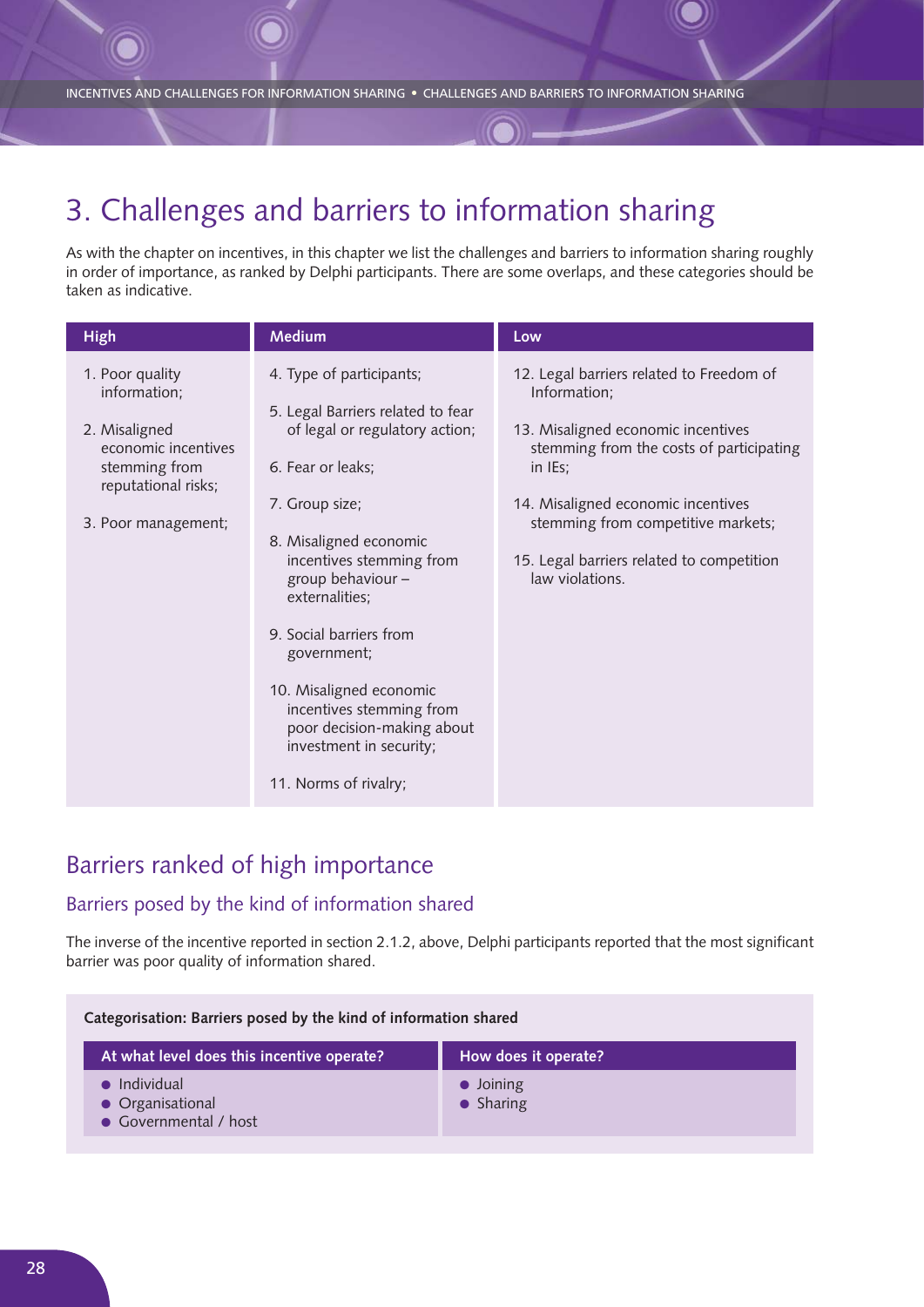## Barriers posed by participants and poor management

In the Delphi exercise respondents identified a number of barriers which stemmed from how IEs are constituted and managed. This accords with the discussion in the previous chapter that strong management was an important enabler or incentive for information sharing.

Firstly, there was a strong preference for participants to be technical or security experts, rather than people with responsibilities for sales, marketing or other commercial activities (cf. Appendix 2: interviewees 2 and 3 also reported this). It was thought that the position of such individuals was incompatible with creating a trusted environment for information sharing, since they would be influenced by commercial considerations. One interviewee (1) said that the IE in which he participated was limited to skilled information security managers among which there could be a peer-to-peer relationship, and that members had a 'gentlemen's agreement' that information would not be used commercially. In the workshop discussion participants reported that finding the correct representative for an IE within a particular organisation could be an iterative process.

As mentioned above, there was a discussion at the workshop as to whether government representatives should sit on IEs. The same interviewee (1) reported that representatives from the state did not participate, since it was not always necessary, and made other participants feel more comfortable. Instead, information was reported back to government on an informal and case-by-case basis when necessary. Whilst prizing information from government, interviewees 2 and 3 were aware of the risk of appearing too close to government.

Secondly, poor management by the chair or host was ranked highly as a challenge to participation and sharing. Management could include both management of the content of meetings, and the administrative arrangements. Interviewees themselves working in an organising hosting and IE described their responsibility to take an active management role; managing communications and messages internally and externally; setting standards for information sharing; and where necessary sanitising information which is too commercially sensitive. They also acted as a gatekeeper between the IE and law enforcement. Another interviewee (4) reported that the chair could provide 'company neutral' analysis.

Thirdly, if a group was too big, the less likely it was that members would have common interest, and the less likely it was that trusting relationships would develop. This was ranked as a barrier of medium importance. One interviewee (1) said that one element contributing to the success of the IE in which he participated was limiting the numbers of participants.

Lastly, diversity among participants was not considered to be an important barrier to information sharing.

### **Categorisation: Barriers posed by participants and poor management**

The way in which an IE is constituted and managed might act to prevent joining in the first place, and inhibit sharing amongst members. This could affect individual participants and organisations. Governments may decide not to participate or to share openly if the organisation and members of a forum are inappropriate.

| At what level does this incentive operate?                        | How does it operate?                   |
|-------------------------------------------------------------------|----------------------------------------|
| $\bullet$ Individual<br>• Organisational<br>• Governmental / host | $\bullet$ Joining<br>$\bullet$ Sharing |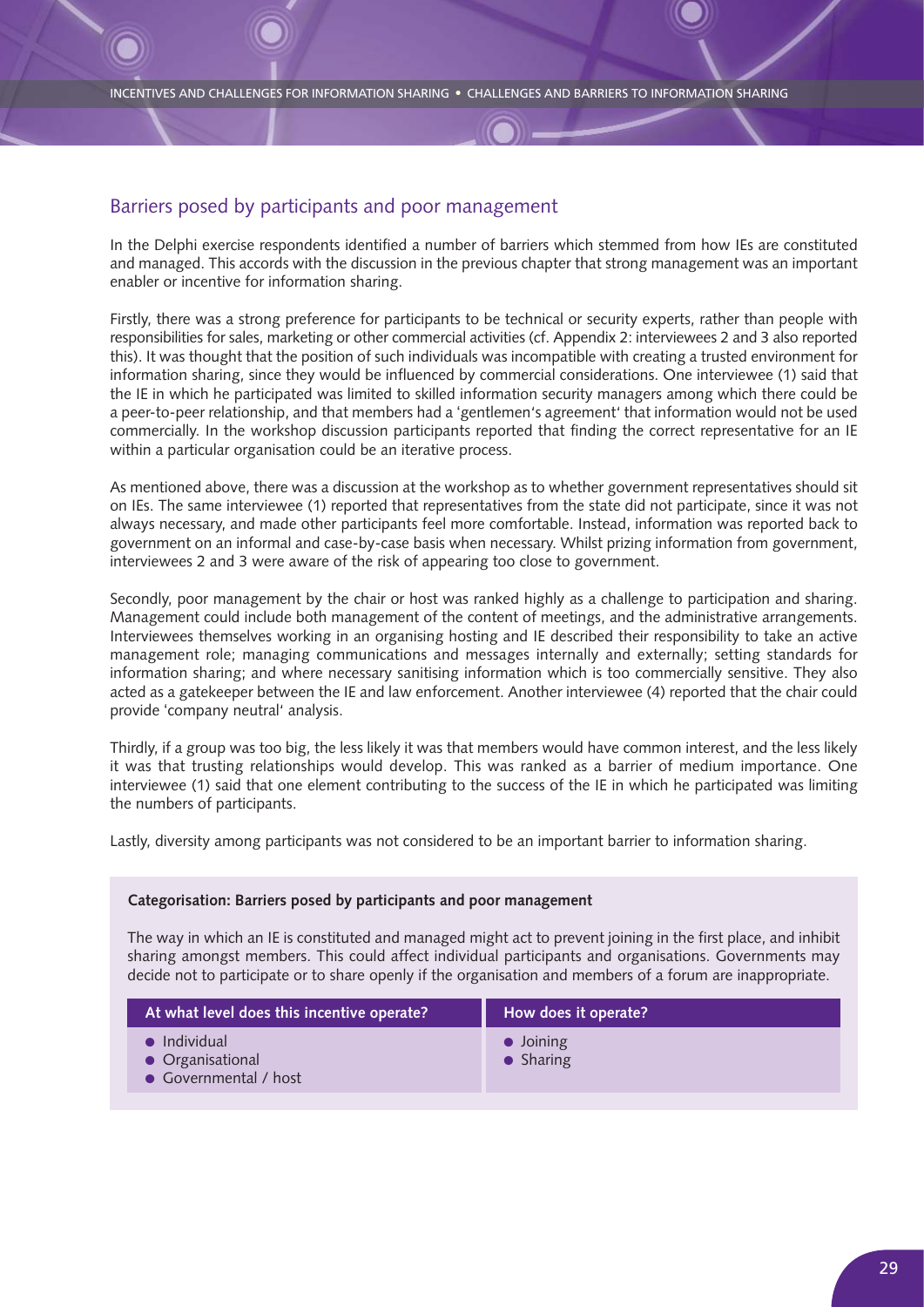### Misaligned economic incentives stemming from reputational risks

Private companies participating in IEs have a strong interest in protecting their reputation. Reputation might relate to the quality of service provision, level of customer service, or to holding personal information about customers securely. Therefore, disclosing information about an attack or vulnerability risks damaging or losing consumer trust and reputation with investors (Camp, 2006: p. 6; Information Assurance Advisory Council, 2004: p. 2).

Information about the quality of service provided by a company is commercially sensitive between competitors, thus presents a barrier to sharing information about attacks and vulnerabilities (ENISA, 2009: 16).

Findings from the Delphi support the claim that risks to reputation are of high concern and represent a significant barrier to information sharing – this was ranked as the second most important barrier, after poor quality information, in the second round. Correspondingly, fear that information shared would be leaked was also very highly rated as a barrier to sharing. What is interesting is that the chance of getting a good reputation through participation in an IE was not important, where as the risk of getting a negative reputation through participating and sharing is ranked as a significant problem.

### **Categorisation: Misaligned economic incentives stemming from reputational risks**

| At what level does this incentive operate? | How does it operate? |
|--------------------------------------------|----------------------|
| $\bullet$ Individual<br>• Organisational   | $\bullet$ Joining    |

## Barriers ranked of medium importance

### Legal Barriers related to fear of legal or regulatory action

The fear that a disclosure will lead to legal action against a participant company is a potential barrier mentioned in the literature (Aviram, 2004: p. 13; Baer, 2003: p. 3). The concern is that security breaches which caused loss to service users or which caused the leaking of customers' private information may result in actions against the company. Related to this, there could be concern that a disclosure in an IE could result in action by a regulator (ENISA, 2009: 16).

Whilst the possibility of disclosures opening up legal liability seems real, Cukier et al. (2005) note that they could not identify any examples where it has happened.

The view of those respondents who took part in our survey was that, although they reported more concern about regulatory action than either freedom of information or non-compliance with competition law, it still ranked relatively low.

### **Categorisation: Legal Barriers related to fear of legal or regulatory action**

| At what level does this incentive operate? | How does it operate? |
|--------------------------------------------|----------------------|
| $\bullet$ Individual                       | $\bullet$ Joining    |
| • Organisational                           | $\bullet$ Sharing    |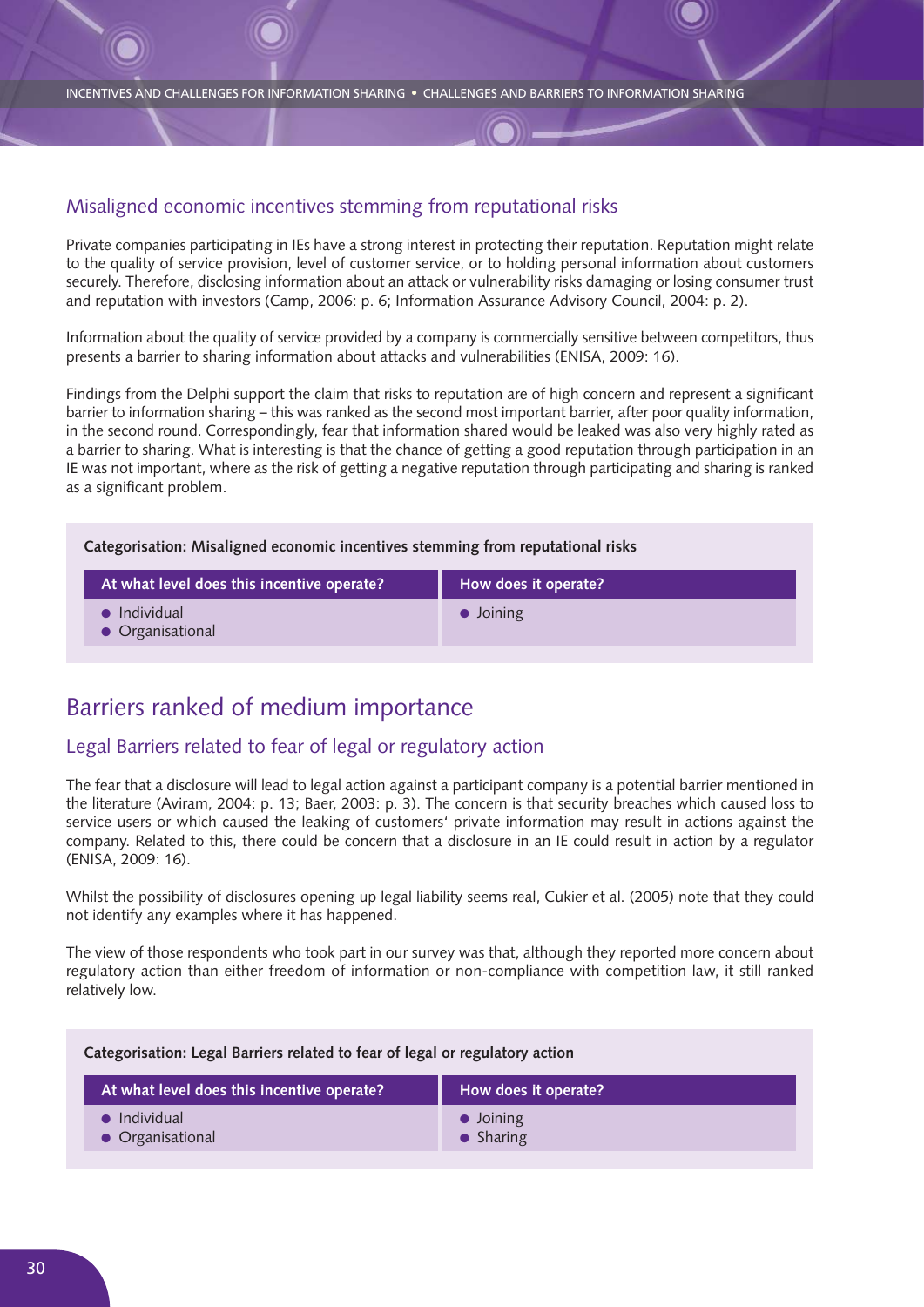### Group size

If a group was too big, the less likely it was that members would have common interest, and the less likely it was that trusting relationships would develop. This was ranked as a barrier of medium importance.

Although participants at the workshop agreed that group size was important, they did not say how many participants was ideal, or the point at which the group became too big. Further, discussion of group size might also take into account the need for cross-sector participants, and the ideal number of participants from different stakeholders. This is an area for further research, or where further information might usefully be sought from experts and practitioners.

| <b>Categorisation: Group size</b>          |                                        |
|--------------------------------------------|----------------------------------------|
| At what level does this incentive operate? | How does it operate?                   |
| $\bullet$ Individual<br>• Organisational   | $\bullet$ Joining<br>$\bullet$ Sharing |

## Misaligned economic incentives stemming from group behaviour

Economic theory suggests that information will only be shared in an IE when the benefits of doing so outweigh the costs. Particularly, economic theory suggests two ways in which economic incentives can be misaligned when individuals act in groups: externalities and free-riders.

## **Externalities**

When a participant in an IE weighs up the benefits and costs of information sharing there is potentially a problem of externalities. Externalities are usually understood as impacts or consequences not transmitted through prices which may be incurred unintentionally by an actor. These may be either costs (known as negative externalities) or benefits (known as positive externalities). This is where the participant only takes into account the direct benefits to himself of information sharing, and not the wider benefits which may accrue to other members of the group. This means that, from a societal perspective, the act of sharing is under-valued (Hahn and Layne-Farrar, 2006: p.317) and the participant might be less inclined to share information. The participant also might not put the same effort into producing information as he would have done if the benefit to all who could use the information were taken into account (Aviram and Tor, 2004: p.238).

Thus, members of an IE may have an incentive to under-invest in information sharing (compared with the socially optimal amount of investment) since they do not reap all the benefits of doing so.

*Given the large number of people who are indirectly affected by network security, the network members are unlikely to be able to internalize the externalities (Aviram and Tor, 2004: p.15)*

Whilst the concept of externalities is well-established within the economics literature there is some disagreement about the extent to which externalities impact upon the behaviour of organisations. In relation to externalities in software vulnerabilities and network security (which may hold some transferable lessons for IEs), it is pointed out that many firms are already spending a great deal on network security measures, which provides some counterevidence as to the inhibitive effect of externalities (Hahn and Layne-Farrar, 2006: p. 324). In relation to IEs, we know that a number of private organisations in several countries are signed up to IEs. Further, the software vulnerabilities literature suggests that individuals who act to protect themselves do make themselves less vulnerable than those who do not. Transferring this argument to IEs, it could be that the benefit to an individual of information sharing is sufficient to incentivise sharing behaviour.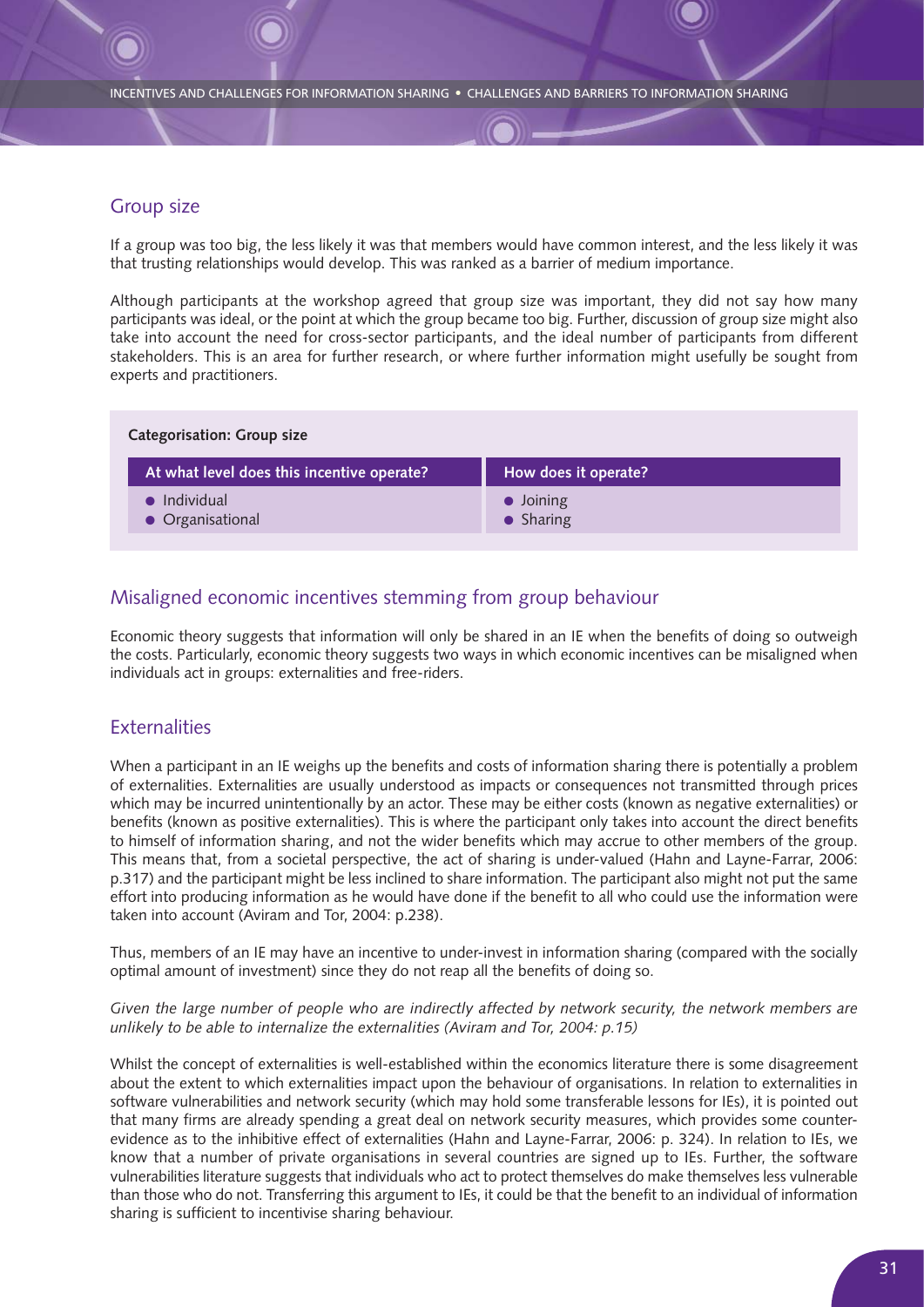Evidence from our Delphi suggests that whilst failure to see wider benefits beyond those to an individual organisation is somewhat a barrier to information sharing, it is not one of the main barriers. In the first round of the Delphi this was ranked the third most important barrier, but this dropped significantly in the second round, where workshop participants ranked it as a medium to low priority.

### Free-riders

A second barrier suggested by the economics literature, and stemming from misaligned economic incentives, is the problem of free-riding: that a member of an IE may be tempted to 'free-ride' and under-invest in information sharing in the hope of obtaining helpful information from other members for little or no cost.

The free-rider problem arises (at least in theory) from the fact that information is non-exclusive but excludable; once information has been produced or acquired it may be shared and put to use by others at little additional cost, but it may also be hoarded and not shared (Aviram and Tor, 2004: p. 238).

Findings from the Delphi suggest that this is not a significant barrier to information sharing – respondents said that fear of free-riders was not on their minds when deciding whether to participate or share (it was ranked lower than externalities, but is discussed here because it is similar to the issue of externalities).

Further, whilst economists portray free-riding as a rational calculation in which an actor tries to maximise benefit and minimise cost, .empirical research into individuals who 'log on' to internet chat rooms or online communities but do not contribute or post information (whom researchers called 'lurkers') suggests a slightly different picture. A survey of these individuals revealed although there were some lurkers who 'got what they wanted' without posting themselves, the motivation for apparent free riding was more complicated, for example, a fear that comments would be mocked or their credibility undermined. The researchers conclude:

### *The implication from this study is that there is much that we can do to make the community a more interesting, satisfying and comfortable environment for both lurkers and posters (Preece, et al., 2004)*

This could possibly have implications for understanding the motivations for non-sharing in IEs, and devising measures which can be taken by facilitators to improve sharing, and receives some support from our interviewees, who noted that responses to non-participation at an IE must taken into account the reasons behind that. For example, a small company may have less to contribute that a larger one, and would feel uncomfortable if they were challenged.

A finding from the Delphi exercise which does not support the assertions in the literature that free riding is a significant problem, is that a small number of respondents said that they were incentivised by 'giving help to others'. Clearly, this was much lower in importance than other incentives, but it does not suggest as calculating or self interested a picture as economic theory might suggest.

### **Categorisation: Misaligned economic incentives stemming from group behaviour**

These barriers operate against sharing information within the group

| At what level does this incentive operate? | How does it operate? |
|--------------------------------------------|----------------------|
| $\bullet$ Individual<br>• Organisational   | $\bullet$ Sharing    |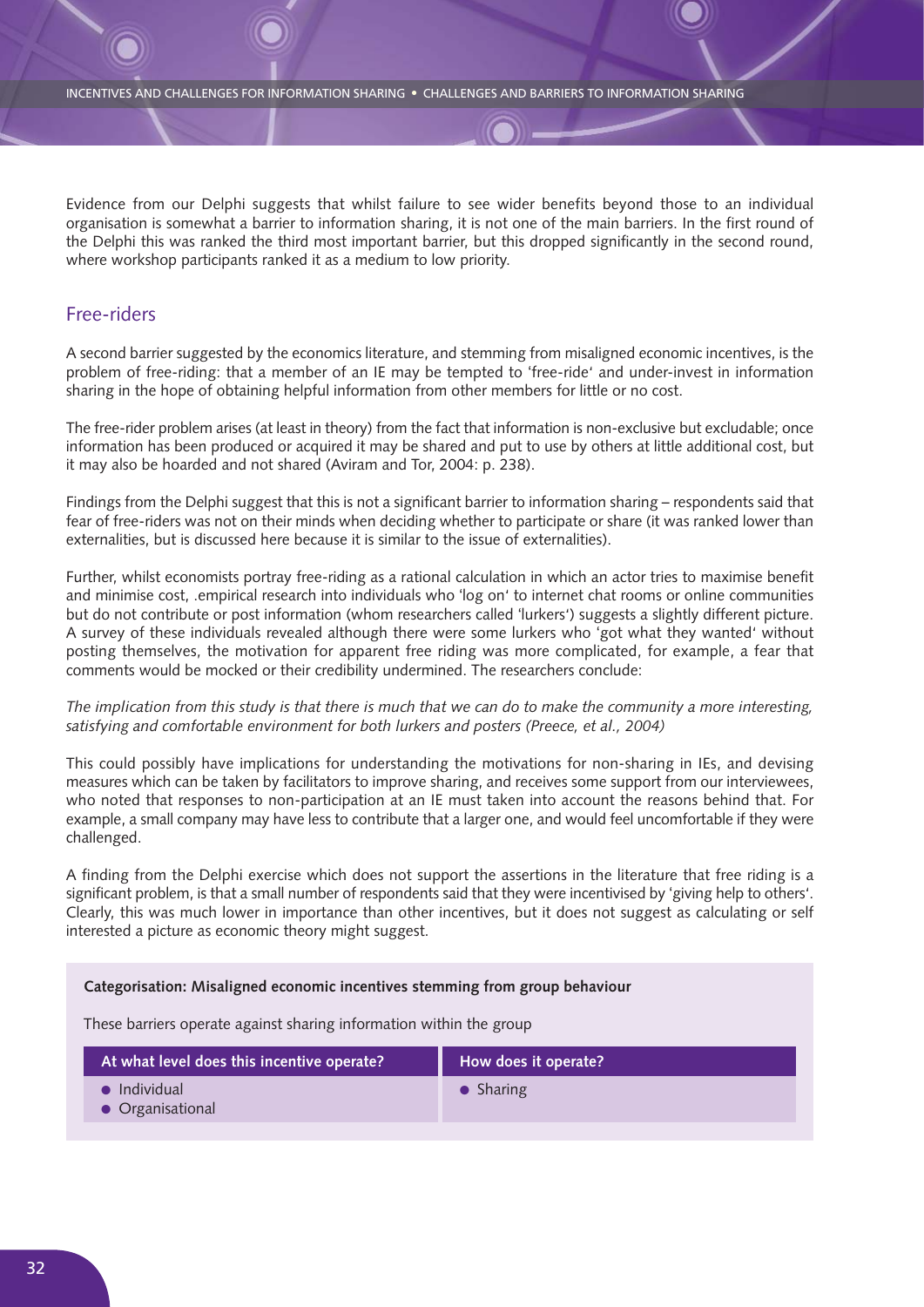## Social barriers stemming from government

The National Commission on Terrorist Attacks Upon the United States highlighted what it considered to be a significant impediment to comprehensive intelligence analysis — the 'need-to-know' culture of information protection. The commission suggested that, while the federal government has access to huge volumes of information, procedural and organisational cultural barriers undermined the government's ability to capitalise on these resources (Relyea and Seifert, 2005: p. 2).

Delphi respondents appeared to have some sympathy with this view. The 'culture of secrecy within government' was rated of medium importance in both rounds of the Delphi, as was the disincentive which could arise of the public sector seems to be receiving but not sharing information. This corresponds with the finding that information from the public sector is highly prized.

| Categorisation: Social barriers stemming from government          |                                        |
|-------------------------------------------------------------------|----------------------------------------|
| At what level does this incentive operate?                        | How does it operate?                   |
| $\bullet$ Individual<br>• Organisational<br>• Governmental / host | $\bullet$ Joining<br>$\bullet$ Sharing |

## Misaligned economic incentives stemming from poor decision-making about investment in security

There is evidence that organisations may not view their network and information security investment decisions in the same way that they view other investment decisions:

*Rarely does an organization undertake a sophisticated or even semi-sophisticated financial analysis (i.e., costbenefit or rate-of-return analysis) prior to making the investment or deciding on the level of investment that is needed (Rowe and Gallaher, 2006)*

In research looking at financial disclosures under the US Sarbanes–Oxley Act, Ghose and Rajan point out that compliance (which we might see as subject to similar pressures and drivers as information sharing and participation in an IE) demands upfront investment, where as benefits are hard to quantify and come later (Ghose and Rajan, 2006: 4). There is little robust data about the returns on investment in security – for example, an organisation may not be able to determine how many attacks have been deterred or prevented through their security measures:

*Perhaps the greatest barrier to information sharing stems from practical and business considerations in that, although important, the benefits of sharing information are often difficult to discern, while the risks and costs of sharing are direct and foreseeable (United States General Accounting Office, 2004: p. 33)*

The idea of 'ambiguity aversion' is instructive here, describing decision makers' preference for options with more certain outcome probabilities over options with less certain outcome probabilities but equal expected values (Aviram and Tor, 2004: p. 260). Aviram and Tor argue that 'findings on ambiguity aversion suggest that rivals may choose to sacrifice a measure of expected value to avoid the ambiguous course of action of a novel information sharing agreement' (p. 263).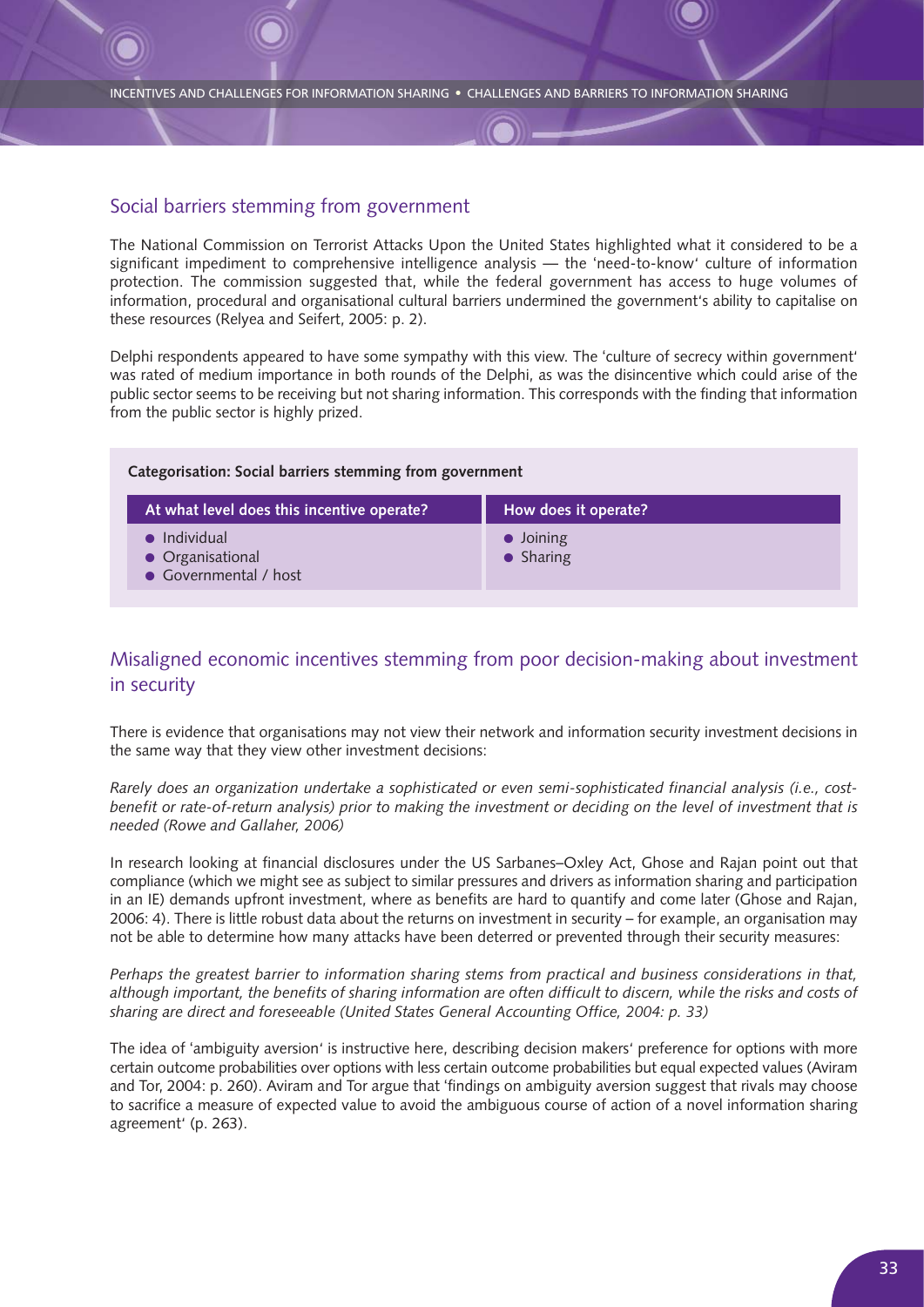Poor information about the relative benefits and costs, and aversion to uncertainty could lead to a lack of information sharing because companies do not think it is worth the time or the investment. It could also be selffulfilling, since without sharing information it is less likely that a better assessment (made with fuller information) will be undertaken. It might also interact with a 'status quo bias', which would operate against information sharing unless there are huge and clear benefits to be gained from sharing.

These ideas from the economics literature are supported, and somewhat contextualised, by findings from recent empirical research based on interviews with private sector participants of IEs (Messenger, 2006). This research provides support for the idea that the costs are easier to quantify than the benefits; interviewees reported that negative consequences 'loomed large' in their assessments. Further, findings from this research suggest that information sharing in IEs is influenced by participants' expectations as to possible benefits and costs, rather than more tangible, actual outcomes (Messenger, 2006: 4).

However, findings from our Delphi suggest a slightly different interpretation. The need to see the savings and benefits from participation in IE was ranked the most important incentive, which suggests that (at least among our participants) network and information security was considered important. The problem of poorly informed decision making about network and information security – ambiguity aversion – was ranked as an insignificant barrier; it did not explain reluctance to participate in IEs or share information. Rather, discussion from the workshop suggests that it is the lack of robust data about the benefits of participation which are the core problem.

There are some suggestions in the literature as to how assessments about benefits and costs can be improved (and thus potential barriers to information sharing removed). These accord with the discussions at the interactive workshop.

- A better understanding of risk could therefore facilitate information sharing (Information Assurance Advisory Council, 2004: 2);
- Participants' expectations can change over time, and develop through personal experience (Messenger, 2006); Barriers and 32 Incentives to Information Sharing
- Past or present co-operative relationships among competitors can lead to a better perceptions of risks (Aviram and Tor, 2004: 267);
- Successful past collaborations can reduce the ambiguity associated with perspective information sharing (Messenger, 2006: 268).

**Categorisation: Misaligned economic incentives stemming from poor decision-making about investment in security**

| At what level does this incentive operate?                        | How does it operate?                   |
|-------------------------------------------------------------------|----------------------------------------|
| $\bullet$ Individual<br>• Organisational<br>• Governmental / host | $\bullet$ Joining<br>$\bullet$ Sharing |

## Norms of rivalry

Social norms are likely to exist among participants within an IE, and academics have suggested that such norms might operate so as to decrease the efficiency of information sharing (Aviram and Tor, 2004: p. 251). Participants may continue to conform to an obsolete norm even when the situation has changed so that a different norm is needed.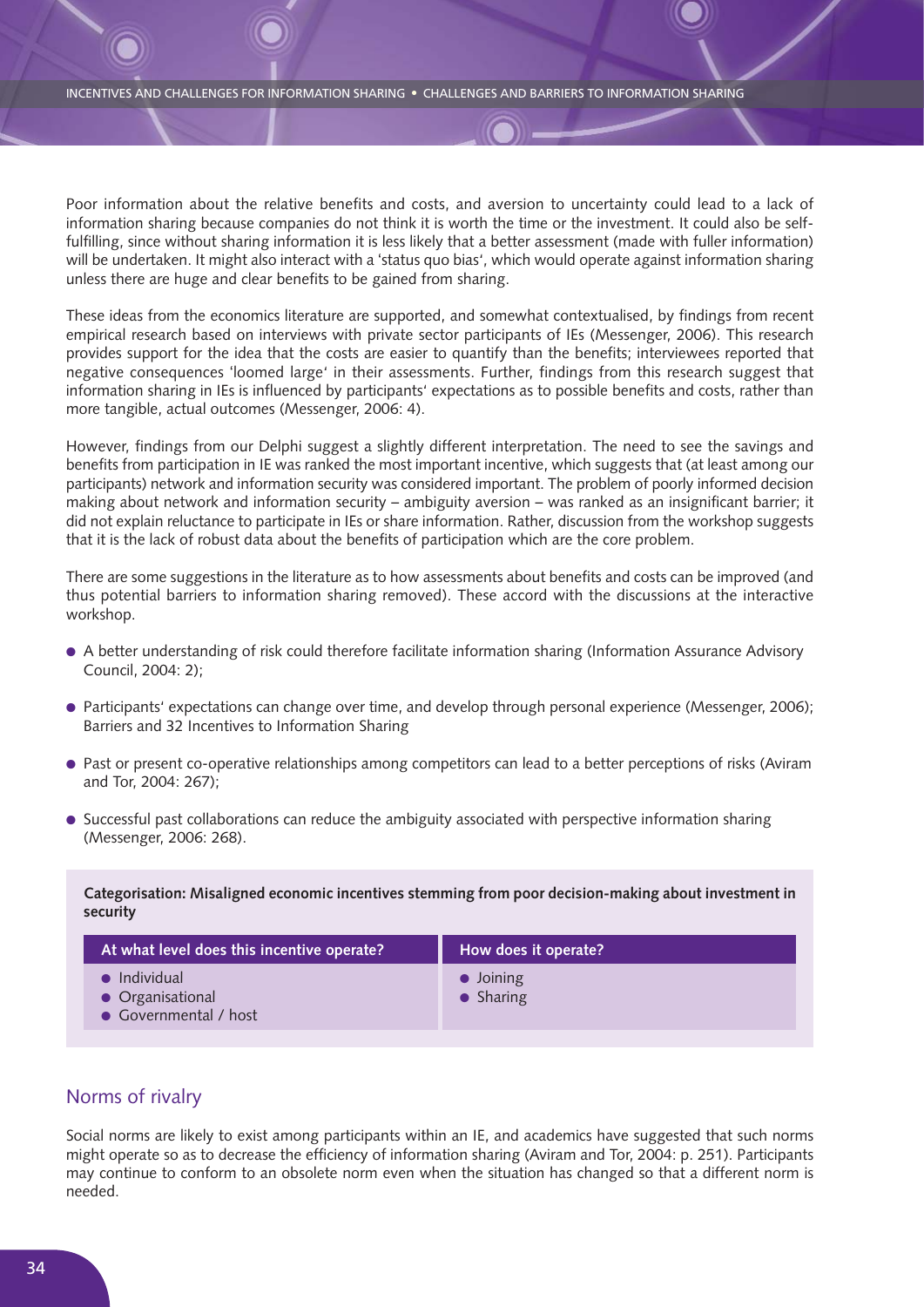Particularly, norms of rivalry between competitors might operate so as to create a significant barrier to information sharing. Aviram and Tor argue that the competitive model is 'deeply embedded in our culture, and is directly promoted in the training of business decision makers' (p. 252). Such norms are more likely to exist in concentrated markets where rivals continually and repeatedly battle with one another. Alternatively where there is a history of co-operation or collaboration, rivalry norms may have less of an impact (p. 267).

The tradition of secrecy and non-cooperation were rated of medium to low importance by our Delphi respondents.

| <b>Categorisation: Norms of rivalry</b>                   |                                        |  |
|-----------------------------------------------------------|----------------------------------------|--|
| At what level does this incentive operate?                | How does it operate?                   |  |
| • Individual<br>• Organisational<br>• Governmental / host | $\bullet$ Joining<br>$\bullet$ Sharing |  |

## Barriers ranked of low importance

## Legal barriers related to Freedom of Information

Most countries have Freedom of Information laws, under which the public can request access to information held by government. One possible barrier to sharing information in IEs is that participants fear the information they share might be subject to a freedom of information request by a member of the public. This would result in sensitive information about their vulnerabilities or security being released to the public (Aviram, 2004: p. 13; Baer, 2003: p. 3).

There is no empirical evidence to support these claims, and some academics writing on this topic have suggested that these legal concerns are 'not substantial enough' to explain poor information sharing (Aviram, 2004: p. 13).

As with barriers stemming from competition law (discussed below), respondents to our survey ranked barriers stemming from freedom of information requests as being of relatively low importance (as did interviewees [5]). However, it might be that the barriers posed by legislation differ between countries.

| Categorisation: Legal barriers related to Freedom of Information |                                        |
|------------------------------------------------------------------|----------------------------------------|
| At what level does this incentive operate?                       | How does it operate?                   |
| • Organisational                                                 | $\bullet$ Joining<br>$\bullet$ Sharing |

## Misaligned economic incentives stemming from the costs of participating in IEs

There are costs of participating in an IE. At the most basic level these are the costs of staff time to attend meetings, but other costs might stem from collecting and collating information to share or from subscription fees (charged by some models of information sharing platform). Most IEs have secure websites and employ the services of expert analysts to process information shared by participants. Administering meetings also bears a cost (United States General Accounting Office, 2001: 2).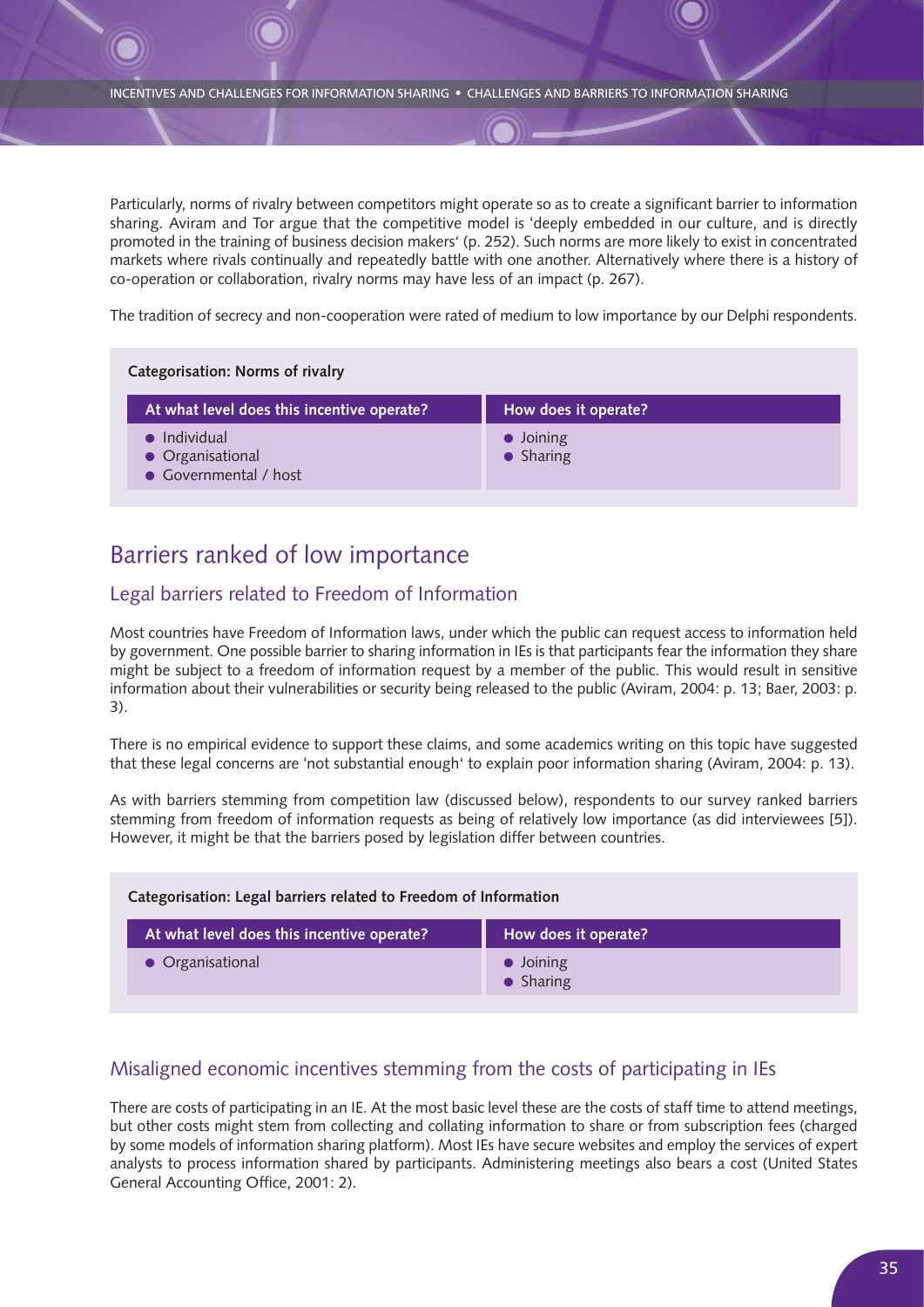Findings from a survey of 15 ISACs in the US indicate the difficulty of expanding membership to small entities which need security support but which have insufficient resources to actively contribute and pay for support. The Financial Services ISAC in the US responded to this by establishing an ISAC which provides different levels of service – ranging from a free basic service to fees for value-added services – to help ensure that no company or group is excluded because of cost (United States General Accounting Office, 2004: p. 30).

Among those who responded to the Delphi survey and participated in the interactive workshop, costs of taking part in an IE were rated among the least important barriers. Nor were participants overly concerned by the time and staff commitments needed to attend one or more IEs. Of course, the relative cost of participating is highly dependent on the size of the organisation and the kind of IE (how much preparation etc. is involved). So it could be that these particular respondents did not find this a problem, but others – from smaller organisations – might have done. In our key informant interviews it was reported (cf. Appendix 2: interviewees 2 and 3) that the cost of participation were easily offset by the value of the advice gained from peers and the host.

### **Categorisation: Misaligned economic incentives stemming from the costs of participating in IEs**

| At what level does this incentive operate? | How does it operate? |
|--------------------------------------------|----------------------|
| $\bullet$ Individual                       | $\bullet$ Joining    |
| • Organisational                           | $\bullet$ Sharing    |

### Misaligned economic incentives stemming from competitive markets

### Losing competitive edge

Many IEs will involve participants from rival firms competing to provide, for example, telecoms or electricity services to customers in the same market. In this situation, economic theory suggests that a slightly different version of the 'prisoner's dilemma' could arise. Withholding information from a competitor gives a participant in an IE an edge in competing with rivals. There could also be significant hidden cost in sharing the information: tougher competition from the now more knowledgeable (and thus more effective) rivals (Aviram, 2004: 38).

Perhaps unexpectedly, the experience of Delphi respondents suggests that fear of losing competitive edge was not an important consideration. However, they did believe that if participants with sales of commercial responsibilities are present at an IE, this can act as a significant barrier to information sharing by making the environment of the IE more competitive (as discussed in 3.1.2).

### Non-sharing as a predatory act: degradation

Some writers argue that participants may refuse to share information in order to harm rivals (Aviram and Tor, 2004: p. 243). The notion here is that a competitive advantage can be attained not only through 'positive' effects of improving services, but also through a 'negative' effect of harming the good and services of a competitor.

Degradation is likely in industries which are 'network industries' – such as energy, transportation, communications, and the financial sectors (Aviram and Tor, 2004: p. 266). It is more likely in situations where there is one organisation, larger than the others, which is able to impact the market, but can also occur where differentiated firms have some idiosyncratic advantages and disadvantages vis-à-vis their competitors, where degradation could be effectively used to exploit one firm's relative advantage over its competitors.

This was not mentioned at all in the Delphi workshop or in interviews.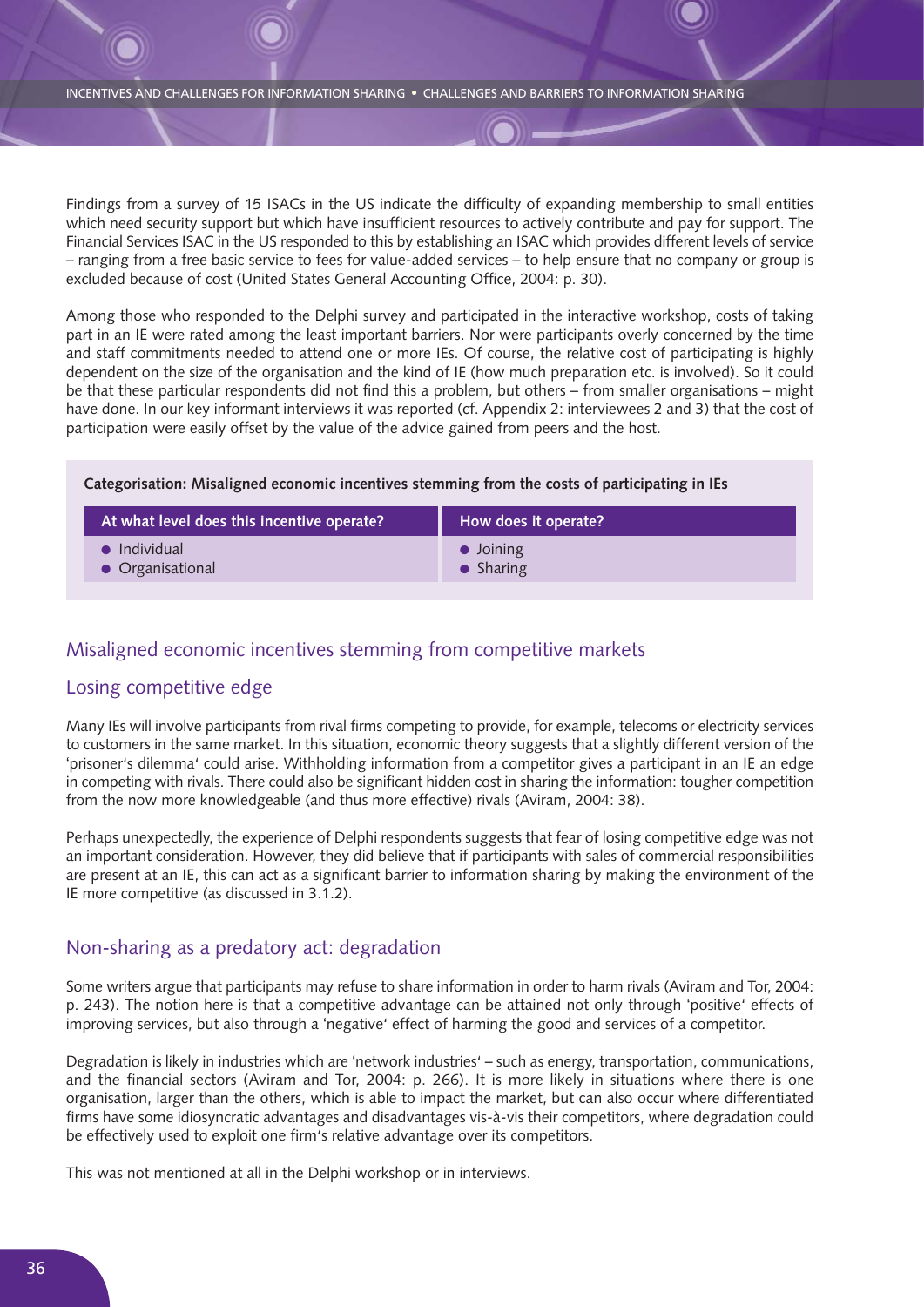| Categorisation: Misaligned economic incentives stemming from competitive markets |                      |  |  |  |
|----------------------------------------------------------------------------------|----------------------|--|--|--|
| At what level does this incentive operate?                                       | How does it operate? |  |  |  |
| $\blacksquare$ Individual<br>• Organisational                                    | $\bullet$ Sharing    |  |  |  |

## Legal barriers related to competition rules violations

The literature mentions that IE participants might have concerns about possible violations of anti-trust or faircompetition law (Aviram, 2004: p. 13; Baer, 2003: p. 21). We found no empirical evidence which tested this claim in the literature.

Fear of breaching competition law was ranked as the least important barrier in our Delphi survey, and was reported in interviews not to be a problem (cf. Appendix 2: interviewee 4).

Currently in the US anti-trust authorities review plans for ISAC's and issue 'business review letters' which approve the arrangements, although there is talk of exempting IEs from anti-trust rules (Aviram, 2004: p. 16).

| Categorisation: Legal barriers related to competition rules violations |                                        |  |  |
|------------------------------------------------------------------------|----------------------------------------|--|--|
| At what level does this incentive operate?                             | How does it operate?                   |  |  |
| Individual<br>• Organisational                                         | $\bullet$ Joining<br>$\bullet$ Sharing |  |  |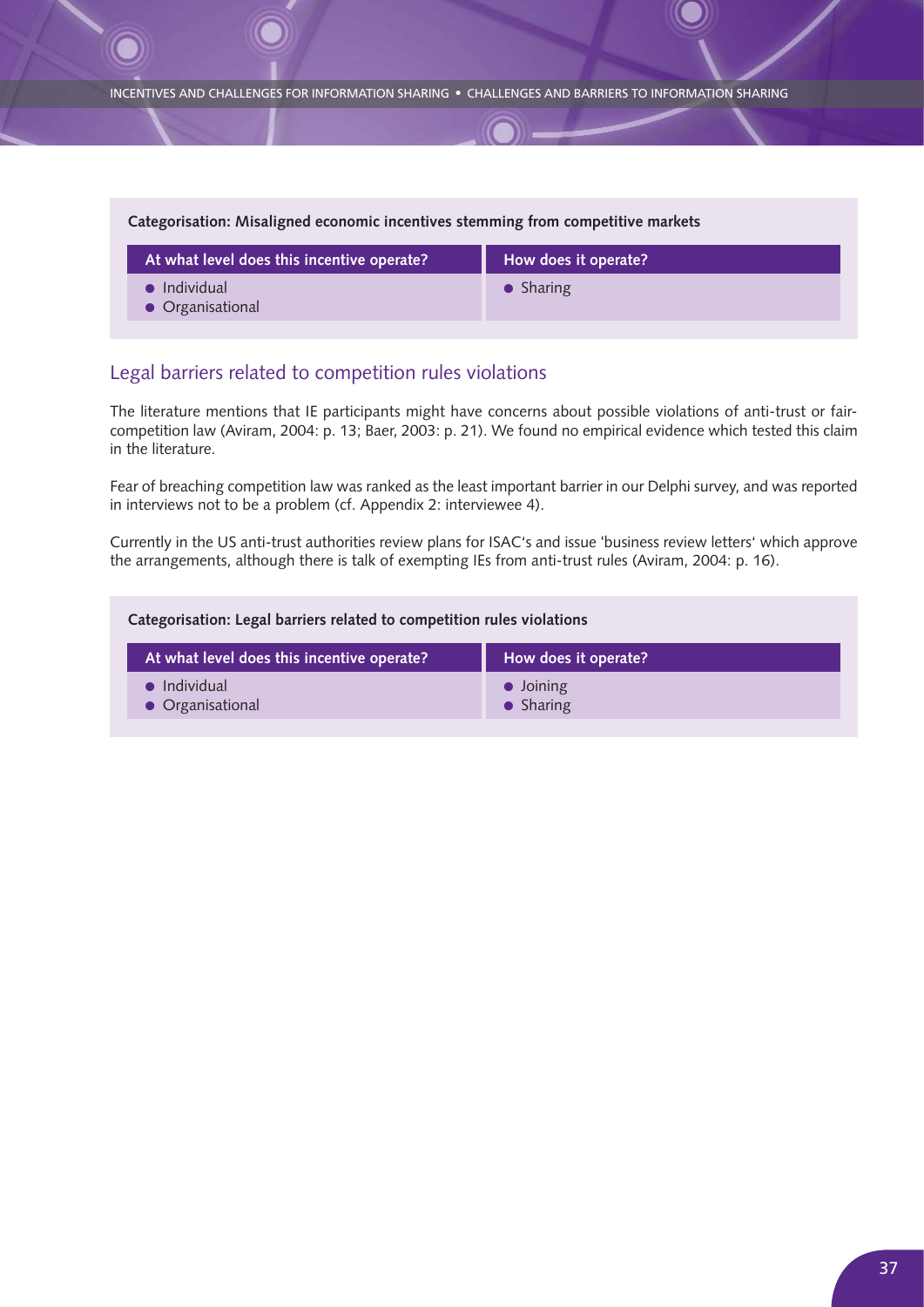Incentives and Challenges for Information Sharing in the Context of Network and Information Security

# Recommendations

![](_page_37_Picture_2.jpeg)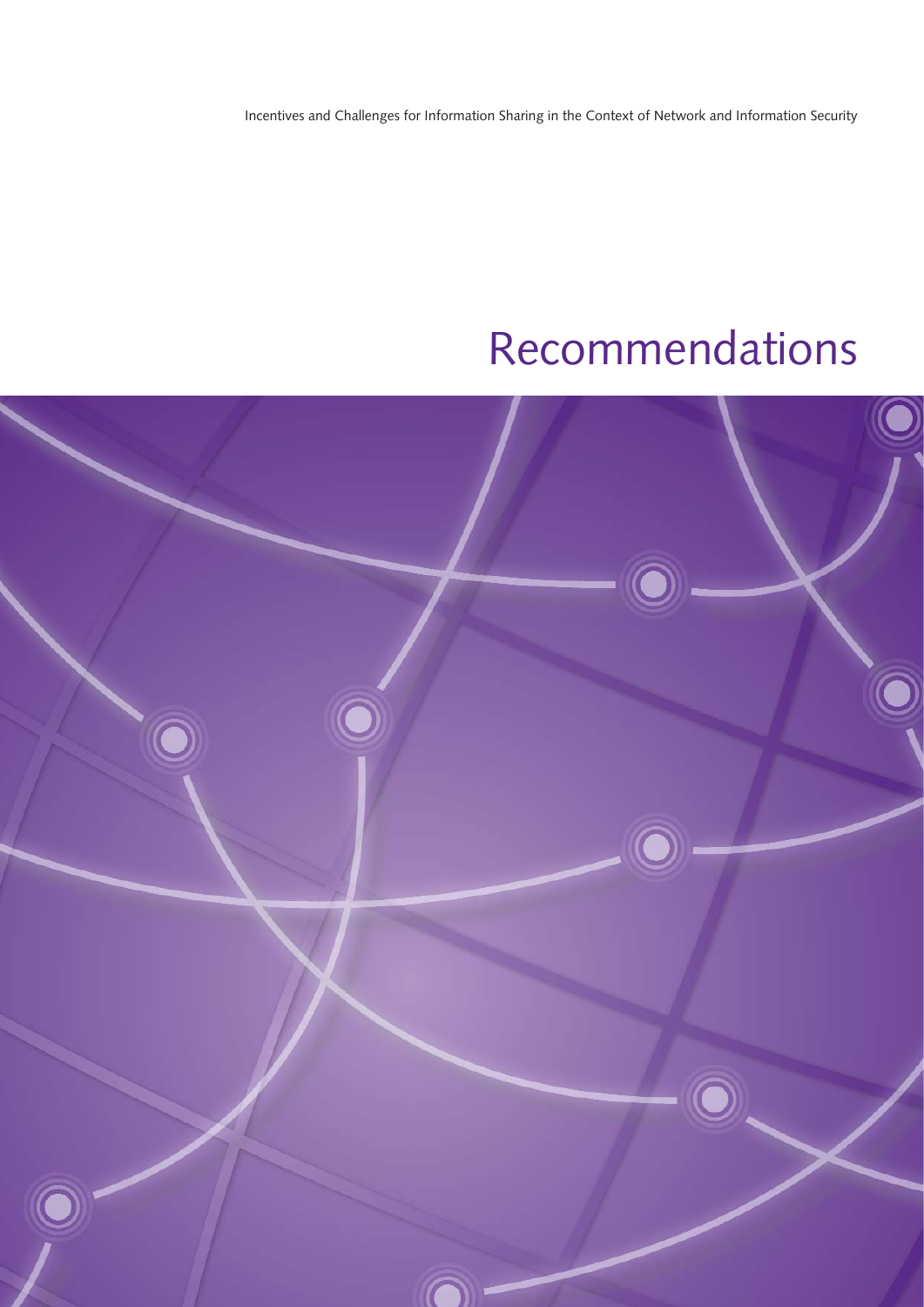# 4. Recommendations

This research project aimed to investigate the nature and relative importance of different barriers to and incentives for information sharing in the field of network and information security. From the literature, interviews and findings from the Delphi we have been able to identify a number of barriers and incentives which may have a significant impact upon information sharing practices.

## **Incentives**

In terms of incentives, it is vital that organisations participating in IEs can see the quantitative, economic benefit of information sharing; this is the best way to incentivise participation and sharing. There is some anecdotal evidence that IEs have improved the response to incidents and improved members' security, but there is a lack of 'hard' evidence on this point. This means that it can be difficult for an organisation to decide whether, and how much, to invest in information sharing Stakeholders such as ENISA and the academic and research community may be able to help to address this – through commissioning and conducting research.

It is also important that the information shared at an IE is relevant to participants, is of high quality (from a reliable trustworthy source), and is at the appropriate level on the operational-strategic spectrum; different IEs will require different kinds of information. Participants must communicate about the kind of information which is useful to them, and IE hosts should do their best to plan and manage IEs so that information discussed meets requirements.

## Barriers

As for barriers, participating in an IE carries risks to the reputation of organisations if sensitive information was to be leaked or widely disseminated. This risk, our research suggests, acts as a significant barrier to information sharing. This can, however, be mitigated through developing trust and ensuring appropriate rules and structures.

# Recommendations for action by stakeholders

The purpose of identifying these barriers and incentives is to develop the available evidence-base for policymakers and others with an interest in this topic. With this policy-oriented goal in mind, we asked participants at the interactive workshop to suggest recommendations as to how different stakeholders could ensure the incentives identified were put in place, and barriers were overcome, and thus facilitate better a quantity and quality of information sharing. Below we set out and discuss the suggestions of workshop participants.

These recommendations are addressed to six stakeholder groups: European Institutions, including the EU body European Network and Information Security Agency (ENISA), national/ local governments, the private sector, users, and academics and researchers. We set out these recommendations below.

Although there was no prioritisation of the recommendations, a certain extent of clustering could be discerned: these included common ideas around the need for further investigation of the legal constrains of IEs (particularly pertinent as the profile of IEs and information sharing generally will increase given the policy priority attached to developments such as the EP3R), exhortations for the EU to drive forward progress on the EP3R and for national governments to use existing platforms to seed information sharing.

Finally, a cluster of recommendations could be discerned both for national governments and the private sector regarding recognition and dissemination of the value or benefit of IEs and information sharing mechanisms.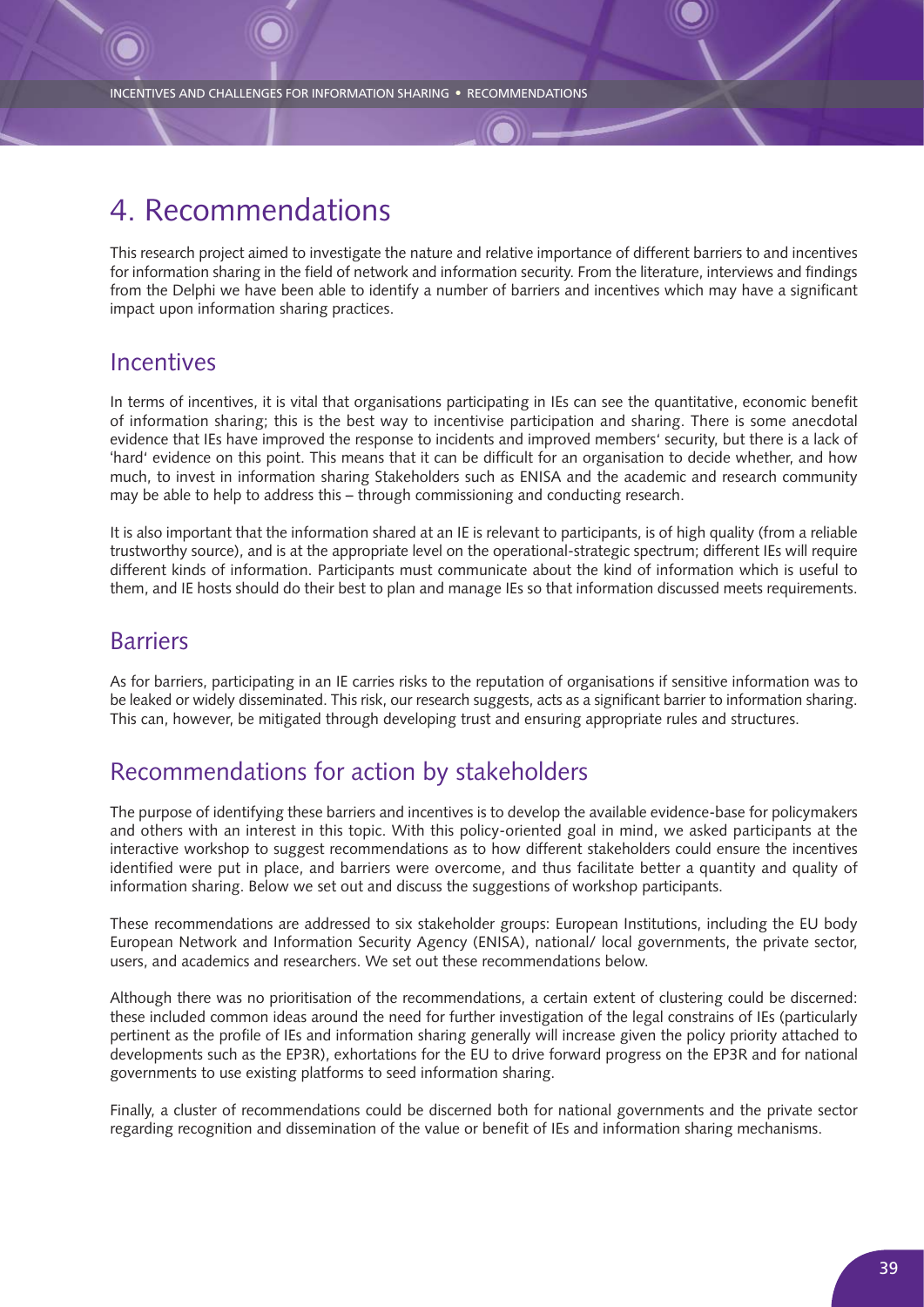### The European Institutions/ ENISA as an EU Body

Participants agreed that the **EU institutions/ ENISA as an EU body should play an active role in developing a European-level platform for information sharing**. Existing plans and discussions at the EU-level about the establishment of structures for information sharing, for example, through EP3R, were very much welcomed by participants, although all were keen to see moves towards implementation – either through EPPR or some suitable alternative. In this role, the EU should encourage participation by Member States and all relevant stakeholders (although there was recognition of the complexity of including all Member States/ relevant stakeholders and ensuring a trusted environment for sharing). Participants suggested that similar platforms in the US and Japan might be a source of good practices. A few participants' recommendations went further, suggesting that the EU should act to 'force' IEs in some circumstances.

As part of developing a new platform or platforms at the EU-Level, participants also thought the EU institutions had a role in **linking different, existing national IEs** – through a pan-European exchange of national exchanges.

The EU institutions also have the resources and jurisdiction to **address issues regarding the legal framework for information sharing**. They could carry our research to understand better the legal and regulatory frameworks in different Member States, how they operate in practice, what risks or barriers these pose to information sharing, and the extent to which the law varies across different countries. The EU could also look at European laws and regulations, and examine their implications for current and future needs for information sharing. The EU could act to encourage consistency between Member States, even developing a European legal framework to support secure information exchange.

**Creating, developing, and maintaining skills and expertise** needed to establish and operate IEs, was recommended as a potential role for the EU. This could be through ensuring that participants from different IEs in different sectors share their experience and learning. This helps to build capacity for information sharing.

Participants suggested that the EU should **encourage information sharing beyond the confines of the ICT sector**; businesses and organisations from all sectors use vulnerable technologies and should invest in information security. A narrow focus on ICT sector – particularly telecoms - is not an optimum approach. The EU should encourage a focus on critical users of ICT (e.g. energy, finance etc.), thus creating a more market-based approach.

It was recommended that ENISA could **undertake a facilitating function** – acting as the secretariat to IEs, managing and running meetings (including potentially running and administering EP3R). It was also recommended by some participants that ENISA could **broaden its focus from security to business resilience and continuity** – and in turn encourage the sharing of a wider type of information at IEs.

Participants felt that ENISA had an important role in commissioning or **conducting research and investigation into the barriers and incentives for information sharing**, including from the perspective of industry. From this research, ENISA can (continue) to issue good practice guidance on information sharing to a number of audiences. Also in its ‗research and analysis' function, ENISA might undertake a mapping of the legal environment for information sharing across the EU, and investigate the implications of any inconsistencies identified.

### National/Local Governments

In countries where there are currently no (or only a few) IEs, it was recommended that national governments should **start by establishing a 'small and simple' IE**; with a manageable number of participants and a fairly tight focus. Linked to this, participants recommended that national governments had a proper role in **hosting IEs** – providing administrative resources, **funding and chairing** meetings at national and/or local level.

One recommendation was that national governments should consider how to link CERTs with IEs, ISACs, WARPs, etc. in order that these groups have greater inter-operability.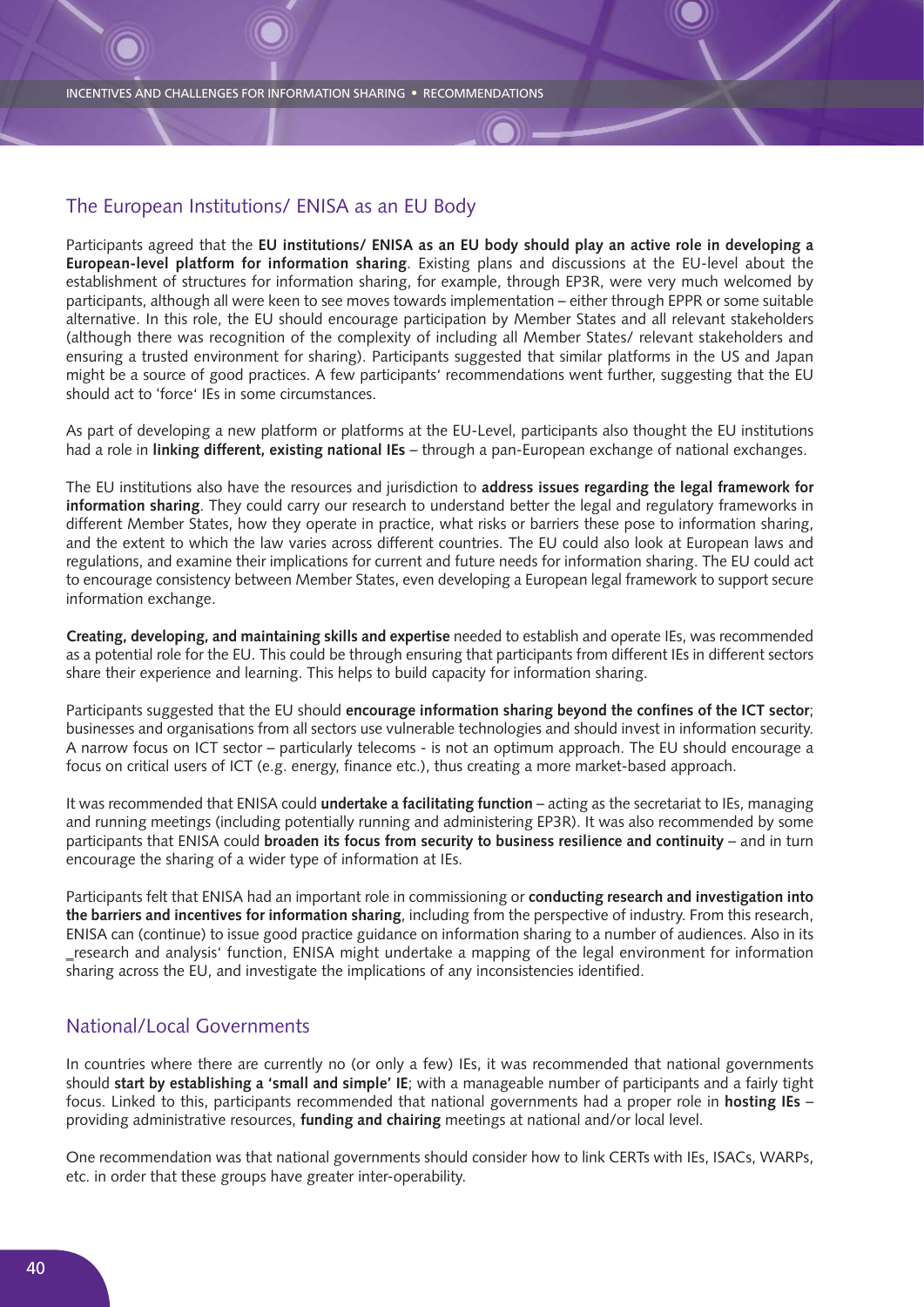Participants believed that national governments also had some **responsibility to ensure the legal framework was conducive to information sharing** (as well as the EU). This could involve analysis of the implications of domestic laws (for example national competition law) on information sharing. Individual **Member States should co-operate with each other** and with EU institutions to ensure greater consistency – as well as to learn lessons about operating IEs effectively.

Some participants recommended that national governments should **ensure that their participation in IEs is wellresourced, meaningful, and effective**, and is led by an individual of sufficient seniority and influence.

A role in **sensitively publicising the benefits of IEs** was also recommended (although we note here caveats from discussion earlier in the day – that too much publicity might damage trust, and that robust evidence of the economic benefits of participation in an IE is currently lacking). Since the benefits from IEs might only be realised and become apparent in the long term, national governments might provide investment, support and encouragement to newlyformed IEs. Linked to this, it was recommended that national governments should **invest in education** in relation to the methods and benefits of information sharing.

National governments may be able to **identify sectors in which existing platforms exist which could be used as forums for information sharing**. This means that IEs are not established unnecessarily and do not duplicate existing efforts. In turn, national governments should identify gaps and act to establish information sharing arrangements to fill them.

One recommendation was that national and/or local government could add value to the tactical- and operationallevel information which is shared at IEs. Once this information is put into a wider context of other threats or sectorspecific intelligence, the information shared becomes more useful to participants.

### The Private Sector

Participants agreed and recommended that there was an onus on industry to be **transparent and share information responsibly**. This openness should be directed at those within the industry, as well as customers and the wider public. For example, vendors should openly discuss problems and thus increase the chance of finding constructive and timely solutions. IEs provide an excellent opportunity for such openness, given the protections afforded to information shared in such forums.

Some workshop participants recommended that industry could still make improvements in the way information learned at IEs was used within their organisation – information had the potential to be more useful, and thus participation in an IE more cost-beneficial.

Participants saw IEs as a way for industry to **improve security voluntarily**. It was recommended that industry make the most of this opportunity since not doing so increases the chances of state and EU-level regulation. IEs can help avoid regulatory interest and strong regulatory action which might be counter-productive. One recommendation was to **set up one or more IEs for the private sector** only as a pilot. This would usefully investigate the advantages and disadvantages of a forum which did not include regulators or government.

## Civil Society/Users

There were fewer recommendations for the wider public and users. Participants thought there could be value in ensuring that users have clearly identified and available mechanisms for reporting incidents. This needed to be provided alongside education, firstly, so users know the limits of the security measures they might consider infallible and understand security risks. Secondly, so that users know that they can share information about security threats and they know what information to share, when, and the benefit to themselves and others from doing this. Thirdly, education could overcome concerns that large companies participating in IEs are doing so to build ties with government and regulators, rather than improve security.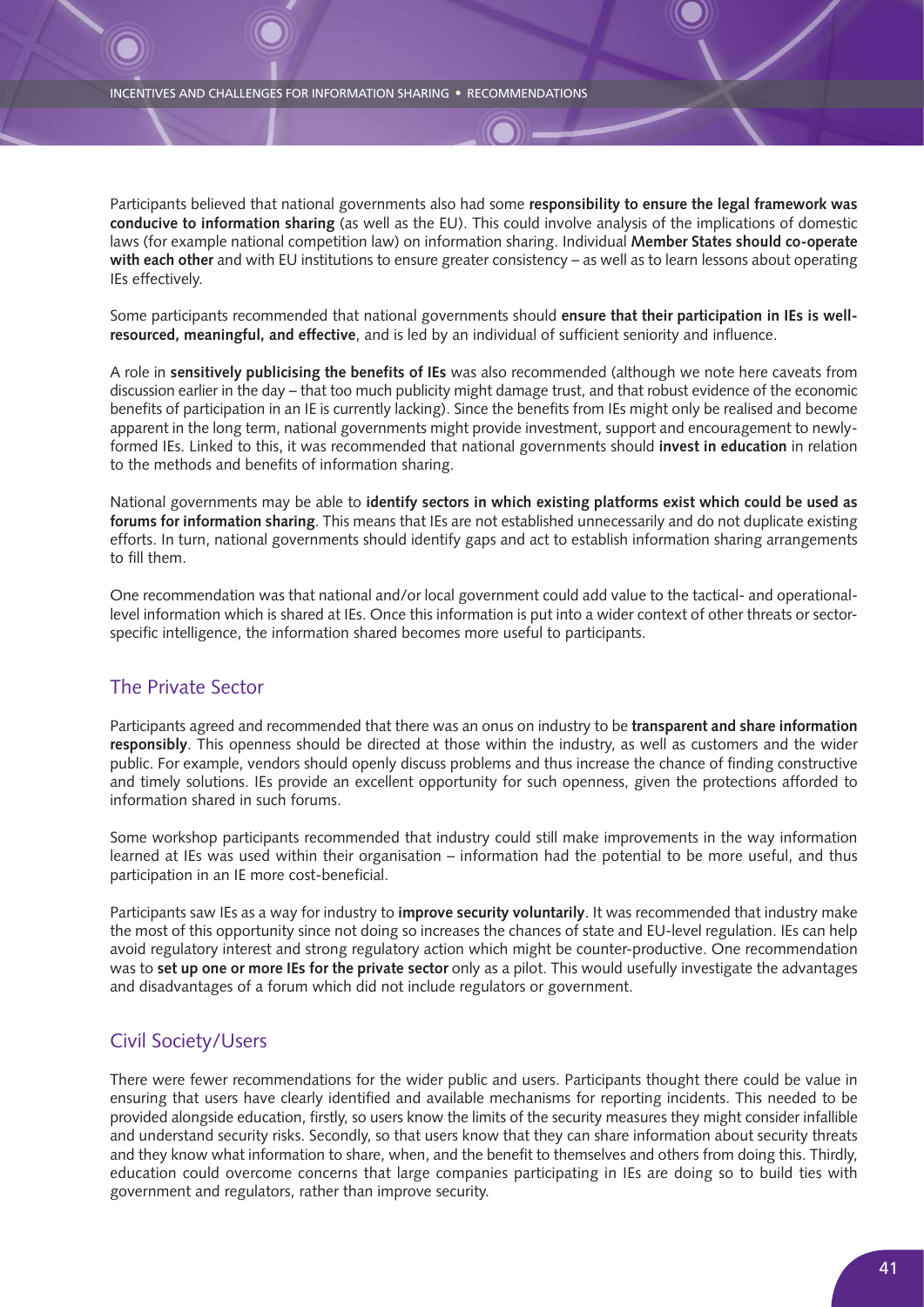Some participants recommended setting up \_cyberhood-watches' – to encourage communities of users to report incidents and share information along the same model of neighbourhood watch. Others suggested there should be better communication channels so that citizens to play a more active role in NIS.

### Academia and Research

Participants saw academics and researchers having an important role in undertaking research and analysis to address existing knowledge gaps. For example, work to identify, describe, and quantify the benefits and costs of participating in IEs; undertaking case-study research into instances where attacks might have been prevented, or their impact lessened, or there have been more, better, or more timely information sharing. Research must be able to inform future policy-making in this field.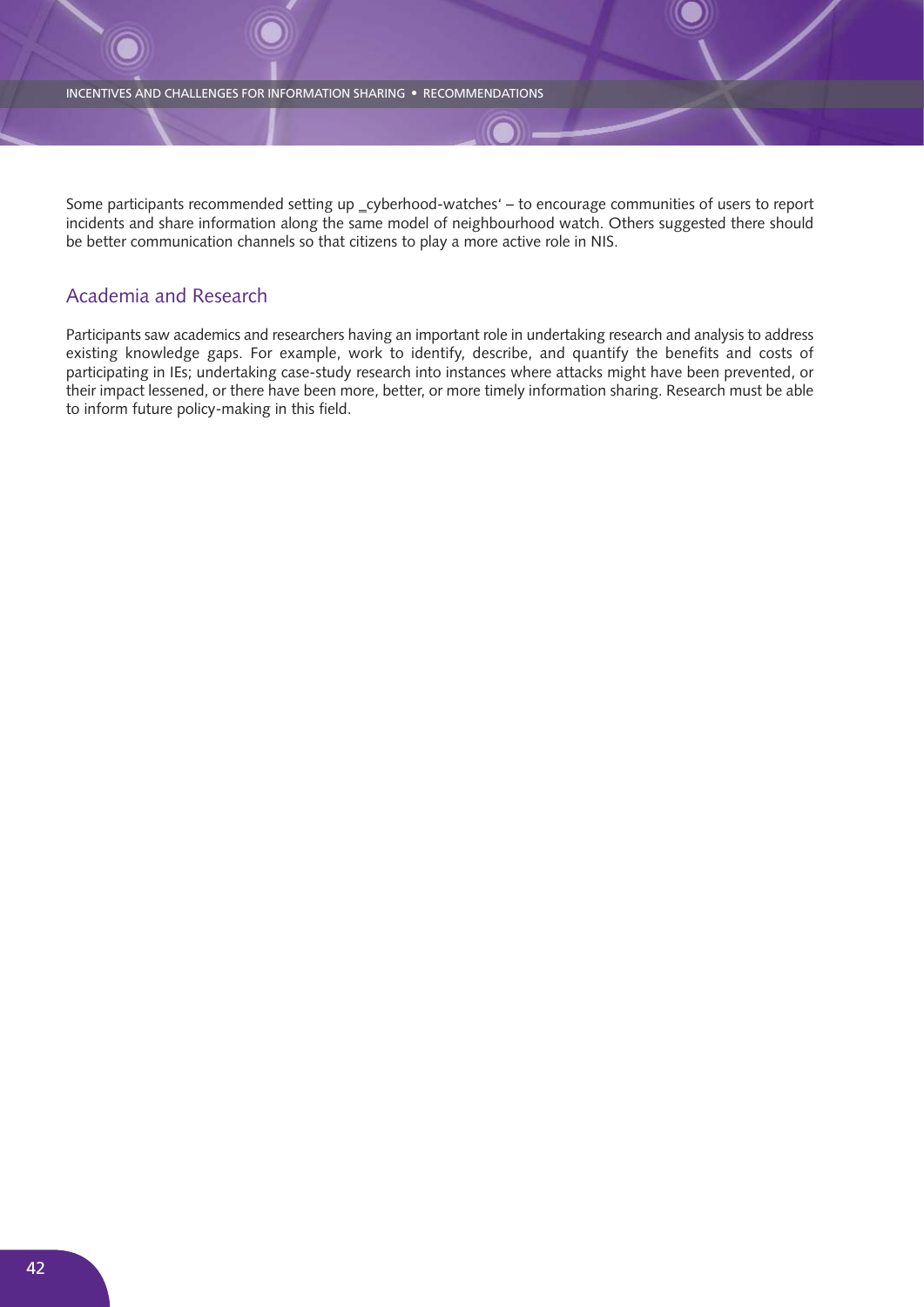Incentives and Challenges for Information Sharing in the Context of Network and Information Security

# Appendices

![](_page_42_Picture_2.jpeg)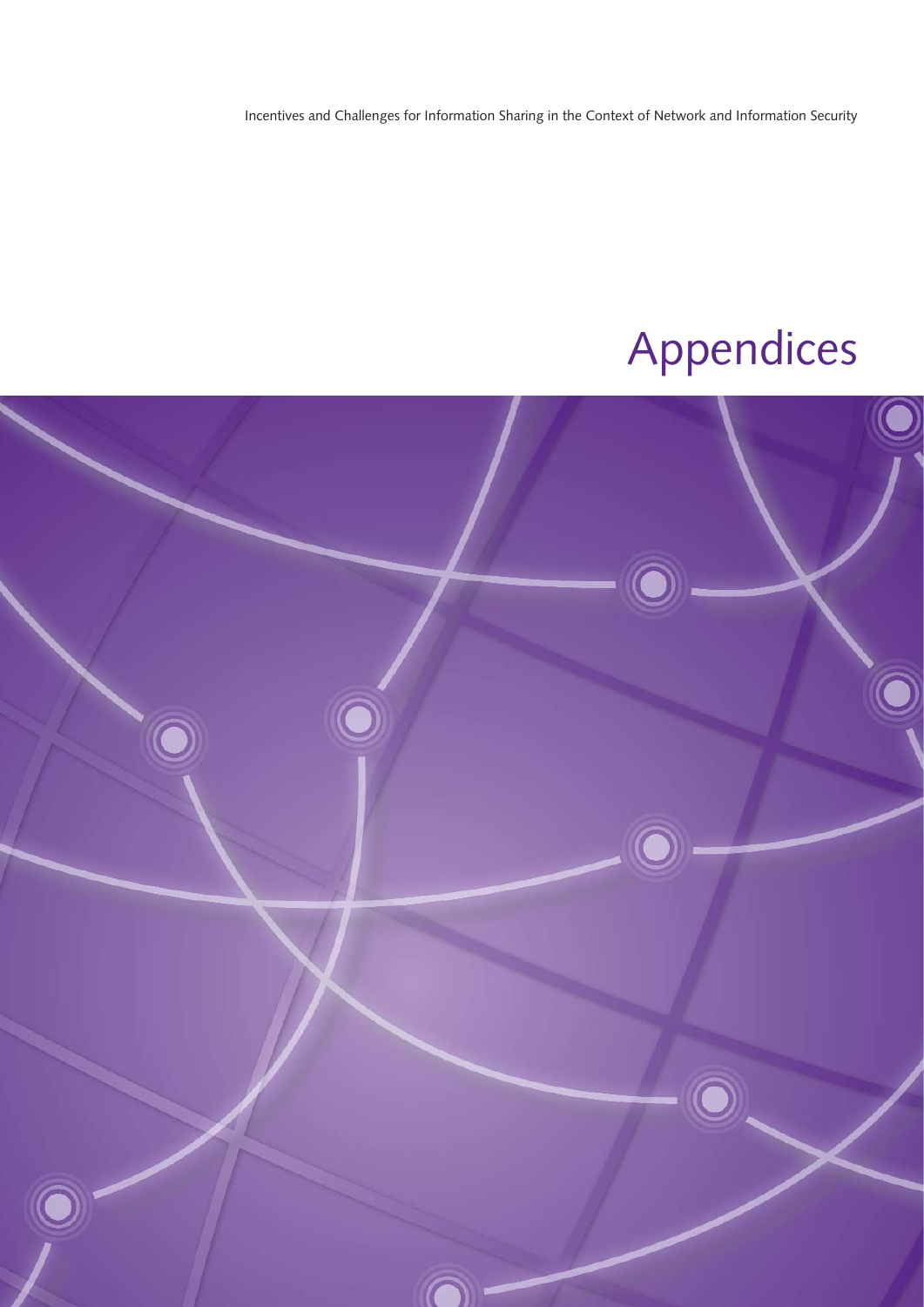# Appendix 1 – Methodology and Reviewed Literature Methods and approach

The information in this report is drawn from three sources:

- A review of available literature both academic and non-academic publications,
- Interviews with key informants working in the field of network and information security and in IEs,
- A two-round Delphi exercise with network and information security professionals.

The aim of this project is to identify those barriers and incentives which are the most important in day-to-day practice in IEs and ISACs.

From our literature review we identified a long-list of barriers and incentives to information sharing. We then asked respondents to rank these barriers and incentives in a Delphi exercise. We also discussed the long-list of barriers and incentives during interviews with key informants.

The available literature on information sharing is fairly limited – being largely theoretical and lacking and empirical basis. This research project goes some way to beginning to create an evidence base to inform policy and practice in relation to information sharing for network and information security.

The strength of our approach is that we have been able to speak to expert practitioners to try to understand how the different barriers and incentives identified in the literature operate in practice. The limitations of our approach are that we have spoken to a limited number of experts, from a handful of countries and sectors. The barriers to information sharing might be very specific to country and industry sector. Therefore the findings of this research are a first step to developing an evidence base in this field, but we do not claim they are generalisable to all kinds of IEs.

## Literature Review

We conducted a targeted literature review to find information on the barriers and incentives to information sharing in IEs. Figure 2, below, outlines our research approach. Our starting point for the review was the literature which was known to the RAND research team (from their knowledge on this area) and to the commissioning team at ENISA. We followed-up citations and references in this literature to extend the number of relevant sources. We also identified literature by searching databases such as Google scholar. Using the search terms such as \_information sharing AND cyber security'. We searched for articles in peer-reviewed journals, books and grey literature' (nonpeer reviewed pieces written by information sharing organisations, think-tanks and so on).

We were looking for literature which specifically addressed peer-to-peer information sharing, therefore we excluded literature on, for example, CERTS, software vulnerabilities, public information sharing platforms and so on. We looked for literature written in English since 2000. In total we identified and read over 50 articles, of which 22 we considered to hold relevant information. Relevant references are listed in Table 1.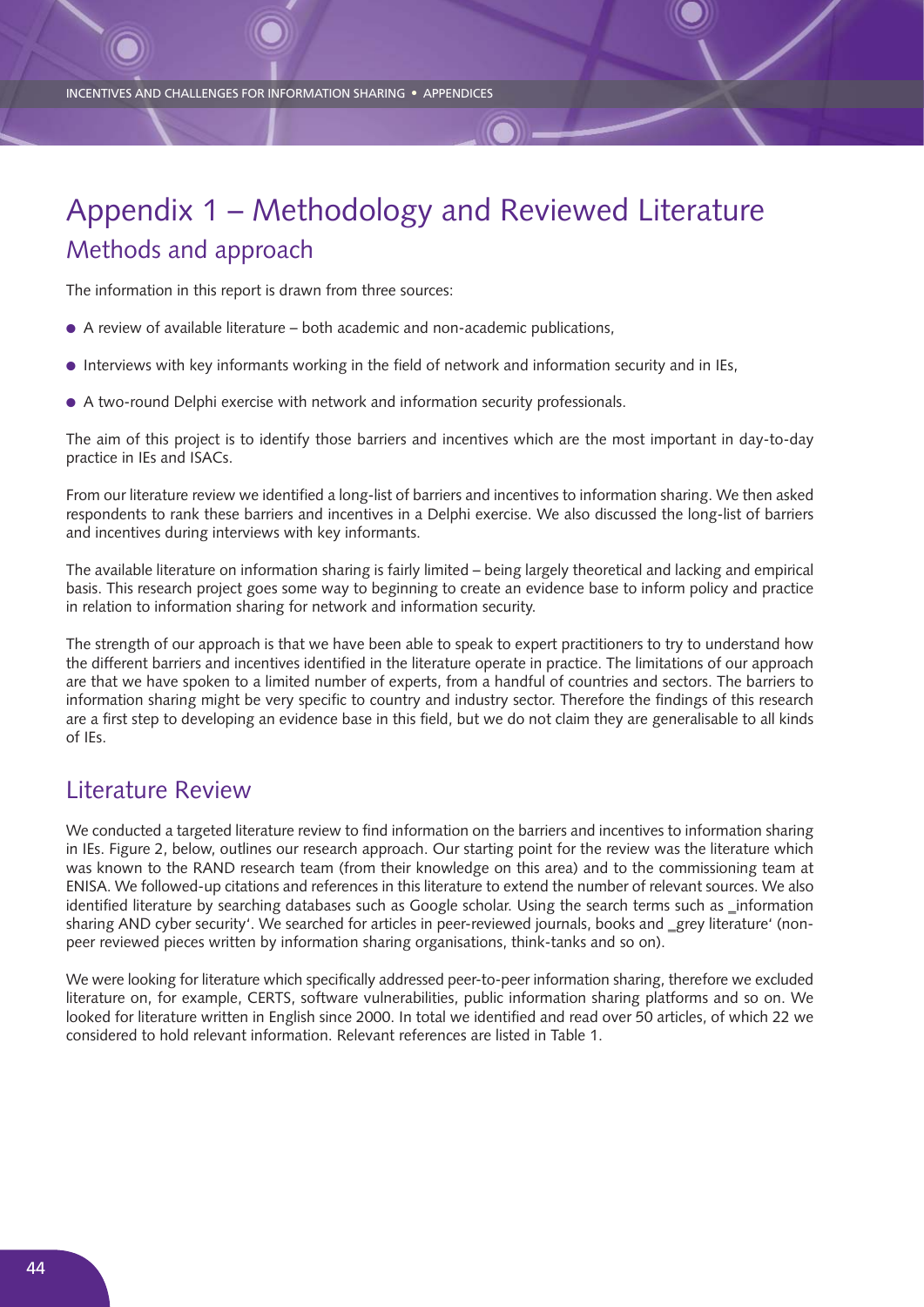![](_page_44_Figure_1.jpeg)

**Figure 2: Overview of Research Approach**

## Quality of the available literature and the evidence base

The literature on the barriers and incentives to information sharing in IE is limited. We identified only 7 sources which had an empirical element -i.e. which had looked at practices of information sharing. Only 4 of these looked specifically at information sharing within IE, and none of these had a robust enough methodology to enable conclusions to be drawn as to the cause of sharing or not sharing.

Much written about on this topic is theoretical – especially from the field of economics. This is useful for hypothesis building, but is a weak basis for policy making in absence of empirical evidence.

Lastly, there are some peripherally-relevant areas of literatures (software vulnerabilities etc) which might have some transferrable lessons.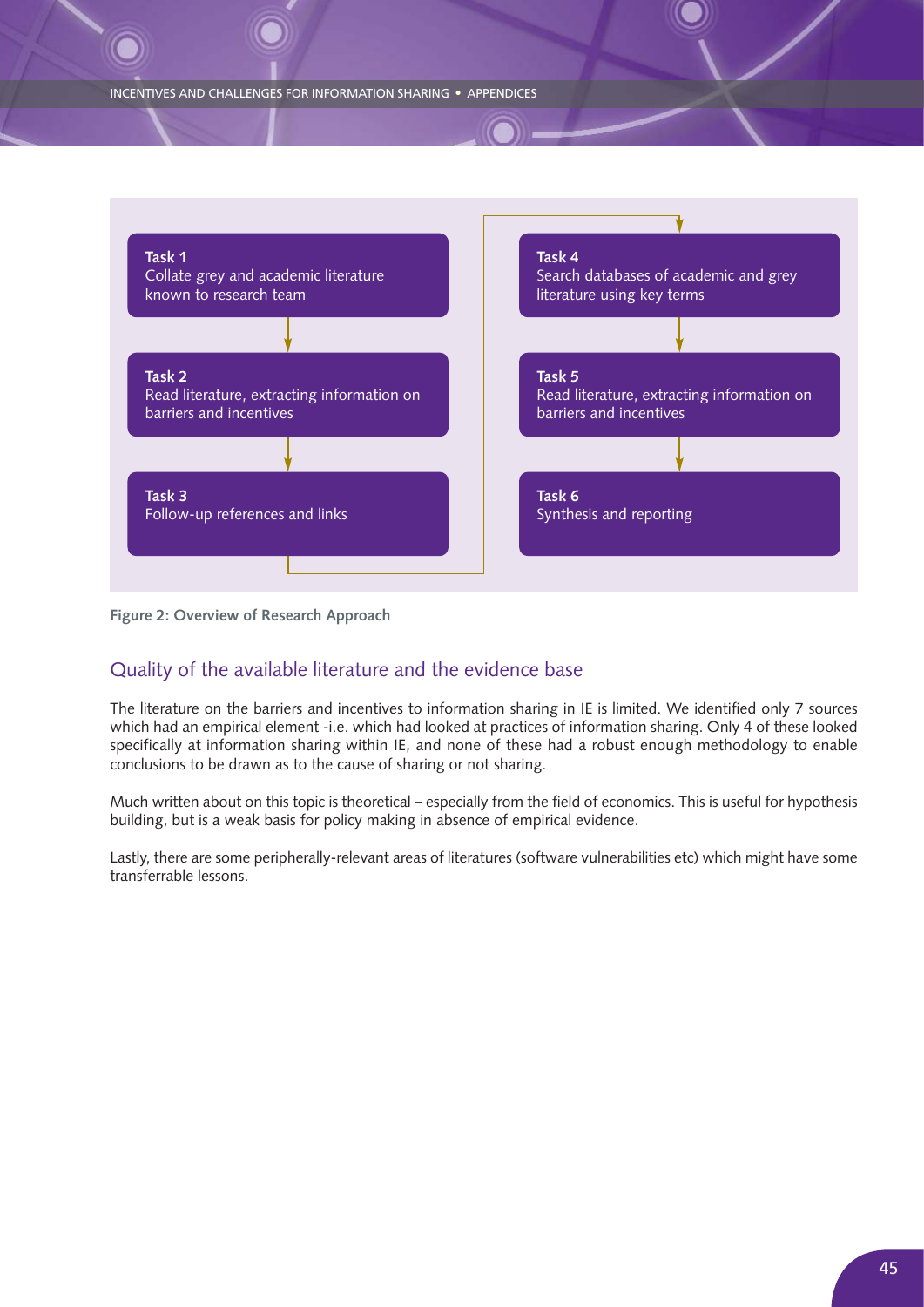|                | <b>Author</b>                                                        | <b>Topic</b>                                                   | <b>Empirical, theoretical,</b><br>or review?                  | Peer reviewed/<br>grey literature?      |
|----------------|----------------------------------------------------------------------|----------------------------------------------------------------|---------------------------------------------------------------|-----------------------------------------|
| 1              | Anderson (2001)                                                      | Software vulnerabilities                                       | Largely theoretical drawing<br>on some real-life examples     | Conference paper                        |
| $\overline{2}$ | Aviram (2004)                                                        | Into private cyber-security<br>associations (IEs)              | Theoretical                                                   | Working paper<br>(non peer-reviewed)    |
| 3              | Aviram & Tor (2004)                                                  | Anti-trust law/economics                                       | Largely theoretical,<br>including literature review           | Peer-reviewed journal                   |
| 4              | Baer (2003)                                                          | IT security                                                    | Theoretical - drawing on<br>some real-life examples           | Peer-reviewed journal                   |
| 5              | Camp (2006)                                                          | Economics of Information<br>Security                           | Theoretical                                                   | Reviewed journal                        |
| 6              | Cavusogly (et al (2005)                                              | Vulnerability disclosure                                       | Theoretical -<br>economic model                               | Conference paper                        |
| 7              | Cukier et al (2005)                                                  | CI protection                                                  | <b>Review</b>                                                 | Report of a conference                  |
| 8              | <b>ENISA 2009</b>                                                    | <b>IEs</b>                                                     | Good practice guide                                           |                                         |
| 9              | Gal-Or & Ghose (2005)                                                | Economics - Information<br>exchange for IT security            | Theoretical                                                   | Peer-reviewed journal                   |
| 10             | Ghose & Rajan (2006)                                                 | Impact of Regulatory<br><b>Information Disclosure</b><br>(SOX) | Theoretical                                                   | Conference paper                        |
| 11             | Gordon et al (2003)                                                  | Information exchange on IT<br>security                         | Theoretical                                                   | Peer-reviewed journal                   |
| 12             | Hahn & Layne-Farrar<br>(2006)                                        | Law on software security                                       | Theoretical, including<br>literature review                   | Peer-reviewed journal                   |
| 13             | <b>Information Assurance</b><br>Advisory Council (2004)              | Information sharing                                            | Empirical                                                     | Grey literature -<br>not peer-reviewed  |
| 14             | Messenger (2006)                                                     | Information sharing in IEs                                     | Empirical                                                     | Grey literature -<br>not peer reviewed  |
| 15             | Office of the Manager of<br>National Communication<br>Systems (2001) | Description of an ISAC                                         | Good practice guide                                           |                                         |
| 16             | Preece et al (2003)                                                  | Behaviour in chat rooms                                        | Empirical                                                     | Peer-reviewed journal                   |
| 17             | Relyea & Seifert (2005)                                              | Information Sharing for<br>Homeland Security                   | Review of existing<br>arrangements for<br>information sharing | Grey literature -<br>report to congress |
| 18             | Rowe & Gallaher (2006)                                               | Investment in cyber security                                   | Empirical                                                     | Grey literature.<br>Not peer-reviewed   |
| 19             | Suter (2007)                                                         | Review of IE models                                            | Review of existing<br>arrangements for<br>information sharing | Grey literature.<br>Not peer -reviewed  |
| 20             | <b>US GAO (2001)</b>                                                 | Review of IE arrangements<br>in US                             | Partly empirical                                              | Grey literature                         |
| 21             | <b>US GAO (2004)</b>                                                 | Review of IE arrangements<br>in US                             | Partly empirical                                              | Grey literature                         |
| 22             | Wang (2006)                                                          | Effect of disclosures under<br>SOX                             | Empirical                                                     | Conference paper                        |

K

**Table 1: list of reviewed literature**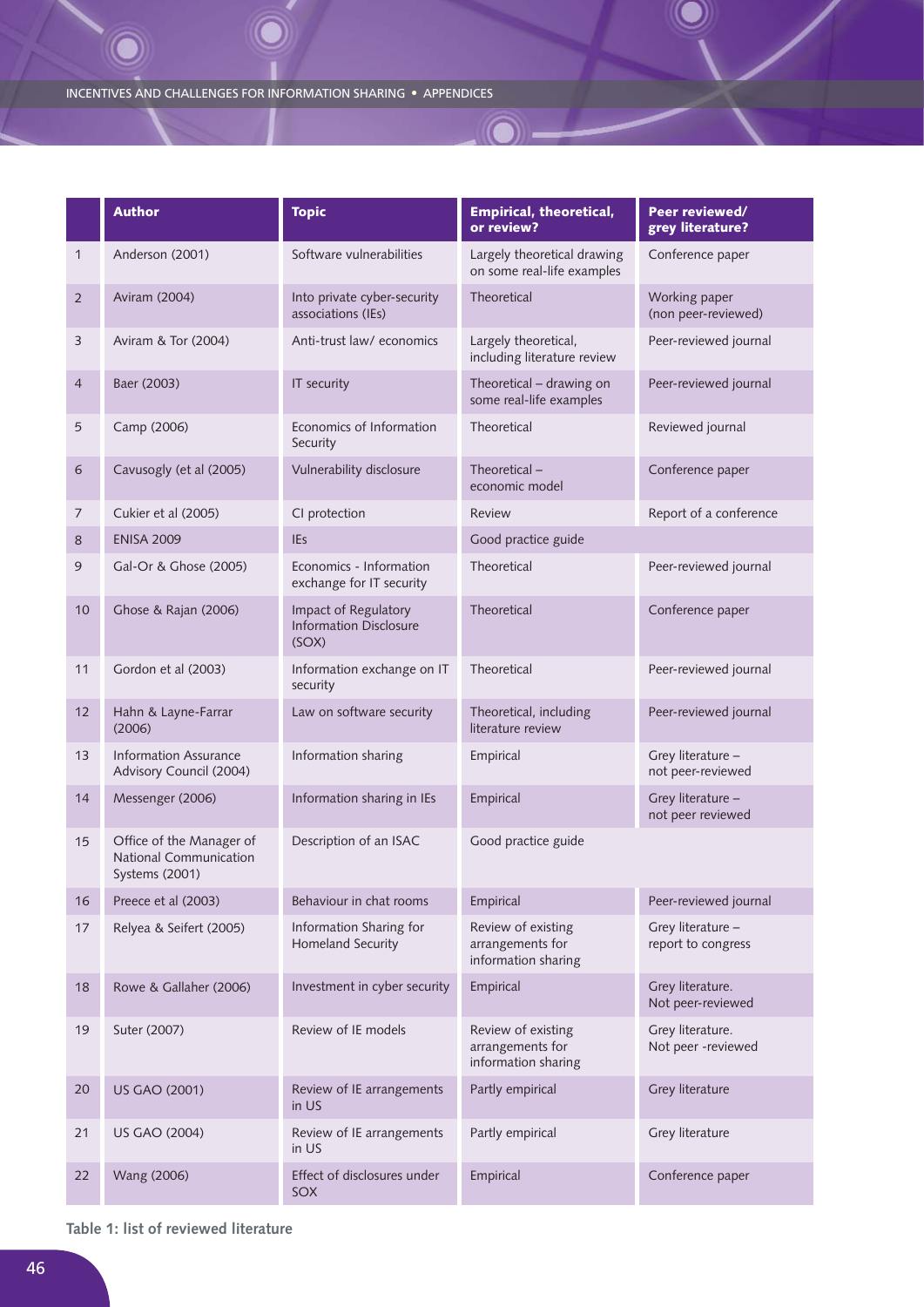# Key informant interviews

We conducted interviews with experts, practitioners and academics working in the field of information security. We identified interviewees through

- $\bullet$  ENISA's contacts and network including attendees at a workshop in March#
- RAND Europe research team's contacts

This strategy was intended to identify a number of individuals who had expertise in the barriers and incentives to information sharing. The sample of interviewees was not intended to be representative, or to yield generaliable results.

In total we conducted nine interviews. Interviewees are listed in Appendix 3.

The interviews we conducted over the telephone by members of the RAND Europe research team. We did not use a detailed protocol to structure the interviews and the precise questions asked. We instead identified a number of broad questions and topics to discuss with each interviewee – this provided some guidance, but did not attempt to pre-judge interviewees views and perspectives. This is appropriate for an exploratory piece of research. The broad topics for the interview were as follows:

- The drivers of participation in such information exchanges
- $\bullet$  Key challenges for the information sharing within these exchanges
- Key incentives which might encourage, support or make organisations share more information
- The organisational and procedural issues associated with participation in such groups
- Key legal and regulatory challenges and incentives
- How challenges and incentives differ, for example, between sectors or according to the membership of different groups.

In order to encourage interviewees to be as open as possible in their responses we did not make a recording of the interviewees. Immediately after the interview the interviewee wrote a detailed note of the interview.

The interview notes were then analysed in order to identify key themes and ideas, and to draw out information relevant to the different barriers and incentives identified in the literature.

# The Delphi

A Delphi exercise is a structured way in which to collect large amounts of qualitative information – principally expert opinion – from experts in a field. A Delphi uses ranking, scoring and feedback to arrive at consensus on a set of issues.

A Delphi is a good way to collect data on an issue like the barriers and incentives to information sharing, because this is a topic on which subjective judgements, gathered on a collective basis, could help to inform decision-making. The Delphi process is outlined in Figure 3.

The results of round one and round two of the Delphi are in Appendix 4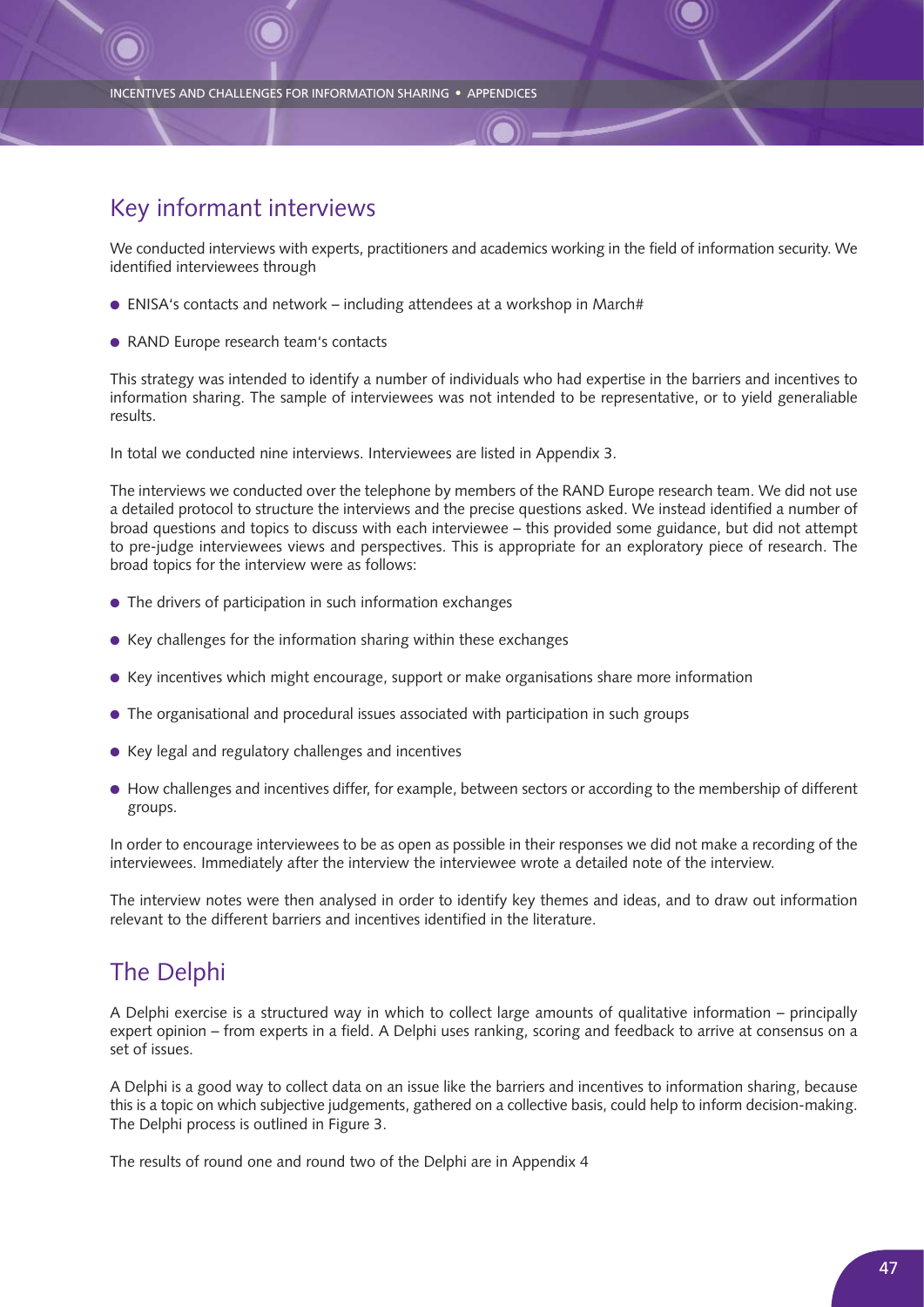![](_page_47_Figure_1.jpeg)

**Figure 3: The Delphi process**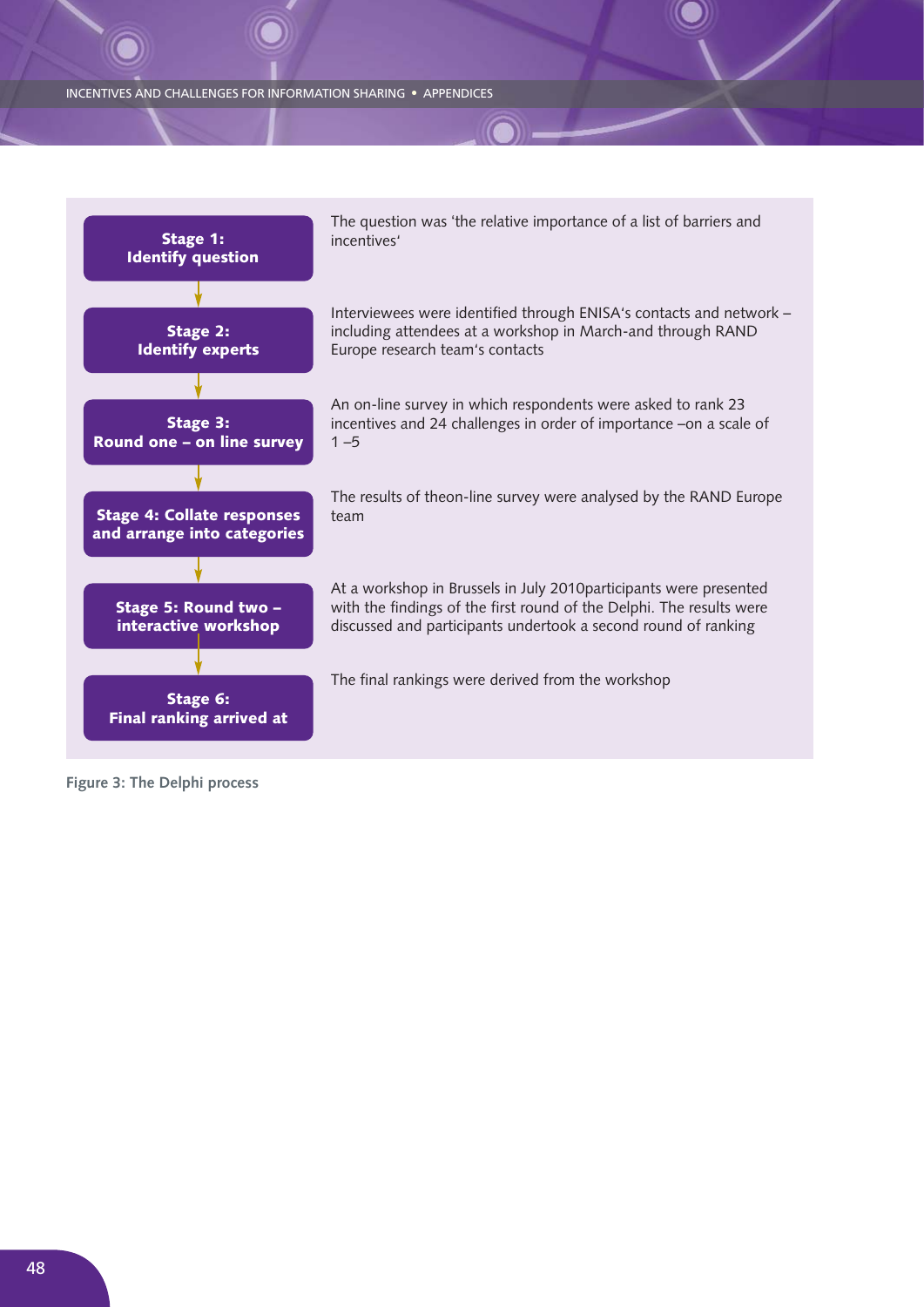# Appendix 2 – List of References

Anderson, R. (2001). *Why information security is hard. An economic perspective (Paper presented at the ACSAC conference 2001)*: Proceedings of the 17th Annual Computer Security Applications Conference. Available at www.acsac.org/2001/papers/110.pdf

Aviram, A. (2004). *Network Responses to Network Threats: The Evolution into Private Security Associations (Florida State University College of Law Working Paper number 115)*: Available at http://ssrn.com/abstract=570342 Accessed on 3rd March 2010.

Aviram, A., & Tor, A. (2004). Overcoming Impediments to Information Sharing. *Alabama Law Review, 55*(2), 231 - 280.

Baer, W. S. (2003). Rewarding IT security in the marketplace. *Contemporary Security Policy, 24*(1), 190-208.

Böehm, R. and Schwartz, G. (2010) Modelling Cyber-Insurance: Towards A Unifying Framework (Working Paper) presented at the Workshop on the Economics of Information Security (WEIS), Harvard, June 2010

Camp, L. J. (2006). The state of economics of information security. *I/S A journal of law and policy, 2*(2), 189 - 205.

Cavusoglu, H., Cavusoglu, H., & Raghunathan, S. (2005). *Emerging Issues in responsible vulnerability disclosure (Paper presented at the Workshop on Information Technology and Systems (WITS 2004)*: Available at http://infosecon.net/workshop/pdf/cavusoglu.pdf Accessed 30th April 2010.

Cukier, K. N., Mayer-Schonberger, V., & Branscomb, L. M. (2005). *Ensuring (and Insuring?) Critical Information Infrastructure Protection (John F Kennedy School of Government Faculty Research Working Paper Series RWP05-55)*: Available at http://papers.ssrn.com/sol3/papers.cfm?abstract\_id=832628 Accessed 26th April 2010.

ENISA (2009). *Good Practice Guide Network Security Information Exchanges*: Available at http://www.enisa.europa.eu/act/res/policies/good-practices-1/information-sharing-exchange/good-practiceguide Accessed 13th February 2010.

Gal-Or, E., & Ghose, A. (2005). The Economic Incentives for Sharing Security Information. *Information Systems Research, 16*(2).

Ghose, A., & Rajan, U. (2006). *The economic impact of regulatory information disclosure on information security investments, competition and social welfare (Paper presented at the Workshop on Economics of Information Security 2006)*: Available at http://weis2006.econinfosec.org/docs/37.pdf Accessed 30th April 2010.

Gordon, L. A., Loeb, M. P., & Lucyshyn, W. (2003). Sharing Information on Computer Systems Security: An Economic Analysis. *Journal of Accounting and Public Policy, 22*(461-485).

Hahn, R. W., & Layne-Farrar, A. (2006). The Law and Economics of Software Security *Harvard Journal of Law and Public Policy, 30*, 283-354.

Information Assurance Advisory Council (2004). *Sharing is protecting*: Available at http://www.iaac.org.uk/Default.aspx?tabid=62 Accessed 13th February 2010.

Messenger, M. (2006). *Cyber-security: Why would I tell you? Research briefing.*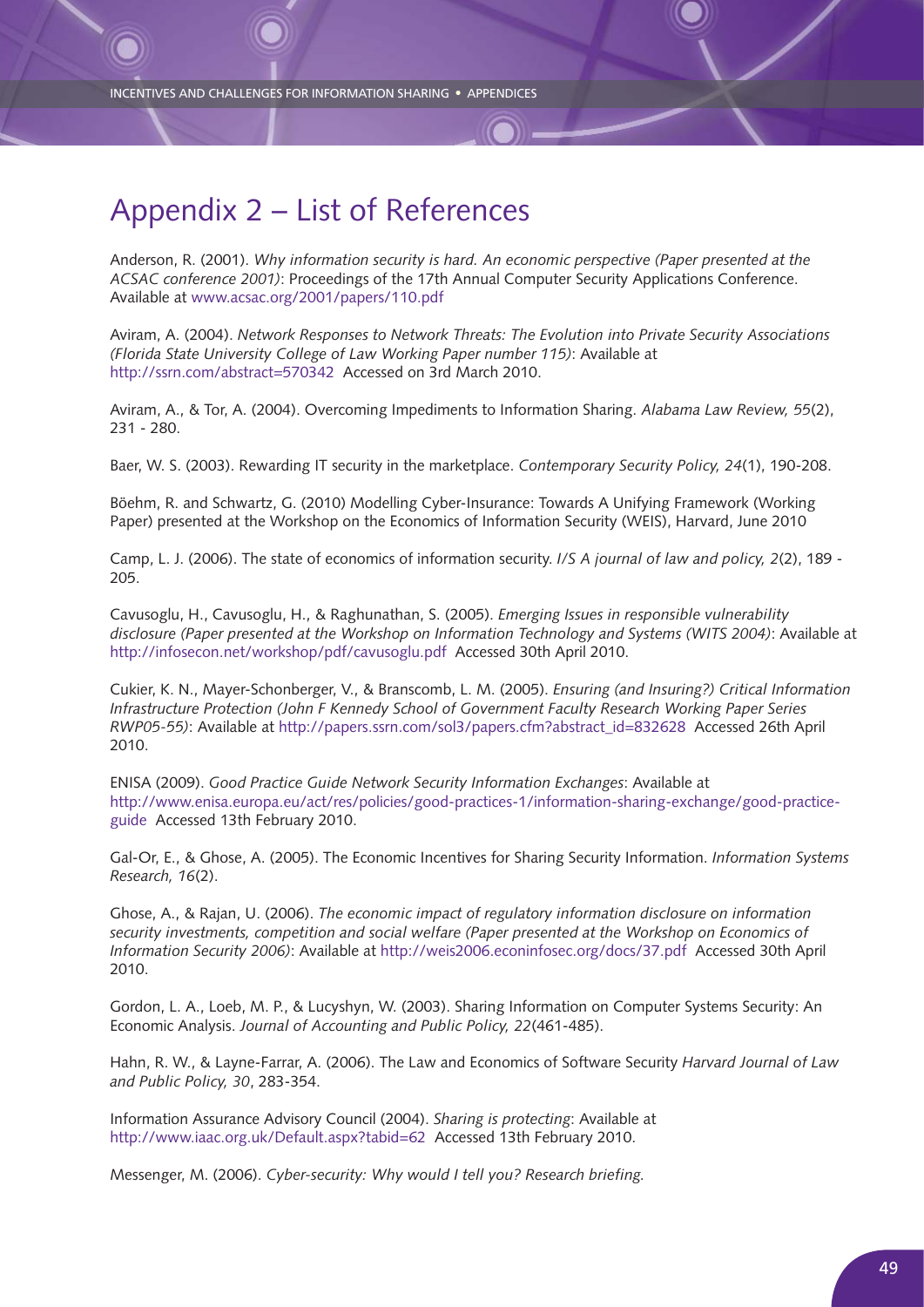Office of the Manager National Communication Systems (2001). *Guide To Understanding The National Coordinating Center For Telecommunications And The Network Security Information Exchanges*: Available at: http://www.ncs.gov/nstac/reports/2000/NCC\_NSIE.pdf/ Accessed 4th March 2010.

Preece, J., Nonnecke, B., & Andrews, D. (2004). The top five reasons for lurking: improving community experiences for everyone. *Computers in Human Behaviour, 20*(2), 201-223.

Relyea, H. C., & Seifert, J. W. (2005). *Information Sharing for Homeland Security: A Brief Overview (CRS Report for Congress)*: Available at http://www.fas.org/sgp/crs/RL32597.pdf Accessed 27th April 2010.

Ridings, C., Gefen, D., & Arinze, B. (2006). Psychological Barriers: Lurker and Poster Motivation in Online Communities. *Communications of the Association for Information Systems, 198*, 329 - 354.

Rowe, B. R., & Gallaher, M. P. (2006). *Private Sector Cyber Security Investment Strategies: An Empirical Analysis (Interim report)*: Available at

Suter, M. (2007). *A Generic National Framework For Critical Information Infrastructure Protection (CIIP)* Zurich Center for Security Studies, ETH Zurich

United States General Accounting Office (2001). *Information Sharing. Practices that can benefit critical infrastructure protection*. Washington, D.C: GAO.

United States General Accounting Office (2004). *Critical Infrastructure protection. Establishing Effective Information Sharing with Infrastructure Sectors*: Available at www.surfacetransportationisac.org/SupDocs/d04699t.pdf

Wang, T.-W., Rees, J., & Kannan, K. (2008). Reading the Disclosures with New Eyes: Bridging the Gap between Information Security Disclosures and Incidents (Paper presented at the Workshop on the Economics of Information Security): Available at http://weis2008.econinfosec.org/papers/Wang.pdf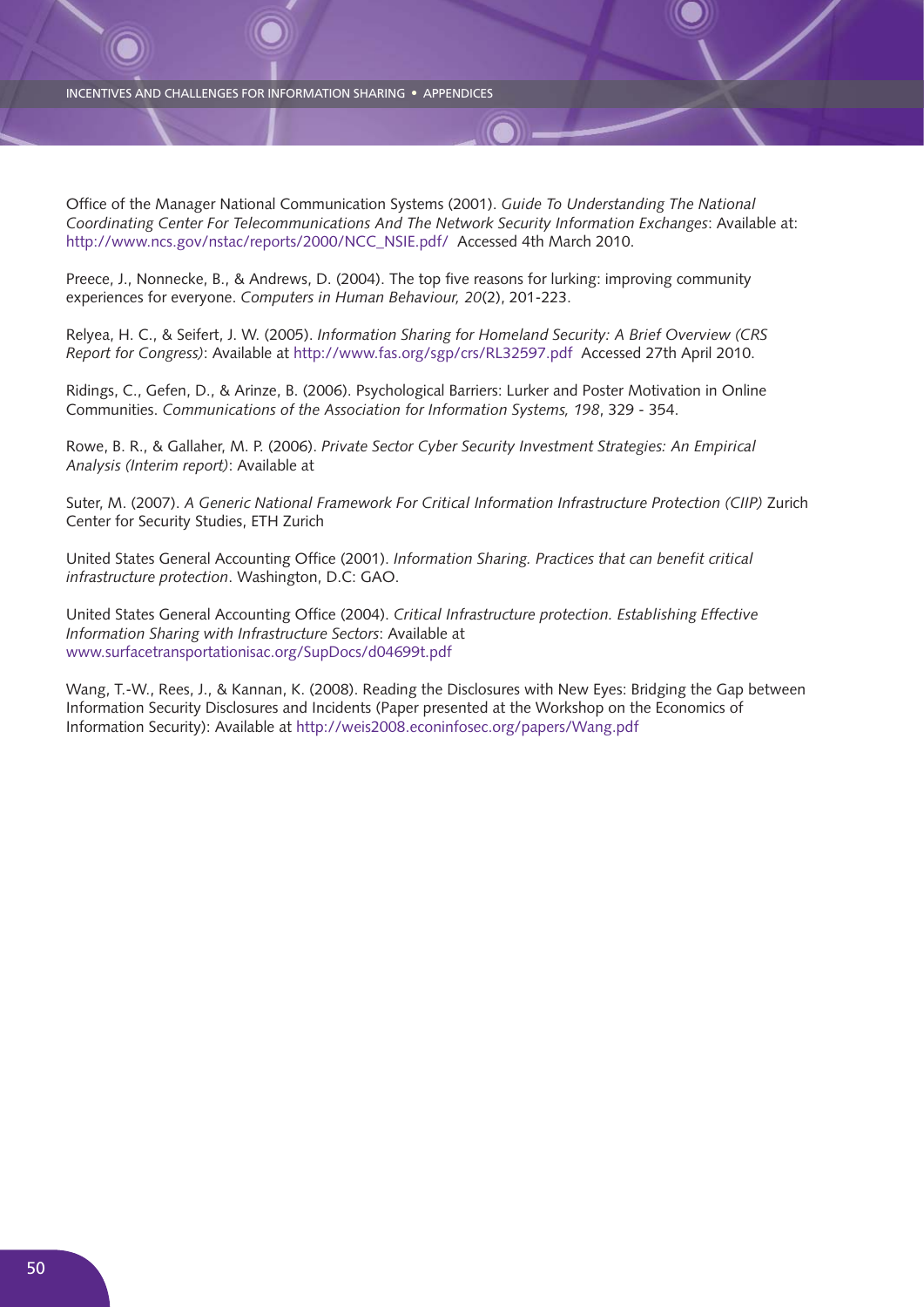# Appendix 3 – Interviewees

| <b>Interviewee</b><br>number | <b>Country</b> | <b>Description</b>                                        |
|------------------------------|----------------|-----------------------------------------------------------|
|                              | Spain          | Telecommunications industry. Participant in an IE         |
| 2 & 3                        | <b>UK</b>      | Representative from CPNI                                  |
| $\overline{4}$               | US             | Representative from IT ISAC                               |
| 5                            | Switzerland    | Representative from MELANI                                |
| 6                            | Luxemburg      | Representative from Ministry of Economy and Foreign Trade |
| $\overline{7}$               | Sweden         | Representative from Swedish Contingency Agency            |
| 8                            | UK             | Consultant                                                |
| 9                            | US             | Representative from Financial Services-ISAC               |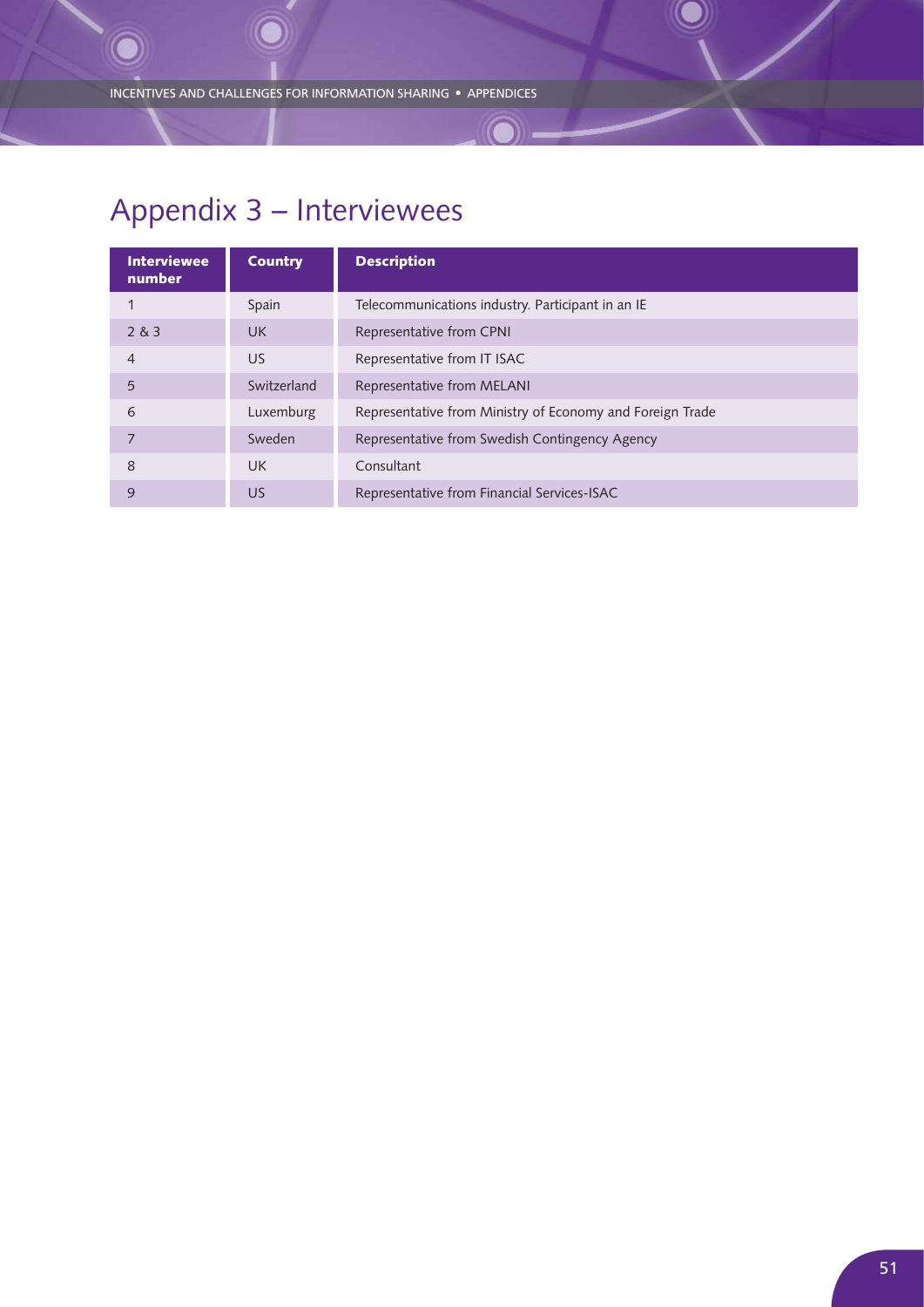![](_page_51_Figure_1.jpeg)

**Average response to online Delphi (n=15)**

Appendix 4 – Results of the Delphi

**Figure 4: Responses to question 1: From your perspective, what are the most important incentives to information sharing? Results from online survey (Round One)**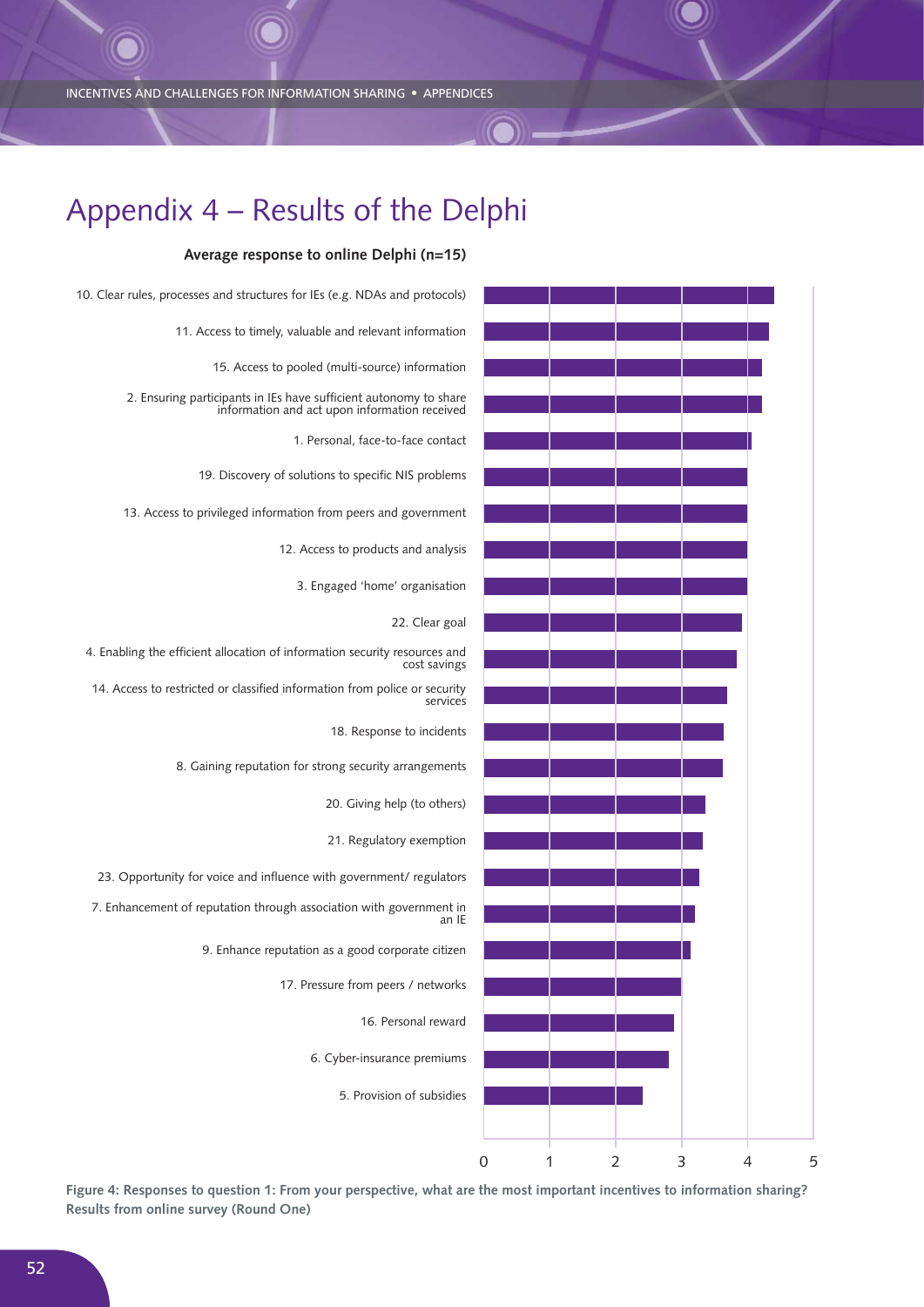![](_page_52_Figure_1.jpeg)

### **% votes assigned to incentives in workshop**

**Figure 5: Responses to question 1: From your perspective, what are the most important incentives to information sharing? Results from workshop (Round Two)**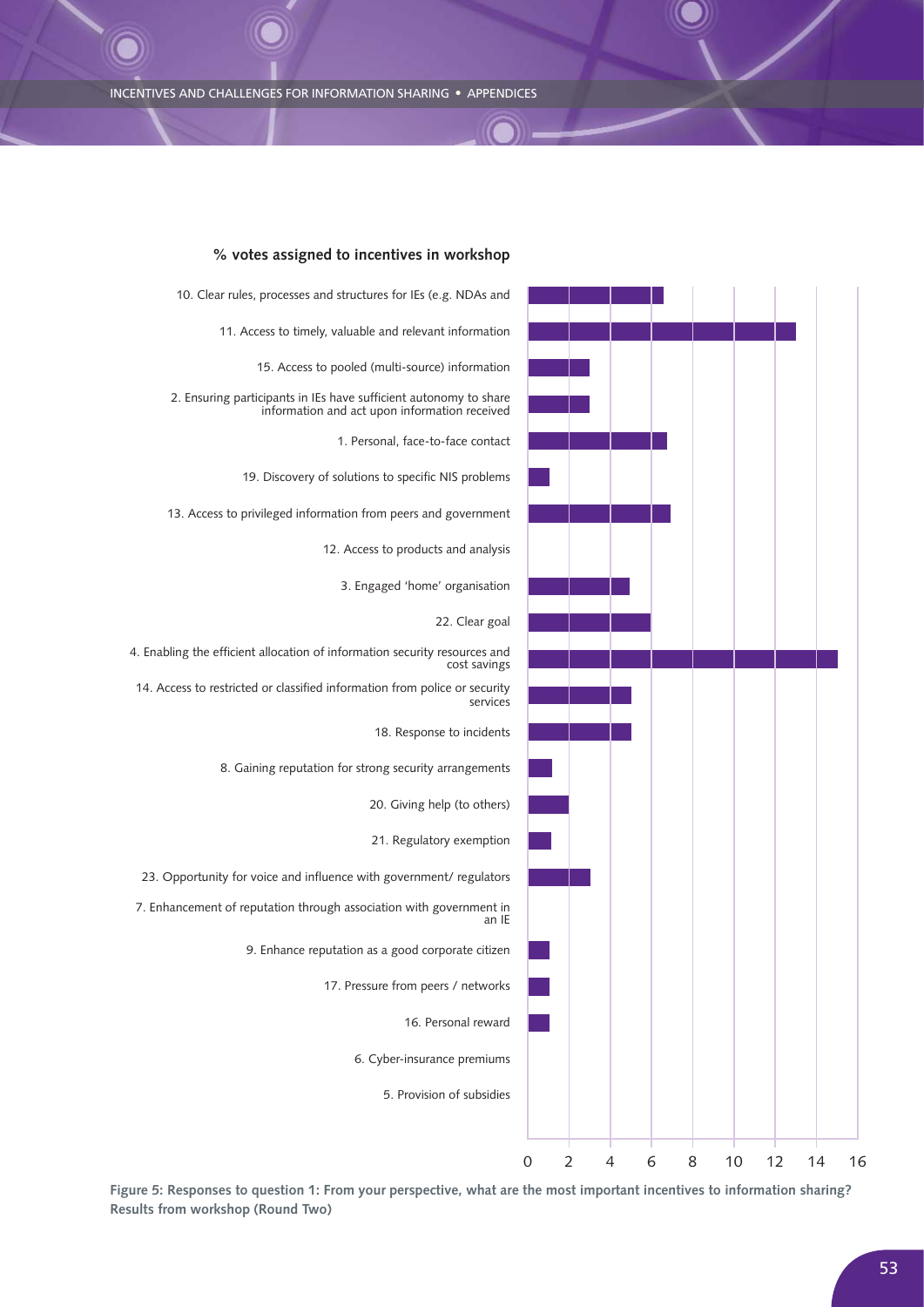![](_page_53_Figure_1.jpeg)

### **Average response to online Delphi (n=15)**

**Figure 6: Responses to question 1: From your perspective, what are the most important barriers to information sharing? Results from online survey (Round One)**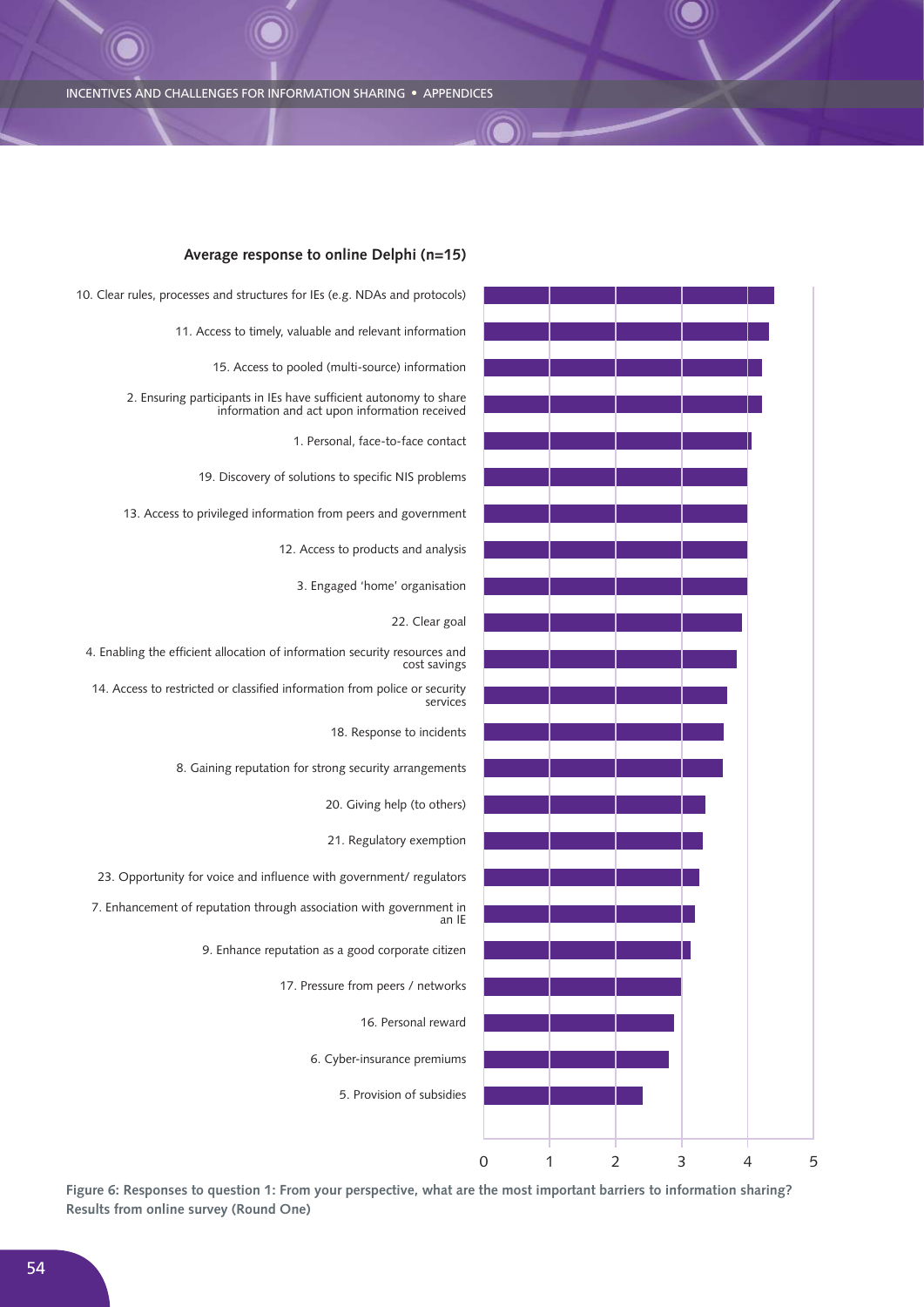![](_page_54_Figure_1.jpeg)

### **% votes assigned to barriers in workshop**

**Figure 7: Responses to question 2: From your perspective, what are the most important barriers to information sharing? Results from workshop (Round Two)**